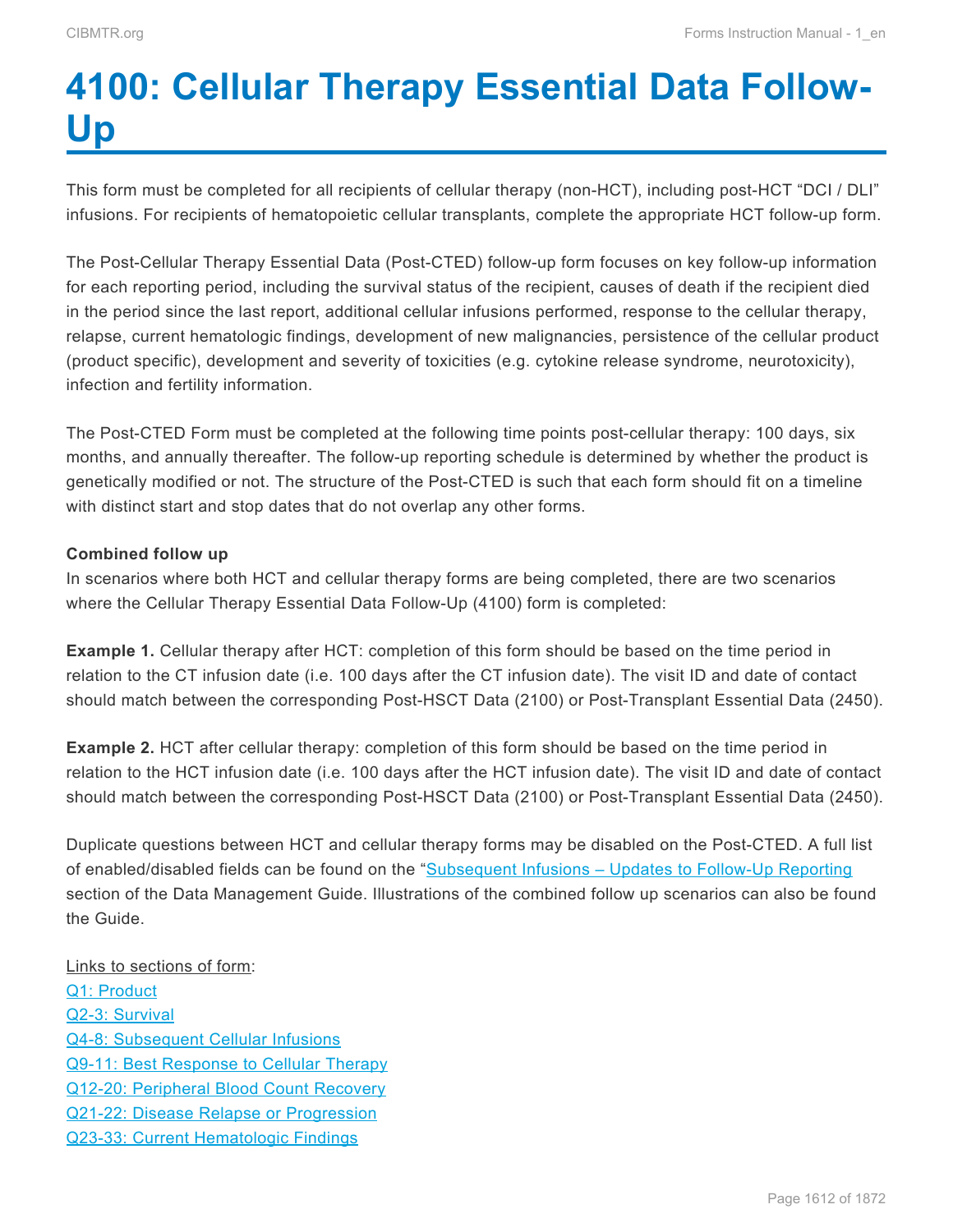[Q34: New Malignancy, Lymphoproliferative or Myeloproliferative Disease/Disorder](#page-24-0) [Q35-59: Persistence of Cells](#page-26-0) [Q60-79: Graft vs. Host Disease](#page-30-0) [Q80-170: Toxicities](#page-43-0) [Q171-175: Infection](#page-58-0) [Q176-177: Pregnancy Status](#page-62-0)

### Manual updates:

Sections of the Forms Instruction Manual are frequently updated. In addition to documenting the changes within each manual section, the most recent updates to the manual can be found below. For additional information, select the manual section and review the updated text.

| <b>Date</b>        | <b>Manual</b><br><b>Section</b>                                              | Add/<br>Remove/<br><b>Modify</b> | <b>Description</b>                                                                                                                                                                                                                                                                                                                    |
|--------------------|------------------------------------------------------------------------------|----------------------------------|---------------------------------------------------------------------------------------------------------------------------------------------------------------------------------------------------------------------------------------------------------------------------------------------------------------------------------------|
| 10/<br>27/<br>2021 | 4100:<br>Cellular<br><b>Therapy</b><br><b>Essential</b><br>Data<br>Follow-Up | Modify                           | Added the commercially available product names 'Breyanzi' and 'Abecma' to the<br>red warning box below question 148: This question will enable only if the<br>commercially available product 'Kymriah', 'Breyanzi', or 'Abecma' is selected in<br>question 1 and can only be completed on the 100 day and 6 month follow-up<br>forms. |
| 7/23/<br>2021      | 4100:<br>Cellular<br><b>Therapy</b><br><b>Essential</b><br>Data<br>Follow-Up | Modify                           | Version 7 of the 4100: Cellular Therapy Essential Data Follow-Up section of the<br>Forms Instruction Manual released. Version 7 corresponds to revision 7 of the<br>Form 4100.                                                                                                                                                        |

*Last modified: Oct 27, 2021*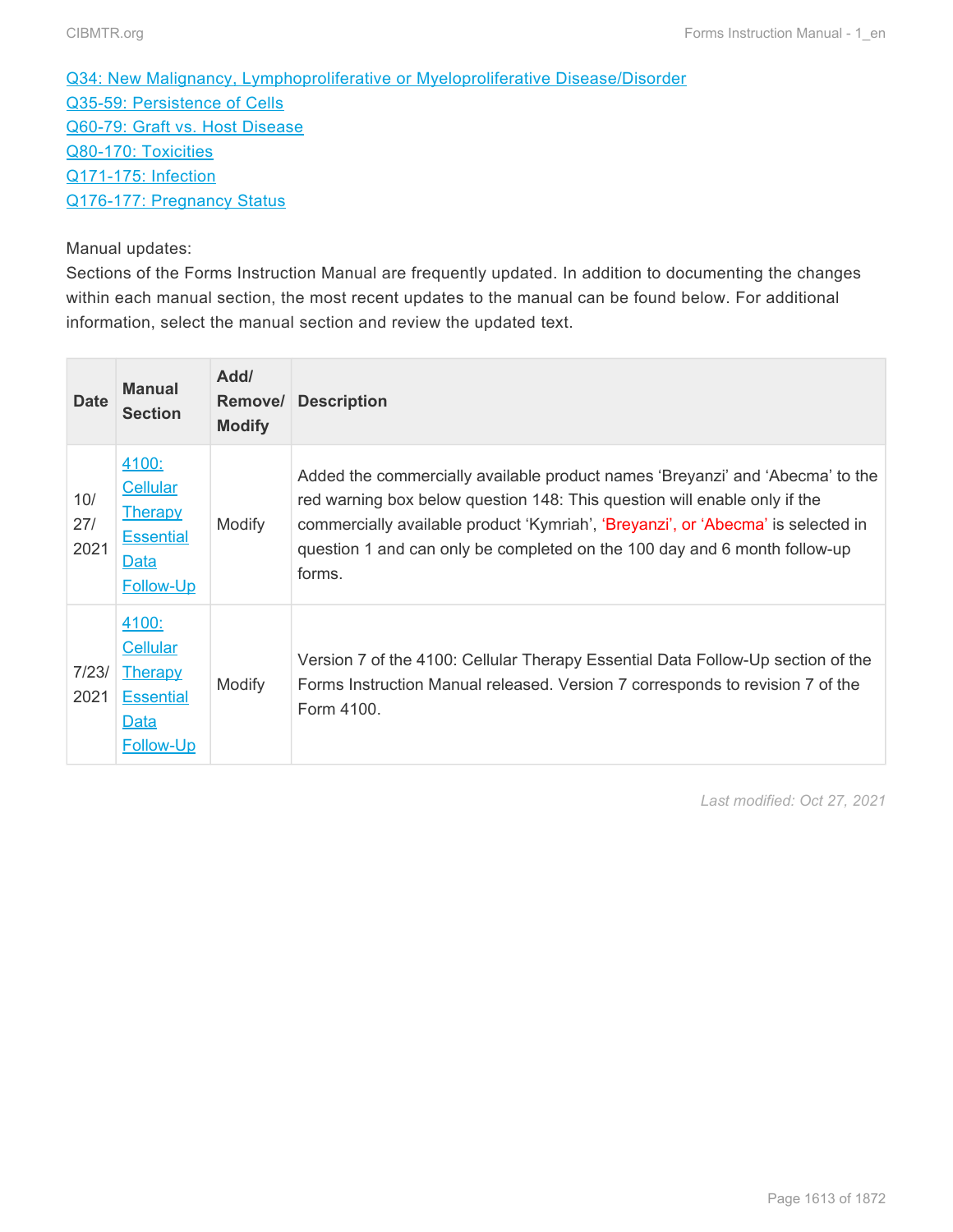# <span id="page-2-0"></span>**Q1: Product**

### **Question 1: Name of Product: (for most recent cell therapy infusion)**

◆ If your center considers this to be a Donor Lymphocyte Infusions (DLI), as reported on the Pre-CTED (4000) form, product name will not be auto-populated. Select Other product for the product name. Pre-CTED (4000) form, product name will not be auto-populated. Select **Other product** for the product name.

The name of the product reported will be auto populated with the value reported on the Pre-Cellular Therapy Essential Data (4000) form. If the cellular therapy product infused is a commercially available or precommercial product, this question is used to enable questions related to toxicities and disable questions that do not apply.

#### **Combined follow up**

In scenarios where both HCT and cellular therapy forms are being completed, and the recipient has received the HCT after the cellular therapy, the product name should be for the prior cellular therapy product.

#### **Section Updates:**

|  |  | Question Number Date of Change Add/Remove/Modify Description Reasoning (If applicable) |
|--|--|----------------------------------------------------------------------------------------|
|  |  |                                                                                        |

*Last modified: Jul 23, 2021*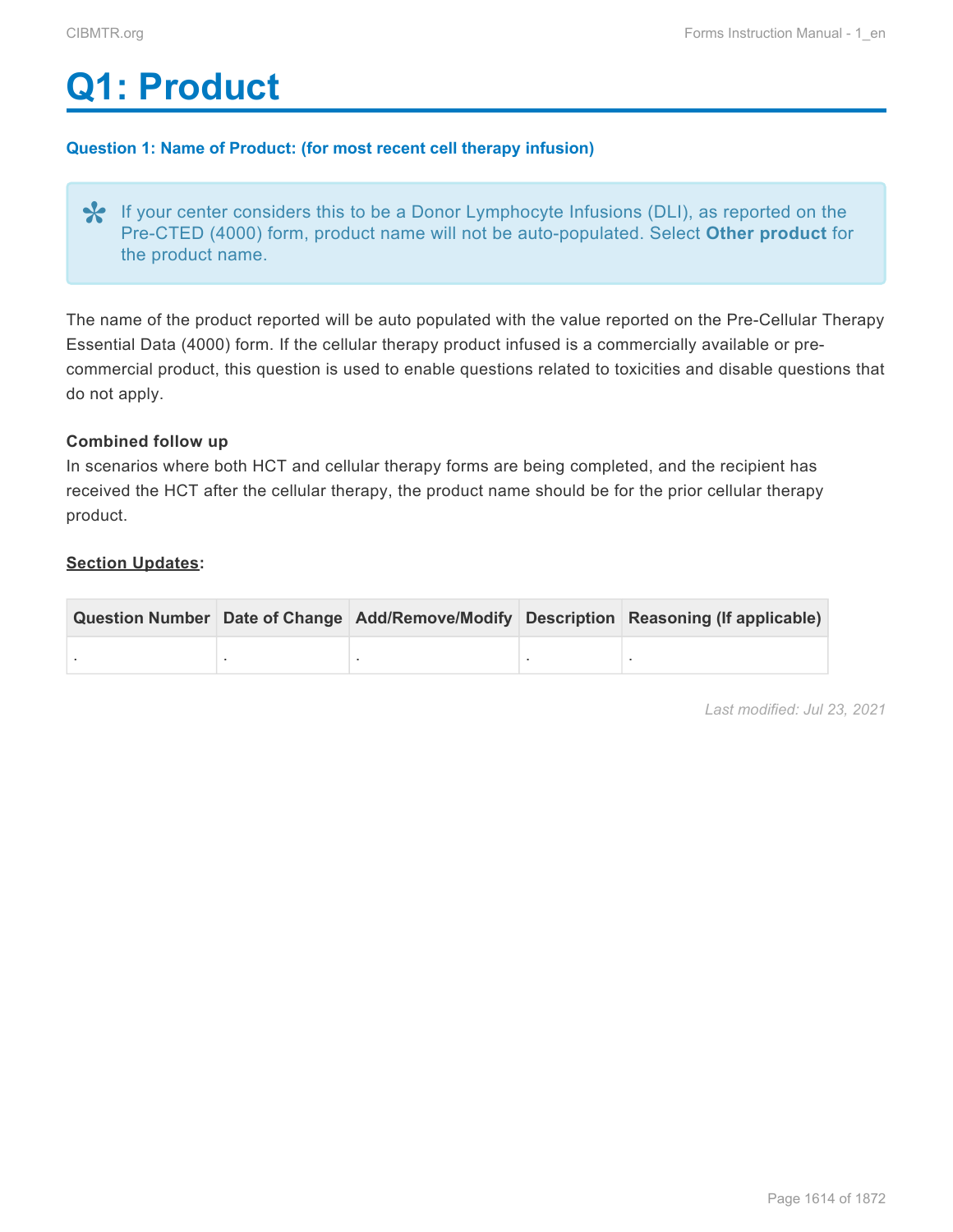# <span id="page-3-0"></span>**Q2-3: Survival**

#### **Question 2: Date of actual contact with the recipient to determine medical status for this follow-up report:**

Enter the date of actual contact with the recipient to evaluate medical status for this follow up report.

In general, the date of contact closest to the designated time point indicated on the form (e.g. Day+100, 6 months, or annual follow-up visit) should be reported. Report the date of actual contact with the recipient to evaluate medical status for the reporting period. Preferred evaluations include those from the cellular therapy physician, referring physician, or other physician currently assuming responsibility for the recipient's care. In the absence of contact with a physician, other types of contact may include a documented phone call with the recipient, a laboratory evaluation, or any other documented recipient interaction on the date reported. If there was no contact on the exact time point, choose the date of contact closest to the designated time point.

The guidelines below show an ideal approximate range for reporting each post-cellular therapy time point:

| Form Time Point       | <b>Approximate Range</b>                                                        |
|-----------------------|---------------------------------------------------------------------------------|
| F4100   100 Days      | $+/- 15$ days (Day 85 - 115)                                                    |
| $F4100 \mid 6$ Months | $+/-$ 30 days (Day 150 - 210)                                                   |
| F4100 1 Year          | $+60$ days (Day 365 - 425)                                                      |
|                       | F4100   Annual reporting $2+$ Years   $+/-$ 30 days (Months 23-25, 35-37, etc.) |

Recipients are not always seen within the approximate ranges and some discretion is required when determining the date of contact to report. In that case, report the date closest to the date of contact within reason. The examples below assume that efforts were undertaken to retrieve outside medical records from the primary care provider, but source documentation was not available.

#### **Example 1.** *The 100 day date of contact doesn't fall within the ideal approximate range*.

The recipient had an infusion on 1/1/18 and is seen regularly until 3/1/18. After that, the recipient was referred home and not seen again until 7/1/18 for a restaging exam and 7/5/18 for a meeting to discuss the results.

What to report:

100 Day Date of Contact: 3/1/18 (Since there was no contact closer to the ideal date of 4/11/18, this date is acceptable)

6 Month Date of Contact: 7/5/18 (note the latest disease assessment would likely be reported as 7/1/18)

**Example 2.** *The 100 day date of contact doesn't fall within the ideal approximate range and the recipient wasn't seen again until 1 year post-cellular therapy*.

The recipient had an infusion on 1/1/18 and is seen regularly until 3/1/18. After that, the recipient was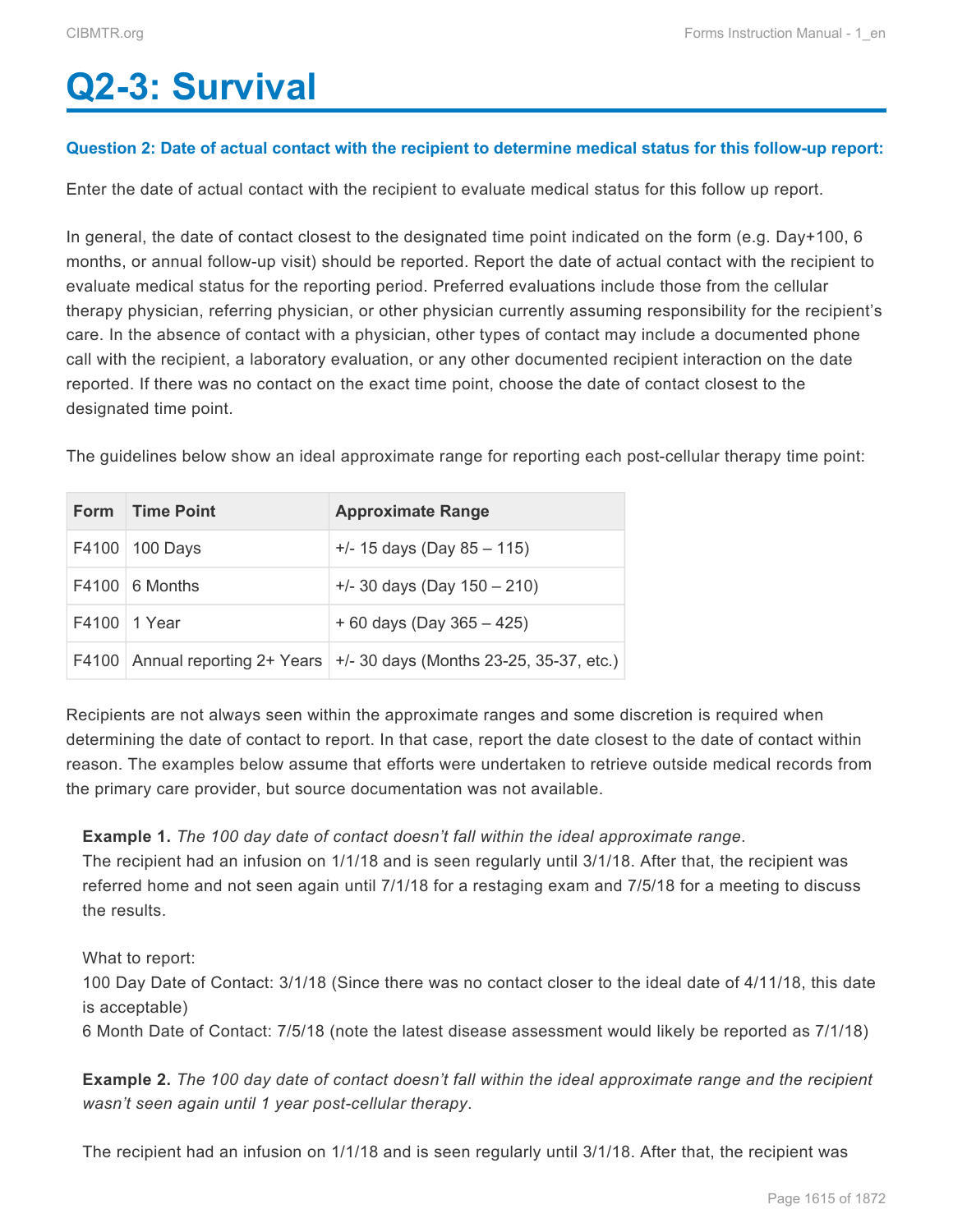referred home and not seen again until 1/1/19 for a restaging exam and 1/4/18 for a meeting to discuss the results.

What to report:

100 Day Date of Contact: 3/1/18 (Since there was no contact closer to the ideal date of 4/11/18, this date is acceptable)

6 Month form: Indicate the recipient is lost to follow-up in FormsNet3

1 Year Date of Contact: 1/4/19 (note the latest disease assessment would likely be reported as 1/1/19)

# **Additional information:**

A date of contact should never be used multiple times for the same recipient's forms.

• For example, 6/1/18 should not be reported for both the 6 month and 1 year. Instead, determine the best possible date of contact for each reporting period; if there is not a suitable date of contact for a reporting period, this may indicate that the recipient was lost to follow-up.

If the recipient has a disease evaluation just after the ideal date of contact, capturing that data on the form may be beneficial.

• For example, if the recipient's 90 day restaging exam was delayed until day 115 and the physician had contact with the recipient on day 117, the restaging exams can be reported as the latest disease assessment and day 117 would be the ideal date of contact, even though it is just slightly after the ideal approximate range for the date of contact.

### **Date of Contact & Subsequent Infusion**

If the recipient has a subsequent infusion, report the date of contact as the day before the preparative regimen / systemic therapy begins for the subsequent infusion. If no preparative regimen / systemic therapy is given, report the date of contact as the day before the subsequent infusion. In these cases, actual contact on that day is **not** required, and the day prior to the initiation of the preparative regimen / systemic therapy (or infusion, if no preparative regimen / systemic therapy was given) should be reported. This allows every day to be covered by a reporting period and prevents overlap between infusion events.

### **Example 3.** *The recipient receives a subsequent HCT.*

The recipient had a cellular therapy on 1/1/18 and was seen regularly through the first 100 days. During the 6-month reporting period, the recipient goes on to receive a subsequent HCT.

What to report:

1. **Regulatory requirements specify at least 15 years of follow-up data be collected on recipients of genetically modified cellular therapy products:** The date of contact reported should be the date prior to the start of the preparative regimen (or infusion, if no preparative regimen was given). Both HCT and cellular therapy forms will be completed simultaneously, but all applicable cellular therapy follow-up forms will be reset to the new event date (i.e., Forms 2450+4100 or Forms 2100+4100). The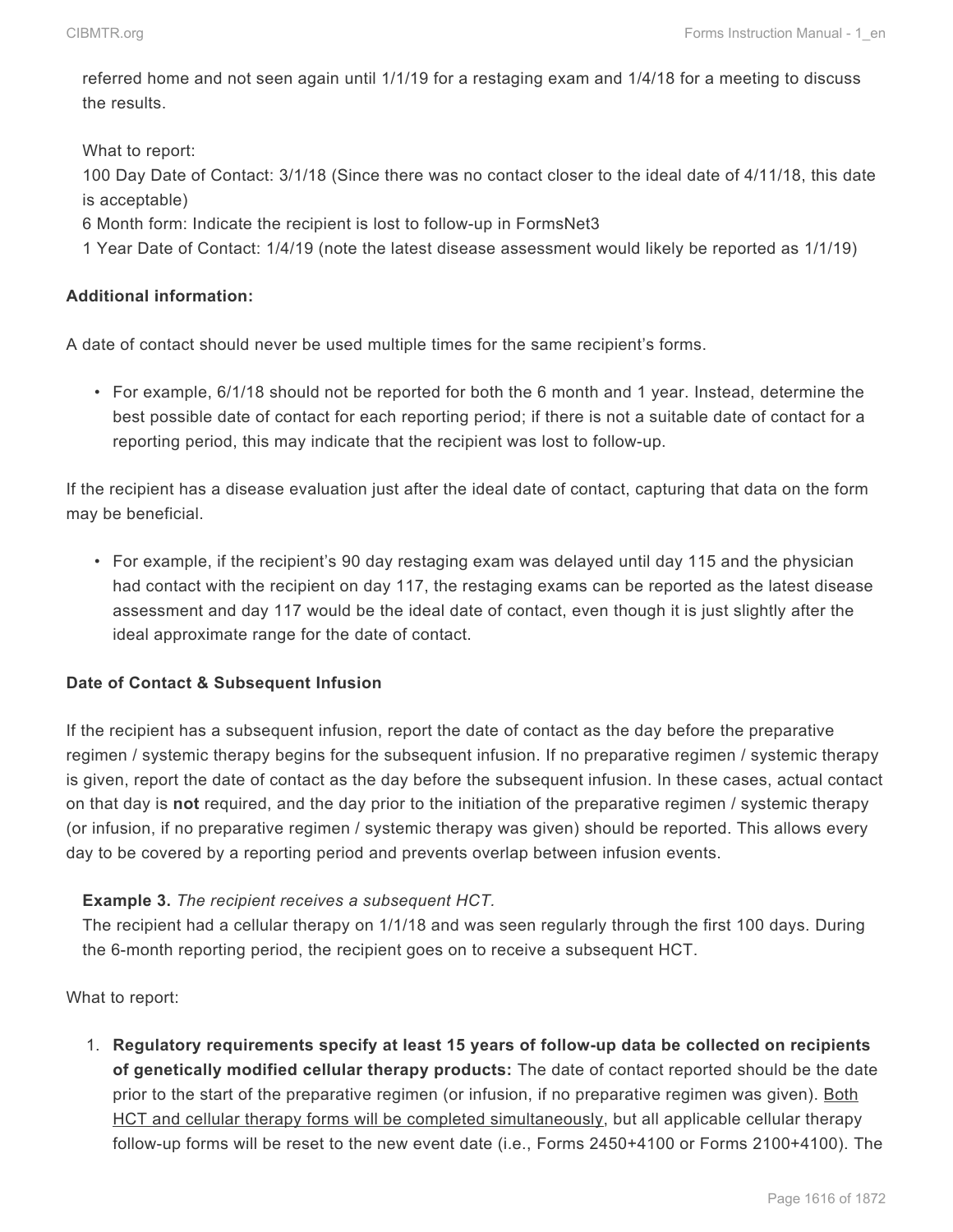forms will then have the same event date and due date.

2. **Cellular therapy products where regulatory requirements do not specify follow-up reporting:** The date of contact reported should be the date prior to the start of the preparative regimen (or infusion, if no preparative regimen was given). Reporting on the cellular therapy event will end.

#### **Combined follow up**

In scenarios where both HCT and cellular therapy forms are being completed, the contact date must match between the Form 2100+4100 or Form 2450+4100.

#### **Example 4.** *The recipient receives a subsequent cellular therapy.*

The recipient had a cellular therapy on 2/12/18 and was seen regularly through the first 100 days. During the 6-month reporting period, the recipient goes on to receive a subsequent cellular therapy.

#### What to report

The date of contact reported will be the date prior to the start of the systemic therapy (e.g., lymphodepleting therapy) for the subsequent infusion (in cases where no systemic therapy is given, it is the day prior to the infusion). Reporting on the first cellular therapy event will end. This is true for both genetically modified and non-genetically modified cellular therapy products.

#### **Date of Contact & Death**

In the case of recipient death, the date of death should be reported as the date of contact regardless of the time until the ideal date of contact. The date of death should be reported no matter where the death took place (inpatient at the transplant facility, at an outside hospital, in a hospice setting, or within the recipient's home).

If the death occurred at an outside location and records of death are not available, the dictated date of death within a physician note may be reported. If the progress notes detailing the circumstances of death are available, request these records. These records are useful for completing required follow-up data fields and the cause of death data fields on this form. If the exact date of death is unknown, please view General Instructions, General Guidelines for Completing Forms for more information on reporting partial and unknown dates.

### **Example 5.** *The recipient has died before their six month reporting period.*

The recipient had an infusion on 1/1/18 and was seen regularly through the first 100 days. They had restaging exams on 4/4/18 and were seen on 4/8/18, and then died on 5/13/18 in the hospital emergency room.

#### What to report:

100 Day Date of Contact: 4/8/18 (note the latest disease assessment would likely be reported as 4/4/18) 6 Month Date of Contact: 5/13/18 (though the death does not occur within the ideal approximate range for 6 months)

#### **Example 6.** *The recipient has died after their six month time point.*

The recipient had an infusion on 1/1/18 and was seen regularly through the first 100 days. The recipient had restaging exams on 4/22/18 and was seen on 4/23/18. Based on findings in the restaging exam, the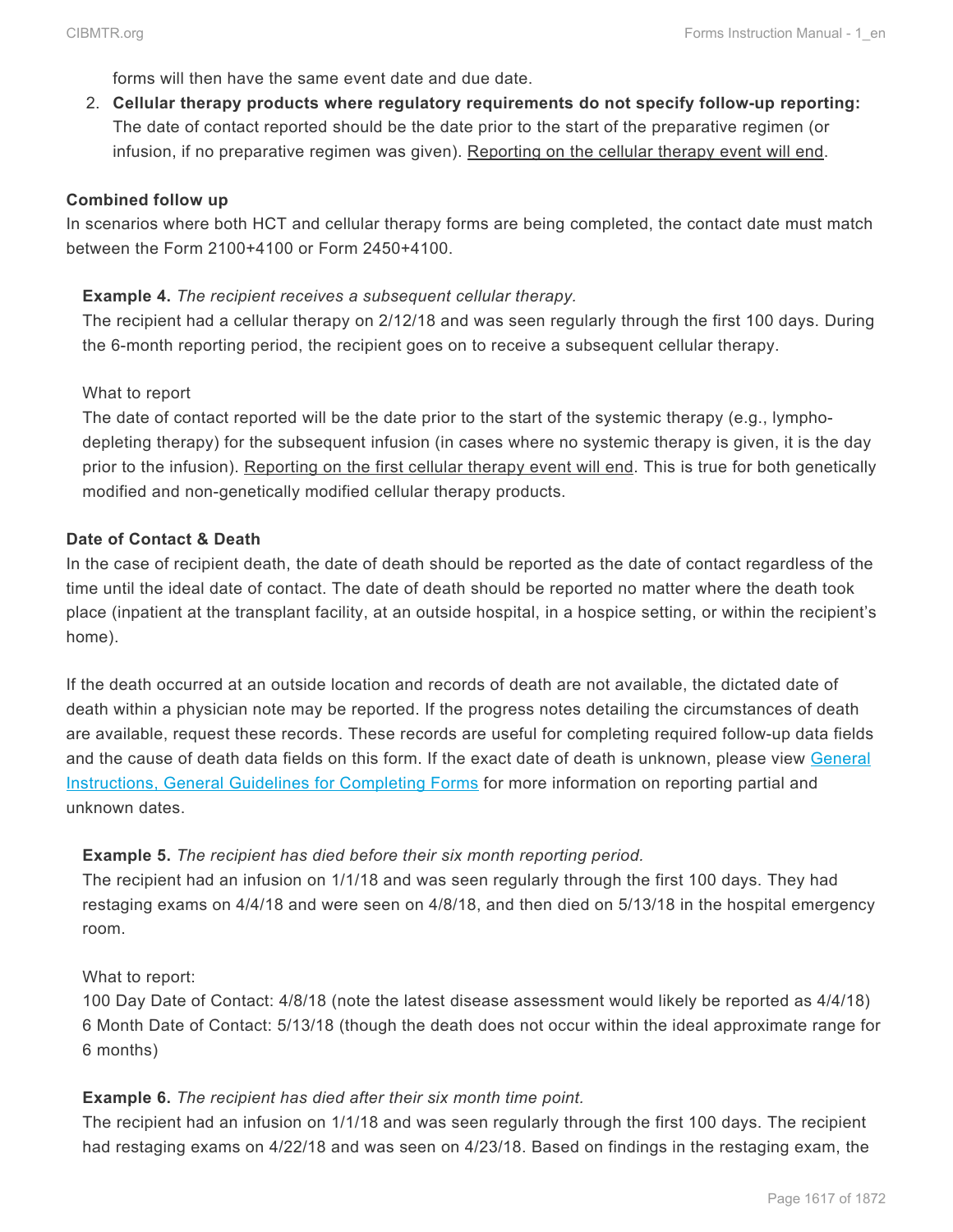recipient was admitted for additional treatment. The disease was found to be refractory on a 6/25/18 restaging exam, and the recipient was discharged to hospice on 7/8/18. The hospital was notified via telephone that the recipient died on 7/16/18.

What to report:

100 Day Date of Contact: 4/23/18 (note the latest disease assessment would likely be reported as 4/22/ 18)

6 Month Date of Contact: 7/16/18 (note the latest disease assessment would likely be reported as 6/25/ 18)

### **Question 3: Specify the recipient's survival status at the date of last contact:**

Indicate the clinical status of the recipient on the date of actual contact for follow-up evaluation. If the recipient has died, answers to subsequent questions should reflect the recipient's clinical status between the date of last report and their death. The center must also complete a Recipient Death Data (2900) form.

#### **Combined follow up**

In scenarios where both HCT and cellular therapy forms are being completed, the death must be reported on both the HCT and cellular therapy forms. If there are Comprehensive Report forms for the HCT, two Recipient Death Data (2900) forms will come due. You only need to complete one form. Contact CIBMTR Center Support to remove the duplicate.

#### **Section Updates:**

|  |  | Question Number Date of Change Add/Remove/Modify Description Reasoning (If applicable) |
|--|--|----------------------------------------------------------------------------------------|
|  |  |                                                                                        |

*Last modified: Jul 23, 2021*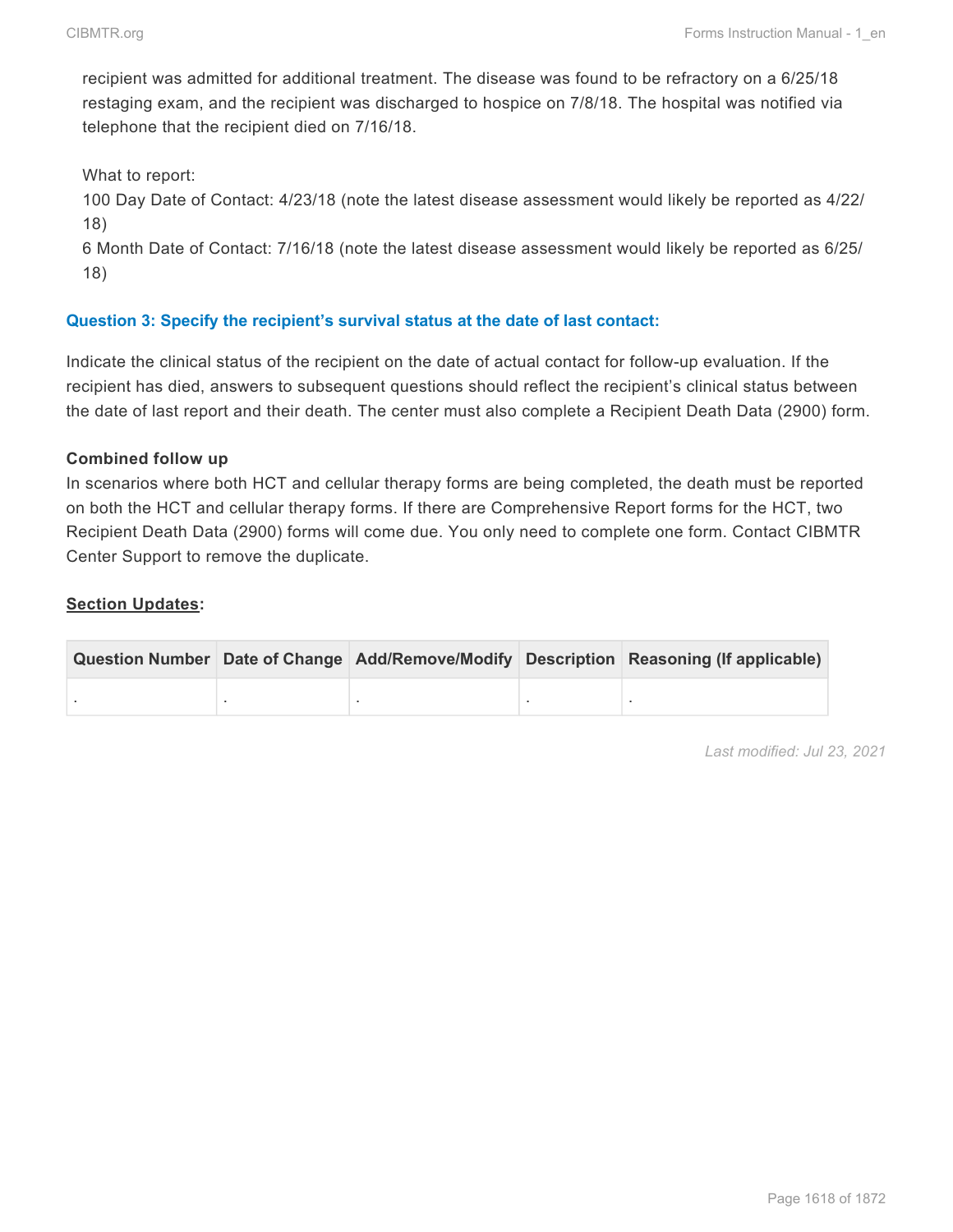# <span id="page-7-0"></span>**Q4-8: Subsequent Cellular Infusions**

#### **Combined follow up**

In scenarios where both HCT and cellular therapy forms are being completed, duplicate questions will exist between the Cellular Therapy Essential Data Follow-Up (4100) form and the Post-HCT Data (2100) or Post-Transplant Essential Data (2450) form. To reduce the reporting burden, duplicate questions, including subsequent infusions, on the Cellular Therapy Essential Data (4100) form are disabled and will be answered on the Post-HCT Data (2100) or Post-Transplant Essential Data (2450) form.

**Subsequent Cellular Infusions \*** All additional cellular therapy infusions of the same product given for the same indication per protocol require a separate Cellular Therapy Infusion (4006) form. However, they will only require a single Cellular Therapy Product (4003) form for this course of cellular therapy. If a cellular therapy was administered for a different indication (i.e. in response to disease progression / no response, another infusion of a commercial product, etc.) a new Pre-Cellular Therapy Essential Data (4000) form must be completed.

### **Question 4: Has the recipient received a new course of cellular therapy (unplanned) since the date of the last report?**

A course of cellular therapy consists of all infusions given for the same indication per protocol. If the recipient started a new course of cellular therapy (unplanned) that is different than the course this follow up form is being completed for, select **Yes**.

If additional infusions were given for the same indication per protocol, do not report those infusions here. Update the Cellular Therapy Product (4003) form for the applicable product with the correct number of infusions given per protocol. Each infusion requires a separate Cellular Therapy Infusion (4006) form.

In cases where a new course of cellular therapy is being given post-HCT, only the first infusion is reported on the appropriate HCT follow up form (either the Post-HCT Data (2100) or Post-Transplant Essential Data (2450) form). Remaining infusions of a single course of cellular therapy (e.g. multiple DCI/DLIs) are not reported as subsequent infusions. They are captured on a single Cellular Therapy Product (4003) Form as the number of planned infusions.

**Example 1.** The new course of cellular therapy (post-HCT) consisting of multiple infusions started at the end of the 6- month HCT reporting period and continued into the beginning of the 1-year HCT reporting period.

How to report: The new course of cellular therapy should be reported only on the 6-month HCT follow-up form (either the Post-HSCT Data (2100) or Post-Transplant Essential Data (2450) form) and not on the Cellular Therapy Essential Data Follow-Up (4100) form.

• Reporting an infusion on the Cellular Therapy Essential Data Follow-Up (4100) form as a subsequent infusion will generate a new Pre-Cellular Therapy Essential Data (4000) form. If you need help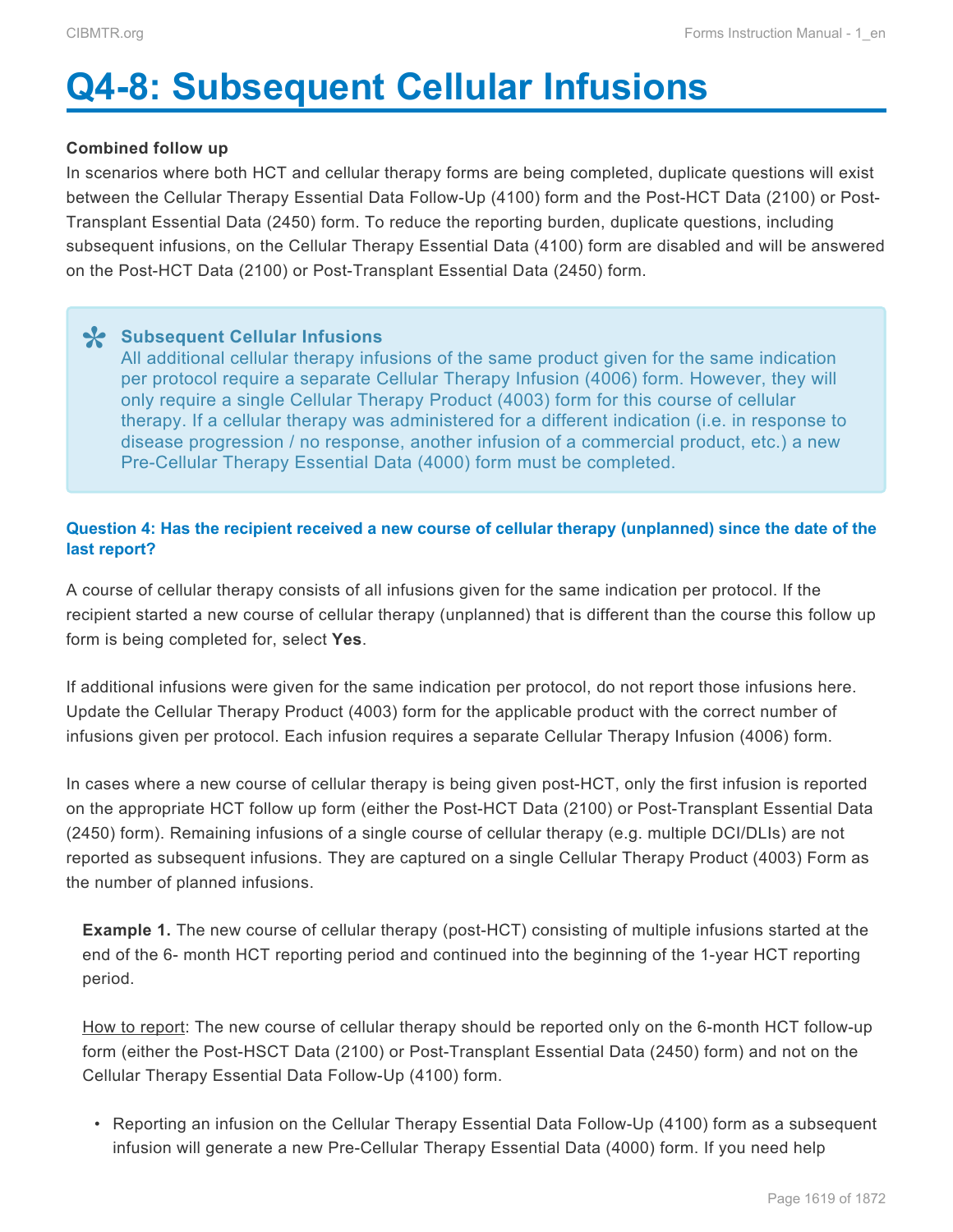removing a Pre-Cellular Therapy Essential Data (4000) form, please make sure the field is corrected and contact CIBMTR Center Support to remove the form.

**Example 2.** Two non-genetically modified courses of post-HCT cell therapy (e.g., DCI/DLI and MSCs) are given within 100 days of each other in the same reporting period.

How to report: Report the first course as a subsequent cellular therapy on either the Post-HSCT Data (2100) or Post-Transplant Essential Data (2450) form. This will make a new Pre-Cellular Therapy Essential Data (4000) form due. When it is completed, report the second course of cellular therapy on the 100-day Cellular Therapy Essential Data Follow-Up (4100) form to generate the second Pre-Cellular Therapy Essential Data (4000) form.

**Example 3.** Two non-genetically modified courses of post-HCT (e.g., DCI/DLI and MSCs) are given greater than 100 days apart, but still within the same reporting period.

How to report: Report the first course as a subsequent cellular therapy on the Post-HSCT Data (2100) or Post-Transplant Essential Data (2450) form. Then create a new indication form to report the second course, which will make a second Pre-Cellular Therapy Essential Data (4000) form come due.

**Example 4.** Two genetically modified courses of post-HCT (e.g., Kymriah and Yescarta) are given in the same reporting period.

How to report: Report the first course as a subsequent cellular therapy on the Post-HSCT Data (2100) or Post-Transplant Essential Data (2450) form. This will make a new Pre-Cellular Therapy Essential Data (4000) form due. When it is completed, combined follow up rules will apply and both HCT and cellular therapy forms will be completed. Report the second course of cellular therapy on the 100-day Cellular Therapy Essential Data Follow-Up (4100) form to generate the second Pre-Cellular Therapy Essential Data (4000) form.

#### **Question 5: Specify the reason for which cellular therapy was given:**

If the reason for the new course of cellular therapy was **Failure to respond or in response to disease assessment** or for a **New indication**, continue with question 6 to report the event date.

#### **Question 6: Date of cellular therapy:**

Report the date (YYYY-MM-DD) of the new course of cellular therapy (unplanned). If the new course of cellular therapy includes multiple infusions, the date of the first infusion should be reported here. This will require completion of a new Pre-Cellular Therapy Essential Data (4000) form.

### **Questions 7 – 8: Did the recipient receive an HCT since the date of last report?**

If the recipient received an HCT since the date of the last report, select Yes and report the date (YYYY-MM-DD) of the HCT in question 8; also complete the Pre-Transplant Essential Data (2400) form.

#### **Combined follow up**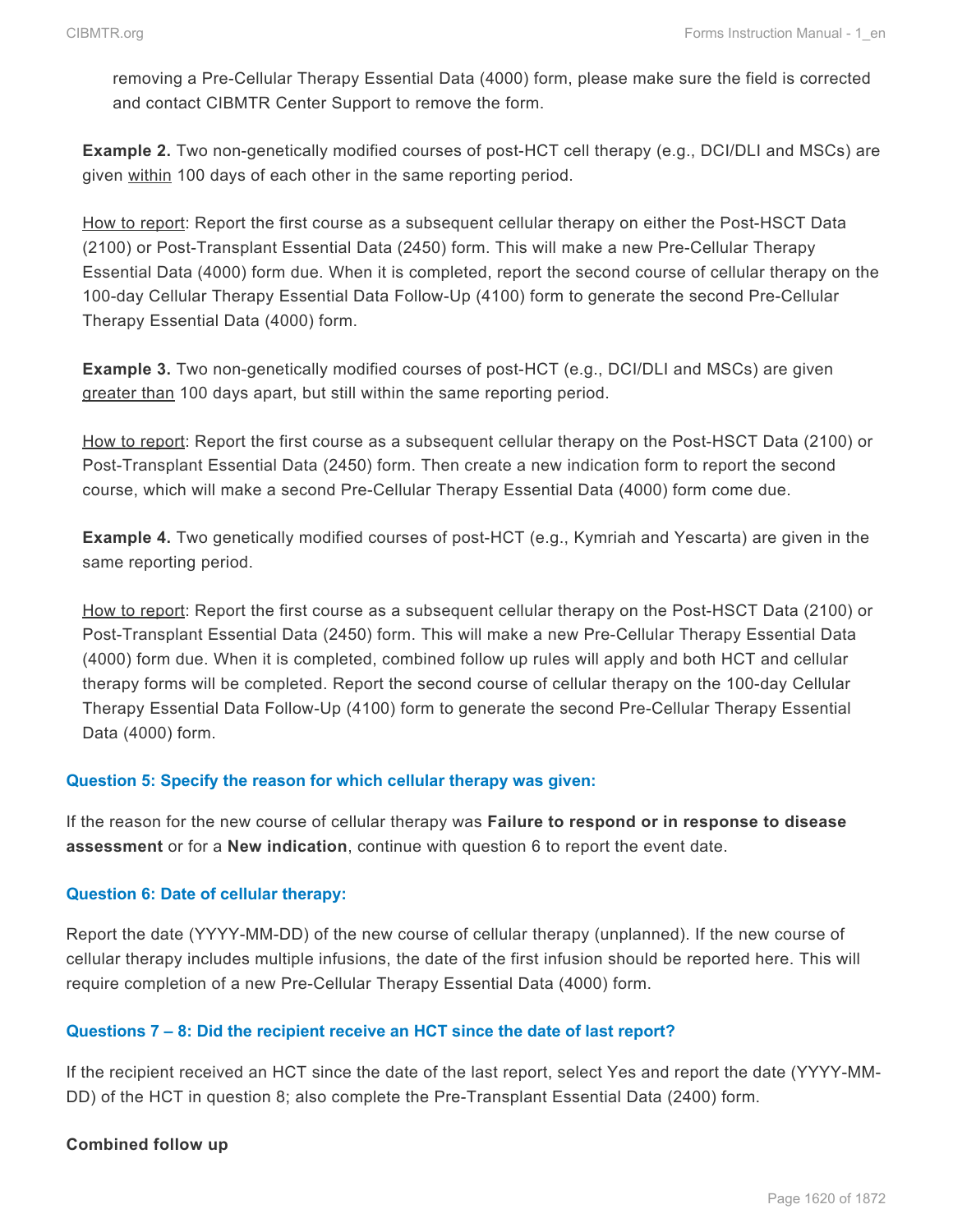Regulatory requirements specify at least 15 years of follow-up data be collected on recipients of genetically modified cellular therapy products, reporting on the cellular therapy event will continue. Both HCT and cellular therapy forms will be completed.

If the recipient did not receive an HCT since the date of the last report, report **No** and continue with question 9.

### **Section Updates:**

|  |  | Question Number Date of Change Add/Remove/Modify Description Reasoning (If applicable) |
|--|--|----------------------------------------------------------------------------------------|
|  |  |                                                                                        |

*Last modified: Jul 23, 2021*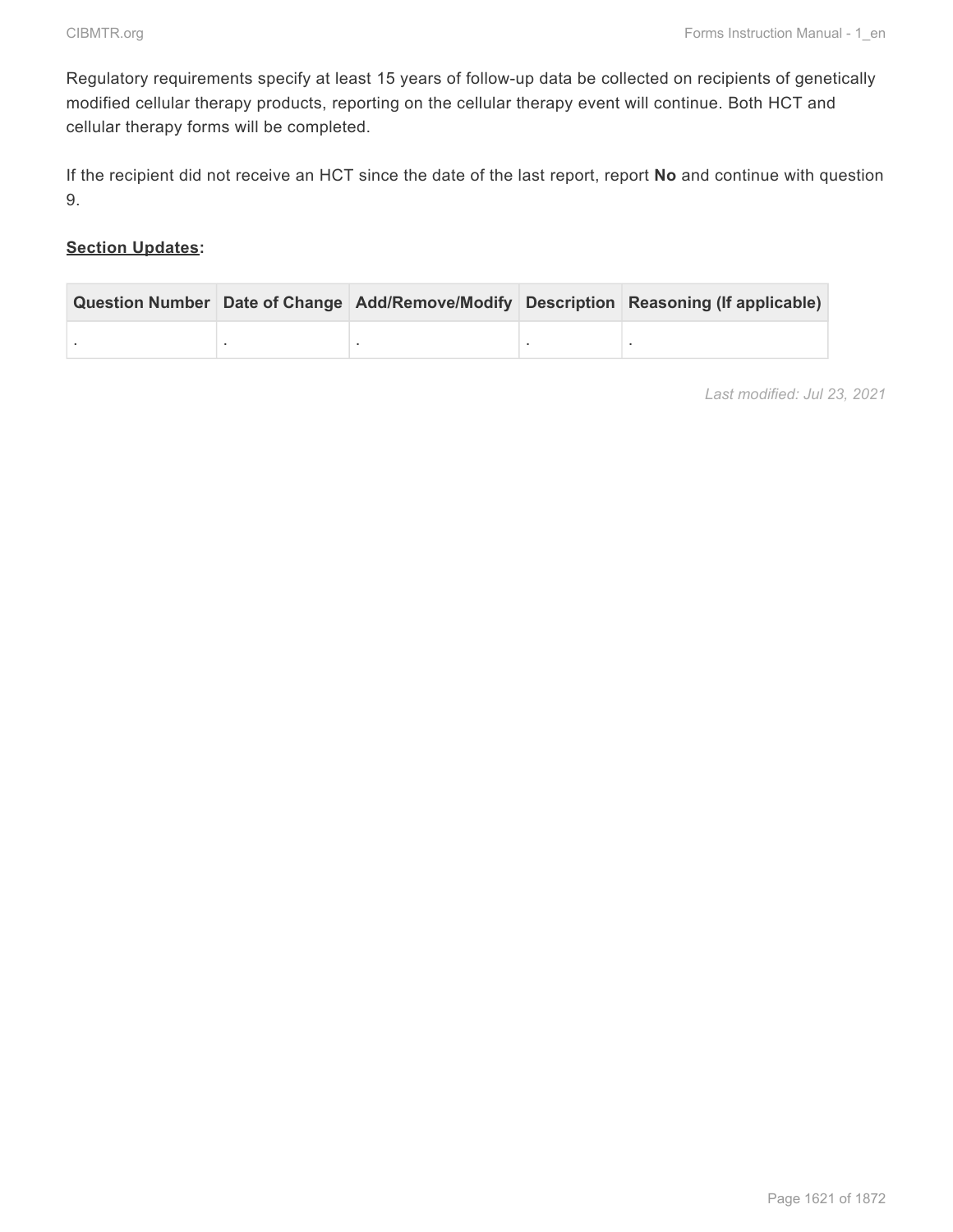# <span id="page-10-0"></span>**Q9-11: Best Response to Cellular Therapy**

This section may not fit perfectly to all possible indications for cellular therapy. Please select the response that is most applicable to the indication for treatment.

- <sup>\*</sup> If the primary disease reported is Acute Lymphoblastic Leukemia (ALL), Chronic<br>Lymphocytic Leukemia (CLL), Hodgkin Lymphoma (HL), Non-Hodgkin Lymphom<br>Multiple Muslams (MM) best responses is not reported an this farm, I Lymphocytic Leukemia (CLL), Hodgkin Lymphoma (HL), Non-Hodgkin Lymphoma (NHL), or Multiple Myeloma (MM) best response is not reported on this form. It will be captured on the corresponding disease form. The question should be left blank and override the error with the override code "Verified Correct (VC)" at this time.
- If the indication for this course of cellular therapy does not require the completion of disease-specific forms, please refer to the disease-specific manuals to locate the requirement of the the strain that should be used disease-specific forms, please refer to the disease-specific manuals to locate the response criteria that should be used when reporting best response.

### **Question 9: What was the best response to the cellular therapy?**

This section collects the data known as "best response to cellular therapy". **The purpose of this section is to report the recipient's best response to the planned course of cellular therapy**. This section applies to both malignant and non-malignant diseases and disorders. If the recipient received a prior HCT, do not report the response to the HCT, a separate evaluation to establish best response after the cellular therapy is required.

#### **Combined follow up**

If the recipient receives a subsequent HCT, do not report the best response to the HCT here. The reported best response to the cellular therapy was previously reported and can no longer be evaluated once a recipient has a subsequent HCT.

For malignant diseases (including solid tumors), appropriate responses are:

- Continued complete response
- Complete response
- Partial response
- No response
- Disease progression

For non-malignant disorders and cardiovascular, musculoskeletal, neurologic, ocular or pulmonary disease, appropriate responses are:

- Normalization of organ function
- Partial normalization of organ function
- No response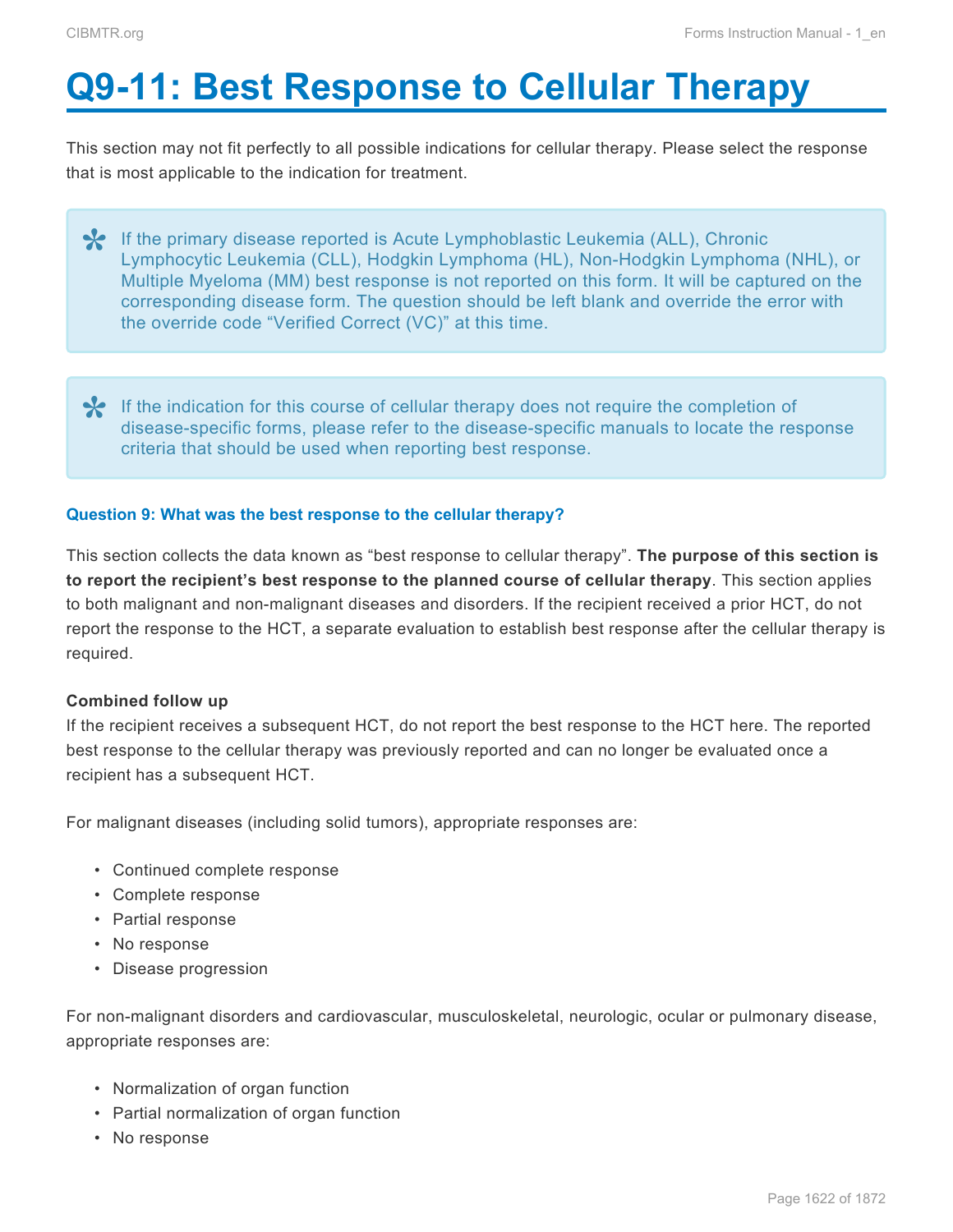• Worsening of organ function

If the indication is infection, the appropriate responses are:

- Complete response
- Partial response
- No response

Table 1. Examples of best response to cellular therapy.

| <b>Indication</b>                        | <b>Applicable response</b><br>options                                             | <b>Partial Response</b>                                                             | <b>Complete Response</b>                                                              |
|------------------------------------------|-----------------------------------------------------------------------------------|-------------------------------------------------------------------------------------|---------------------------------------------------------------------------------------|
| GVHD prophylaxis (with HCT)              | Do not answer best<br>response                                                    |                                                                                     |                                                                                       |
| Prevent disease relapse                  | Do not answer best<br>response                                                    |                                                                                     |                                                                                       |
| Infection prophylaxis                    | Do not answer best<br>response                                                    |                                                                                     |                                                                                       |
| Suboptimal donor chimerism<br>(post-HCT) | Complete Response,<br>Partial Response, or<br>No Response                         | Increase in chimerism<br>but not 100% donor                                         | 100% donor chimerism                                                                  |
| Immune Reconstitution<br>(post-HCT)      | Complete Response or<br>No Response                                               |                                                                                     | CD3 > 200/mm <sup>3</sup>                                                             |
| GVHD treatment (post-HCT)                | Complete Response,<br>Partial Response, or<br>No Response                         | Improvement but not<br>resolution of symptoms,<br>Remains on immune<br>suppression  | Improvement but not<br>resolution of symptoms,<br>or Remains on immune<br>suppression |
| Malignant Hematologic Disorder           | Complete Response,<br>Partial Response,<br>Progression, or No<br>Response         | Refer to the response<br>criteria as published in<br>the disease specific<br>manual | Refer to the response<br>criteria as published in<br>the disease specific<br>manual   |
| Non-Malignant Disorder                   | Complete Response,<br>Partial Response, or<br>No Response                         | <b>Persistent Disease</b>                                                           | <b>Resolution of Disease</b><br>Process                                               |
| Solid Tumor                              | Complete Response,<br>Partial Response, No<br>Response, or Disease<br>Progression | Improvement in disease<br>burden, but with<br>persistent disease                    | No evidence of disease                                                                |
| Cardiovascular Disease,                  | Do not answer best                                                                |                                                                                     |                                                                                       |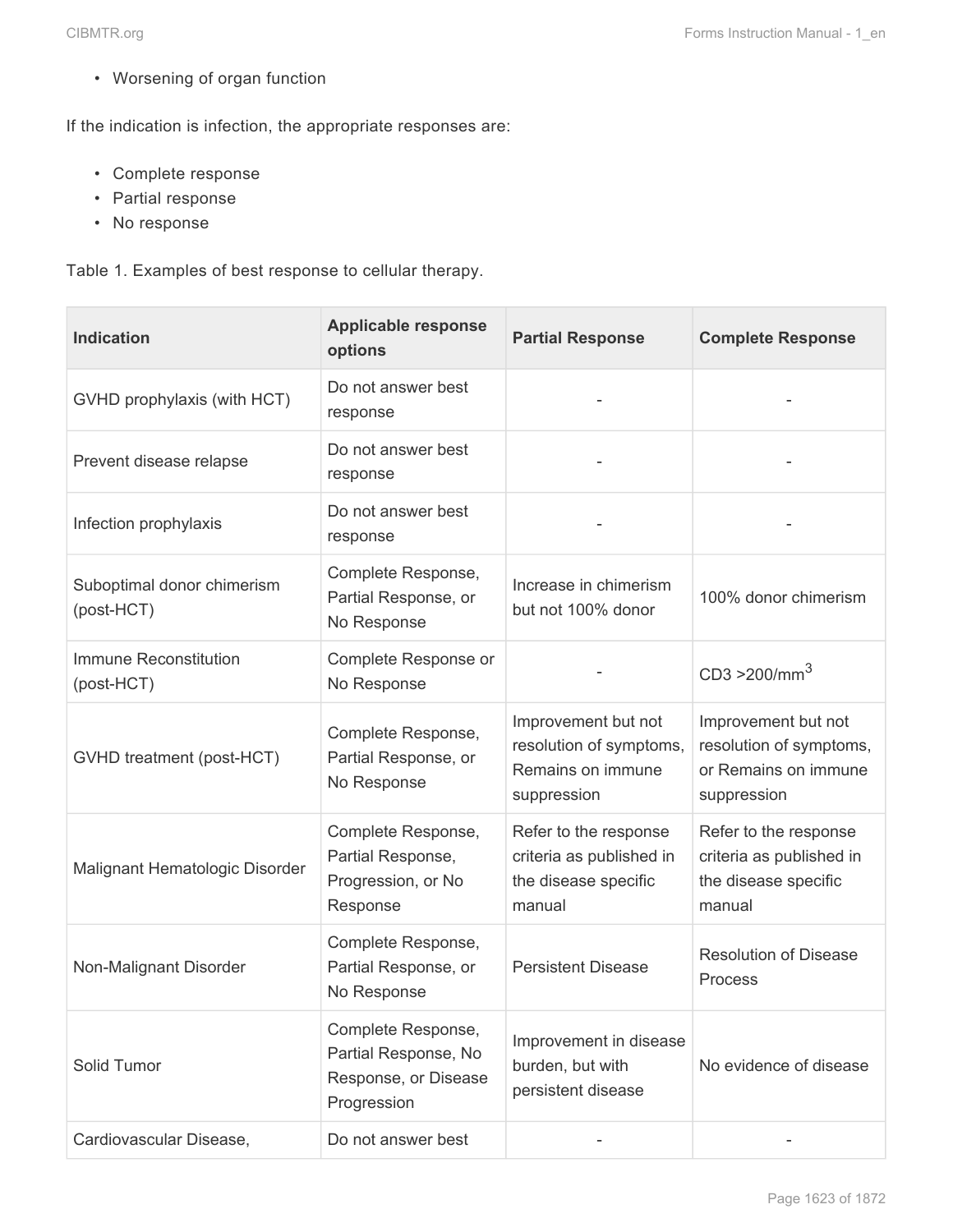| Musculoskeletal Disorder,<br>Neurologic Disease, Ocular<br>Disease, Pulmonary Disease | response                                                           |                                                        |                        |
|---------------------------------------------------------------------------------------|--------------------------------------------------------------------|--------------------------------------------------------|------------------------|
| Infection treatment                                                                   | Complete Response,<br>Partial Response, No<br>Response, or Unknown | Decrease in infectious<br>burden without<br>resolution | Undetectable infection |
| Other                                                                                 | Do not answer best<br>response                                     |                                                        |                        |

If the recipient relapses / progresses post-infusion and receives therapy for the disease relapse / progression, the response to that additional therapy should not be reported in this section. The best response prior to the relapse/ progression should be reported.

### **Question 10-11: Was the date of best response previously reported?**

If the date of best response was previously reported, select Yes and continue with question 12. **This option is not applicable on the 100 day report**.

#### **Combined follow up**

If the recipient receives an HCT after a cellular therapy and the best response to the cellular therapy was previously reported, it can no longer be evaluated once a recipient has a subsequent HCT. It is appropriate to report **Yes** for this scenario on the 100 day report.

If the date of best response has not been reported, select **No** and report the date (YYYY-MM-DD) in question 11. The date of best response should be the first date all criteria were met.

If the exact date is unknown, please view General Instructions, General Guidelines for Completing Forms for more information on reporting partial and unknown dates.

### **Section Updates:**

|  |  | Question Number Date of Change Add/Remove/Modify Description Reasoning (If applicable) |
|--|--|----------------------------------------------------------------------------------------|
|  |  |                                                                                        |

*Last modified: Jul 23, 2021*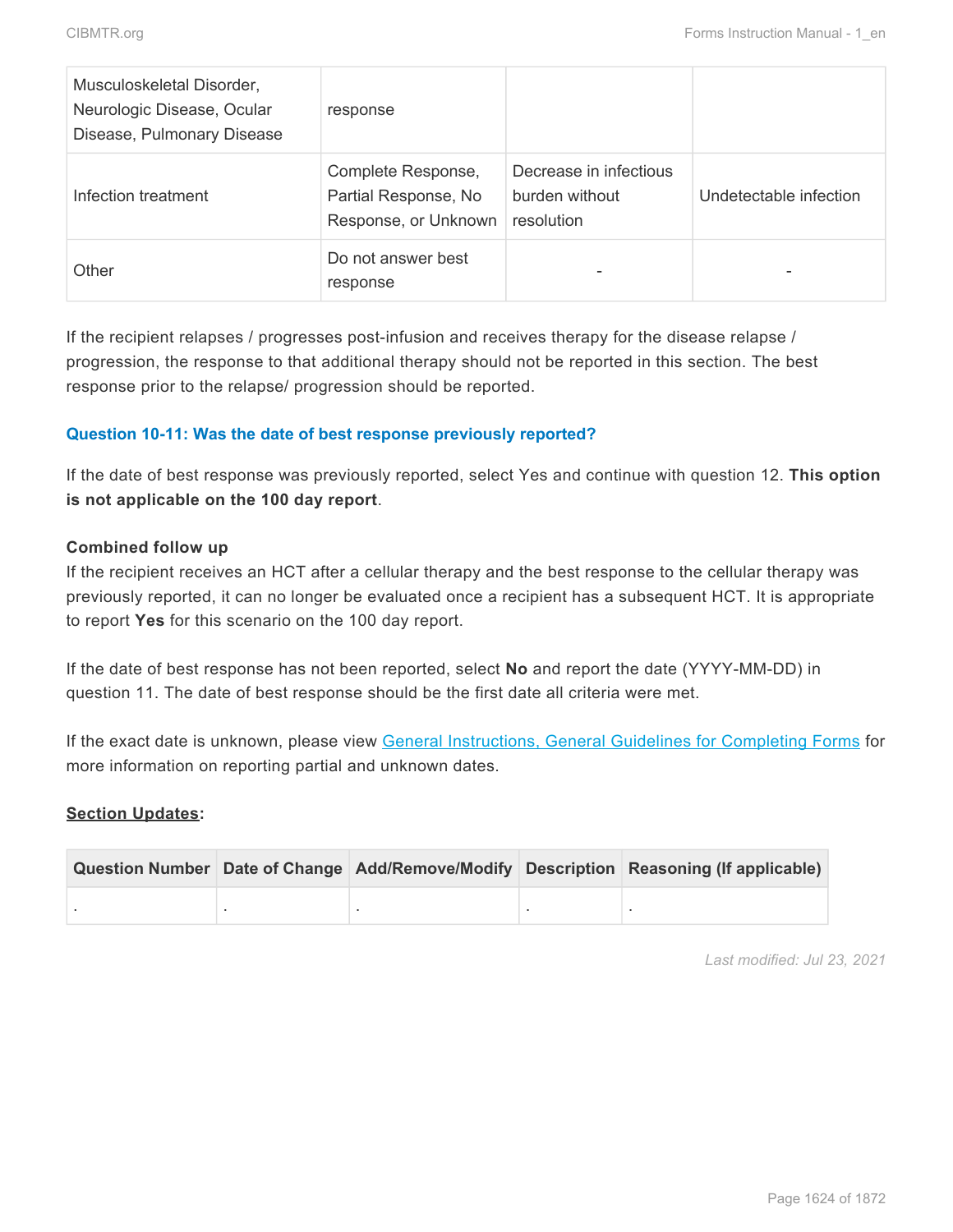# <span id="page-13-0"></span>**Q12-20: Peripheral Blood Count Recovery**

Questions 12 – 15 can only be completed on the 100 day and 6 month follow-up forms. These questions will be disabled for all subsequent reporting periods. **!**

#### **Combined follow up**

In scenarios where an HCT was given after a cellular therapy and this form is now being completed based on the subsequent HCT date, these questions do not apply and are disabled.

**Example 1.** Cellular therapy after HCT: completion of this form should be based on the time period in relation to the CT infusion date (i.e. 100 days after the CT infusion date). The visit ID should match between the corresponding Post-HSCT Data (2100) or Post-Transplant Essential Data (2450).

**Example 2.** HCT after cellular therapy: completion of this form should be based on the time period in relation to the HCT infusion date (i.e. 100 days after the HCT infusion date). The visit ID should match between the corresponding Post-HSCT Data (2100) or Post-Transplant Essential Data (2450).

The reporting of peripheral blood count recoveries on the Cellular Therapy Essential Data Follow-Up (4100) form has a different intent than the Post-HSCT Data (2100) or Post-Transplant Essential Data (2450). Systemic therapy (such as lymphodepleting therapy given prior to a CAR-T infusion) may negatively impact ANC and platelet counts. The intent of the questions on the Cellular Therapy Essential Data Follow-Up (4100) form is to determine cell count recovery post systemic therapy, not as a measure of engraftment. These questions are not applicable to all cellular therapies. Not all types of cellular therapies require a course of systemic therapy prior to the infusion.

Absolute neutrophil recovery (ANC) recovery is defined as an ANC of ≥ 500/mm<sup>3</sup> (or ≥ 0.5 × 10<sup>9</sup>/L) for three consecutive laboratory values obtained on different days. Date of ANC recovery is the date of the first of three consecutive laboratory values where the ANC is ≥ 500/mm3. At some institutions, the laboratory reports display the ANC value once there are sufficient white blood cells to perform a differential count. At other institutions, the laboratory reports do not display the ANC, and it must be calculated from the white blood cell count (WBC). The percent neutrophils (if the differential was performed on an instrument, will include both segmented and band neutrophils. If the laboratory report displays an automated ANC value of exactly 500/mm3, the actual ANC value should be calculated from the manual differential if available. The calculated value from the manual differential will determine ANC recovery. If your institution's laboratory reports do not display the ANC value, use the following calculation to determine the ANC:

**Example 3:** Calculating Absolute Neutrophil Count (ANC)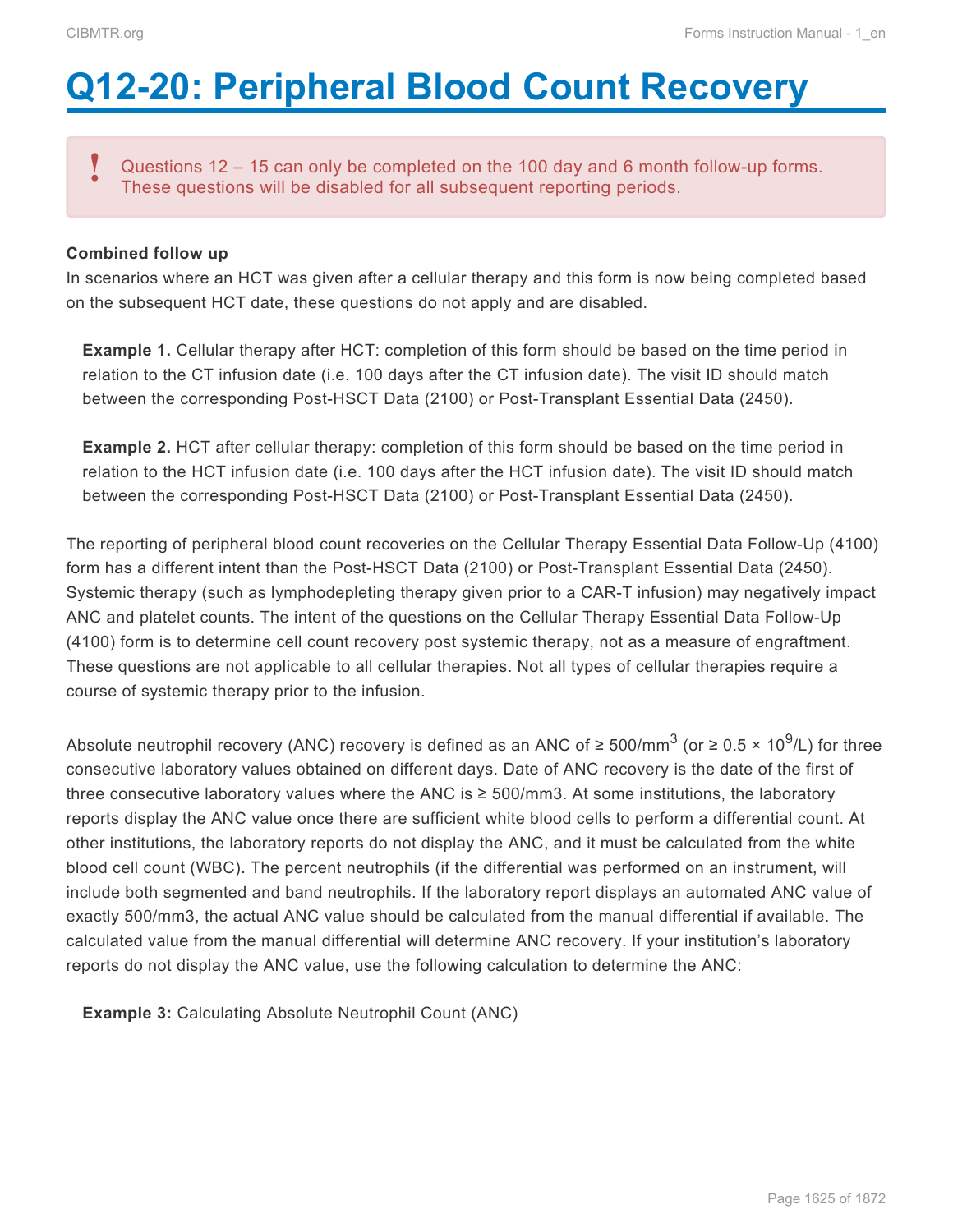|     | % segmented neutrophils                                                                                           |
|-----|-------------------------------------------------------------------------------------------------------------------|
|     | + % band neutrophils                                                                                              |
| $=$ | % neutrophils                                                                                                     |
| x.  | white blood cell count/mm <sup>3</sup>                                                                            |
| $=$ | absolute neutrophil count/mm <sup>3</sup>                                                                         |
|     |                                                                                                                   |
|     | <b>Example:</b>                                                                                                   |
|     | (Divide percentage by 100 to convert to decimal)                                                                  |
|     |                                                                                                                   |
|     | 0.45 segmented neutrophils                                                                                        |
|     | 0.05 band neutrophils                                                                                             |
| $=$ | 0.50 neutrophils                                                                                                  |
| x.  | 1000/mm <sup>3</sup> white blood cell count                                                                       |
| $=$ | 500/mm <sup>3*</sup> absolute neutrophil count                                                                    |
|     |                                                                                                                   |
|     | ANC 500/mm <sup>3</sup> = $0.5 \times 10^{9}$ /L = $0.5 \times 10^{6}$ /mL = $0.5 \times 10^{3}$ /mm <sup>3</sup> |
|     |                                                                                                                   |

Traditionally, the definition of ANC recovery required the selection of the first date of three consecutive days in which the recipient's ANC was ≥ 0.5×10<sup>9</sup>/L (500/mm<sup>3</sup>). For various reasons it may not be possible to obtain daily laboratory values. Under those circumstances, report ANC recovery based upon three consecutive laboratory values (drawn more than a day apart) as long as the ANC remains ≥ 0.5×10<sup>9</sup>/L  $(500/mm<sup>3</sup>)$ .

Tracking the date of ANC recovery may not always be straightforward. In some cases, the ANC may fluctuate for a period of time before the recipient fully recovers. In other cases, the ANC may remain above ≥ 500/mm<sup>3</sup> for several days immediately post-HCT and then fall below ≥ 500/mm<sup>3</sup>. Do not begin counting ANC values of ≥ 500/mm<sup>3</sup> towards recovery until the ANC has dropped to the lowest level (nadir) post- infusion. See the following example for more information regarding tracking the date of ANC recovery.

To report dates in this question, use the first of 3 consecutive laboratory values obtained on different days.

**Example 4:** Tracking ANC Recovery

Infusion Date = May 6 Contact Date = August 15

| <b>Date</b> |     | WBC %Neutrophils ANC |     |
|-------------|-----|----------------------|-----|
| May 7       | 900 | 0.6                  | 540 |
| May 8       | 850 | 0.59                 | 502 |
| May 9       | 720 | 0.7                  | 504 |
| May 10      | 300 | 0.45                 | 135 |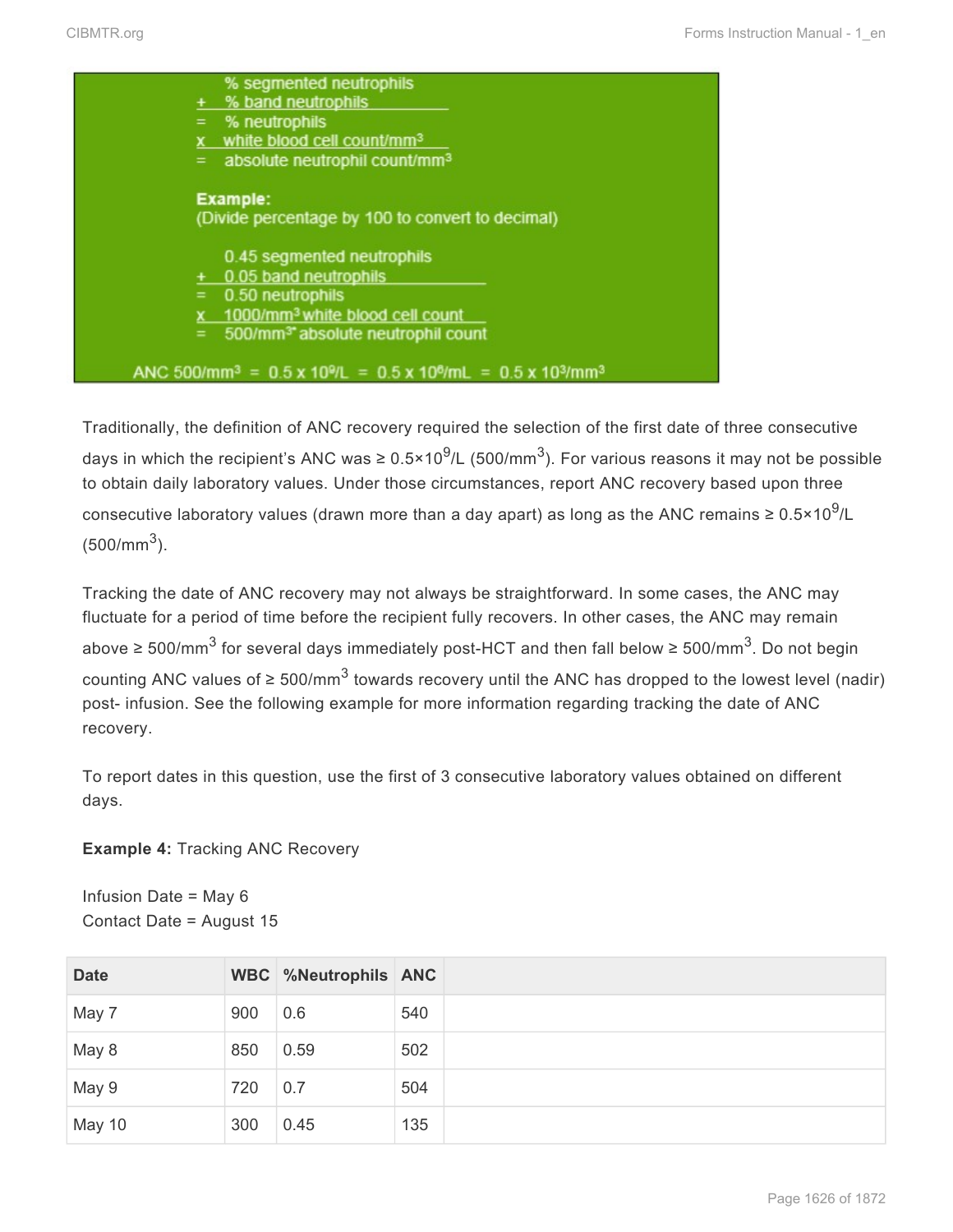| May 11                      | 15   | No differential |      |                                                                                               |
|-----------------------------|------|-----------------|------|-----------------------------------------------------------------------------------------------|
| <b>May 12</b>               | 30   | No differential |      |                                                                                               |
| <b>May 13</b>               | 50   | No differential |      |                                                                                               |
| May 14                      | 250  | 0.4             | 100  |                                                                                               |
| <b>May 15</b>               | 800  | 0.7             | 560  | Date of initial recovery: ANC $\geq$ 500/mm <sup>3</sup> (report this date in<br>question 15) |
| <b>May 16</b>               | 1050 | 0.8             | 840  |                                                                                               |
| May 17                      | 1000 | 0.7             | 700  |                                                                                               |
| May 18                      | 1800 | 0.6             | 1080 |                                                                                               |
| <b>May 19</b>               | 2000 | 0.55            | 1100 |                                                                                               |
| May 20                      | 2500 | 0.53            | 1325 |                                                                                               |
| May 21-August 14            |      |                 |      | ANC $\geq$ 500/mm <sup>3</sup> for timeframe                                                  |
| August 15 (contact<br>date) | 2250 | 0.43            | 968  |                                                                                               |

**Example 5:** Initial Recovery with Subsequent Decline and Recovery

Transplant Date = May 6 Contact Date = August 15

| <b>Date</b>   |      | WBC %Neutrophils ANC |                          |                                                                                               |
|---------------|------|----------------------|--------------------------|-----------------------------------------------------------------------------------------------|
| May 7         | 900  | 0.6                  | 540                      |                                                                                               |
| May 8         | 850  | 0.59                 | 502                      |                                                                                               |
| May 9         | 720  | 0.7                  | 504                      |                                                                                               |
| May 10        | 300  | 0.45                 | 135                      |                                                                                               |
| May 11        | 15   | No differential      | $\overline{\phantom{0}}$ |                                                                                               |
| <b>May 12</b> | 30   | No differential      |                          |                                                                                               |
| <b>May 13</b> | 50   | No differential      |                          |                                                                                               |
| May 14        | 250  | 0.4                  | 100                      |                                                                                               |
| <b>May 15</b> | 800  | 0.7                  | 560                      | Date of initial recovery: ANC $\geq$ 500/mm <sup>3</sup> (report this date in<br>question 13) |
| <b>May 16</b> | 1050 | 0.8                  | 840                      |                                                                                               |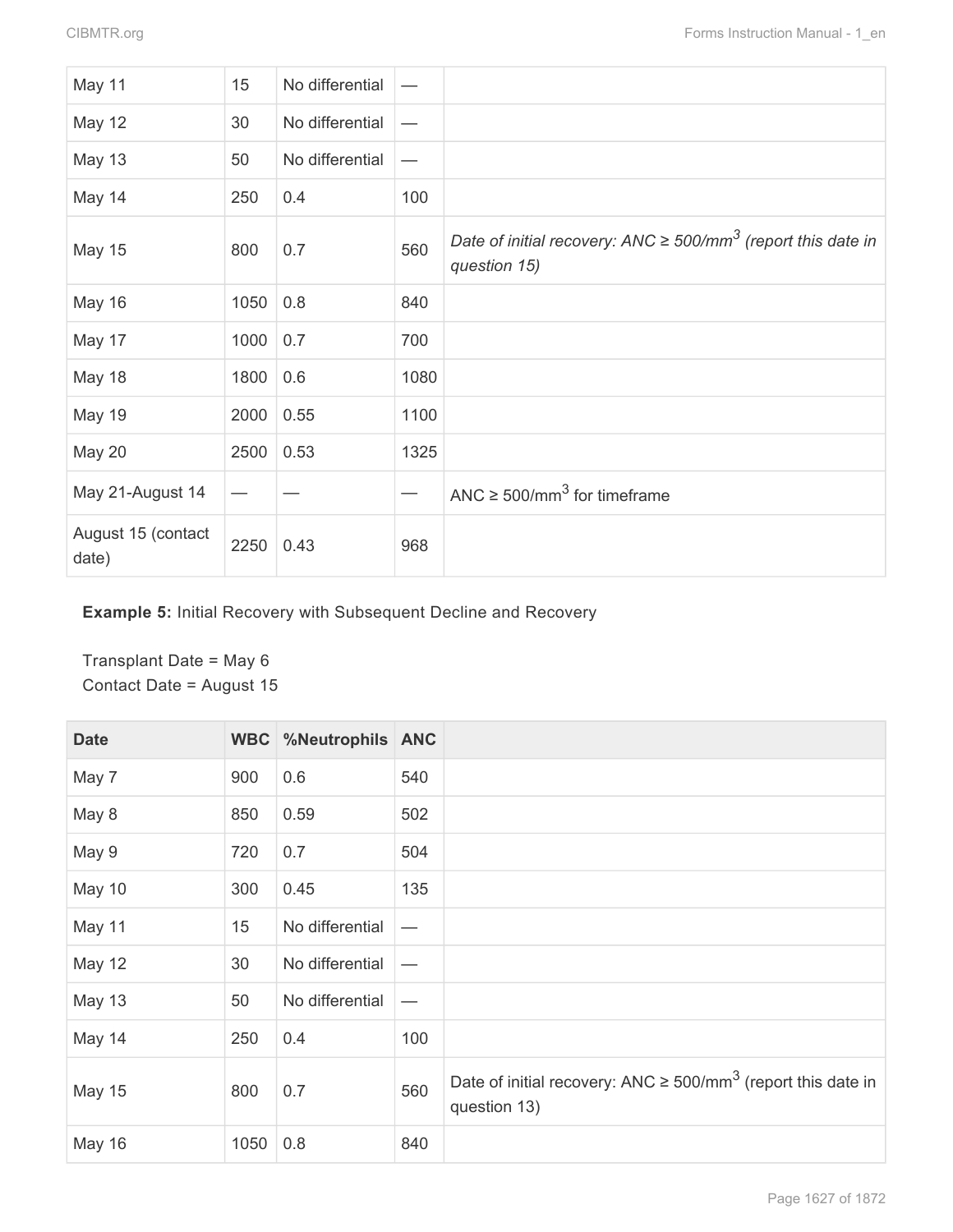| May 17                      | 1000 | 0.7  | 700  |                                                                                            |
|-----------------------------|------|------|------|--------------------------------------------------------------------------------------------|
| May 18                      | 1800 | 0.6  | 1080 |                                                                                            |
| <b>May 19</b>               | 2000 | 0.55 | 1100 |                                                                                            |
| <b>May 20</b>               | 2500 | 0.53 | 1325 |                                                                                            |
| May 21                      | 2250 | 0.43 | 968  |                                                                                            |
| May 22                      | 1500 | 0.45 | 675  |                                                                                            |
| <b>May 23</b>               | 800  | 0.6  | 480  | Date of first decline: ANC $\leq$ 500/mm <sup>3</sup> (report this date in<br>question 15) |
| May 24                      | 850  | 0.41 | 349  |                                                                                            |
| <b>May 25</b>               | 720  | 0.53 | 382  |                                                                                            |
| May 26                      | 500  | 0.45 | 225  |                                                                                            |
| May 27                      | 490  | 0.3  | 147  |                                                                                            |
| May 28                      | 650  | 0.7  | 455  |                                                                                            |
| <b>May 29</b>               | 800  | 0.8  | 640  | Date of recovery: ANC $\geq$ 500/mm3 (report this date in<br>question 18)                  |
| May 30-August 14            |      |      |      | ANC $\geq$ 500/mm3 for timeframe                                                           |
| August 15 (contact<br>date) | 2245 | 0.72 | 1616 |                                                                                            |

### **Question 12: Was there evidence of initial recovery?**

This question is not applicable to all cellular therapies. Some cellular therapies require a course of systemic therapy prior to the infusion, such as in the case of chimeric antigen receptor (CAR) T-cells. One of the described toxicities is the inability for hematologic recovery, either by an added cycle of chemotherapy in a recipient who received many prior lines of chemotherapy or by a direct toxicity from the cellular therapy.

Indicate whether or not there was evidence of **initial** ANC recovery following this infusion.

Check only **one** response:

- If **Yes**, continue with question 13
- If **No**, continue with question 14
- Report Not applicable, if the recipient's ANC never dropped below 500/mm<sup>3</sup> (or ≥ 0.5 × 10<sup>9</sup>/L) at any time post- cellular therapy infusion or the recipient did not receive lymphodepleting therapy. This option is only applicable in the 100 day reporting period. Continue with question 14.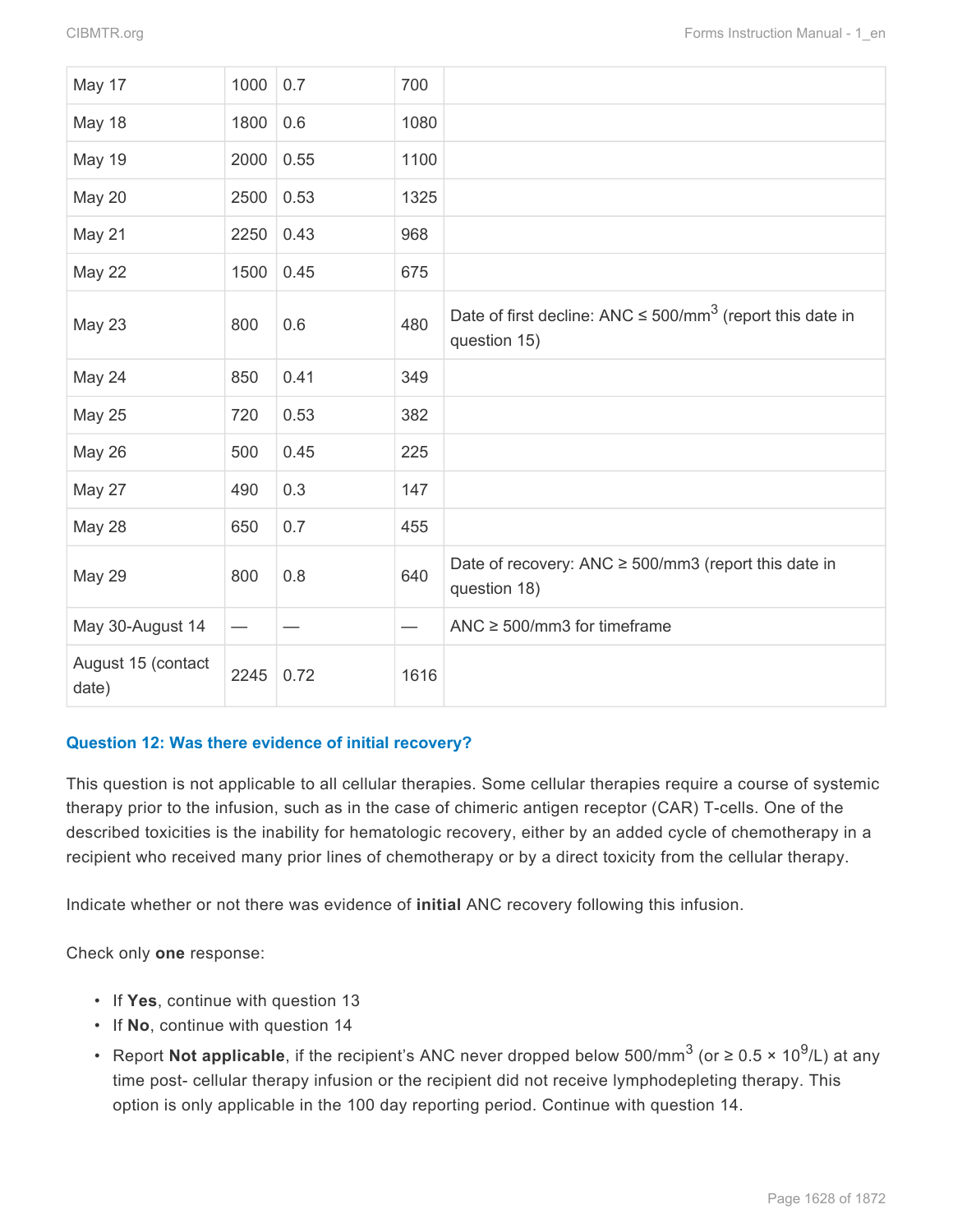- Report Not applicable for DCI / DLI infusions where systemic therapy was not given preinfusion.
	- Report **Previously reported** if this is the 6 month or annual follow-up, and ANC initial recovery (including **Not applicable**) has already been reported on a previous form. Continue with question 14.

#### **Combined follow up**

If the recipient receives an HCT after a cellular therapy, and both HCT and cellular therapy forms are being completed, select **Previously reported** on all Cellular Therapy Essential Data Follow-Up (4100) forms. Peripheral blood count recoveries will now be captured in the context of engraftment on the Post-HSCT Data (2100) or Post-Transplant Essential Data (2450).

#### **Question 13: Date ANC >500/mm3 (first of 3 lab values):**

Enter the first date of the three consecutive laboratory values obtained on different days where the ANC was ≥ 500/mm $^3$  (or ≥ 0.5 × 10<sup>9</sup>/L). For an example of tracking ANC, see Example 4 above.

For more information regarding reporting partial or unknown dates, see General Instructions, GeneralGuidelines for Completing Forms.

#### **Question 14: Following the initial recovery, was there subsequent decline in ANC to < 500/mm3 for ≥ 3 days since the date of last report?**

Report if there was subsequent decline in ANC < 500/mm<sup>3</sup> (or < 0.5 × 10<sup>9</sup>/L) (three consecutive laboratory values obtained on different days where the ANC declined to < 500/mm<sup>3</sup>. If "yes," continue with question 15. If "no," continue with question 19.

# **Multiple Recoveries and Declines \*** The form does not allow for multiple recoveries and declines in the same reporting period. If the recipient's ANC initially recovers and then declines, followed by another recovery and another decline, report the date of the first (initial) recovery (question 13), the first decline (question 15), and the last recovery (question 18).

#### **Question 15: Date of decline in ANC to < 500/mm3 for ≥ 3 days (first of 3 days that the ANC declined):**

Enter the **first** date of the three consecutive laboratory values obtained on different days where the ANC declined to < 500/mm<sup>3</sup> (or < 0.5 × 10<sup>9</sup>/L). For an example of tracking a subsequent decline and recovery, see Example 5 above.

For more information regarding reporting partial or unknown dates, see General Instructions, General Guidelines for Completing Forms.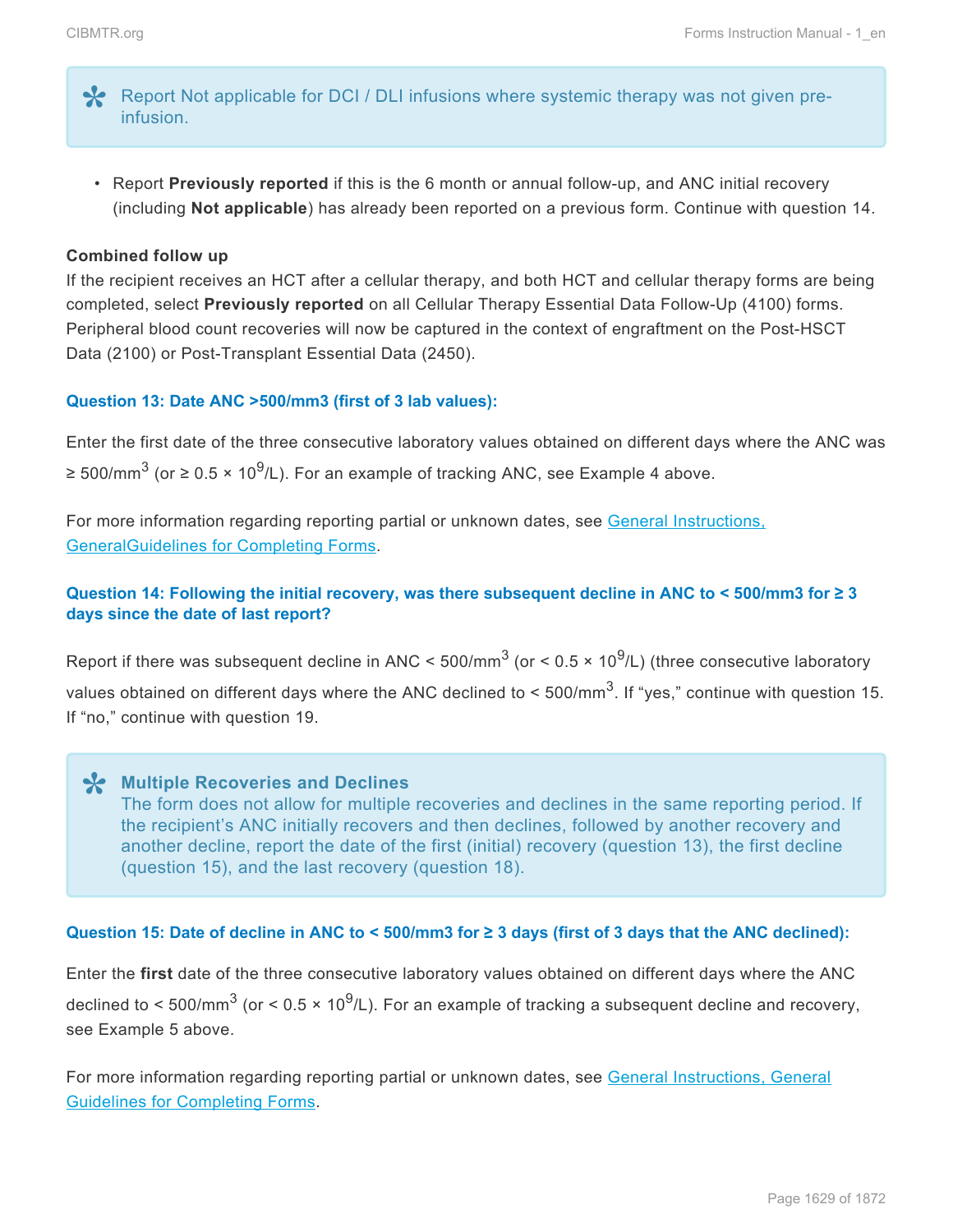#### **Question 16: Did recipient recover and maintain ANC ≥ 500/mm3 following the decline?**

Indicate whether there was evidence of ANC recovery following the decline (three consecutive laboratory values obtained on different days where the ANC was ≥ 500/mm3 (or ≥ 0.5 × 109/L). If **Yes**, continue with question 17. If **No**, continue with question 19.

#### **Questions 17- 18: Date of ANC recovery**

Report if the date of ANC recovery following the decline is **Known** or **Unknown**. If the date of recovery is **Known**, enter the first date of the three consecutive laboratory values obtained on different days where the ANC recovered to ≥ 500/mm<sup>3</sup> (or ≥ 0.5 × 10<sup>9</sup>/L) following the decline. For an example of tracking a subsequent decline and recovery, see Example 5 above. If the date of recovery following decline is **Unknown**, continue with question 19.

For more information regarding reporting partial or unknown dates, see General Instructions, General Guidelines for Completing Forms.

# **Question 19: Was an initial platelet count > 20 × 10<sup>9</sup> /L achieved?**

This question does not apply to all cellular therapies. Some cellular therapies require a course of systemic therapy prior to the infusion, such as in the case of chimeric antigen receptor (CAR) T-cells. One of the described toxicities is the inability for hematologic recovery, either by an added cycle of chemotherapy in a recipient who received many prior lines of chemotherapy or by a direct toxicity from the cellular therapy.

The following questions refer to initial platelet recovery following the cellular therapy infusion for which this form is being completed. All dates should reflect **no platelet transfusions administered in the previous seven days**. Report the date of the first of three consecutive laboratory values  $\geq 20 \times 109$ /L obtained on different days, as shown in Example 6 below. Note that platelet recovery may take place well after the recipient has returned to the referring physician for care. It is essential that information and laboratory values be obtained from the referring physician.

Transfusions temporarily increase platelet counts. When the data is later used for analysis, it is important to be able to distinguish between a recipient whose body was creating the platelets on its own and a recipient who required transfusions to support the counts.

The following example illustrates the procedure to follow for reporting platelet recovery.

**Example 6.** *Reporting Platelet Recovery*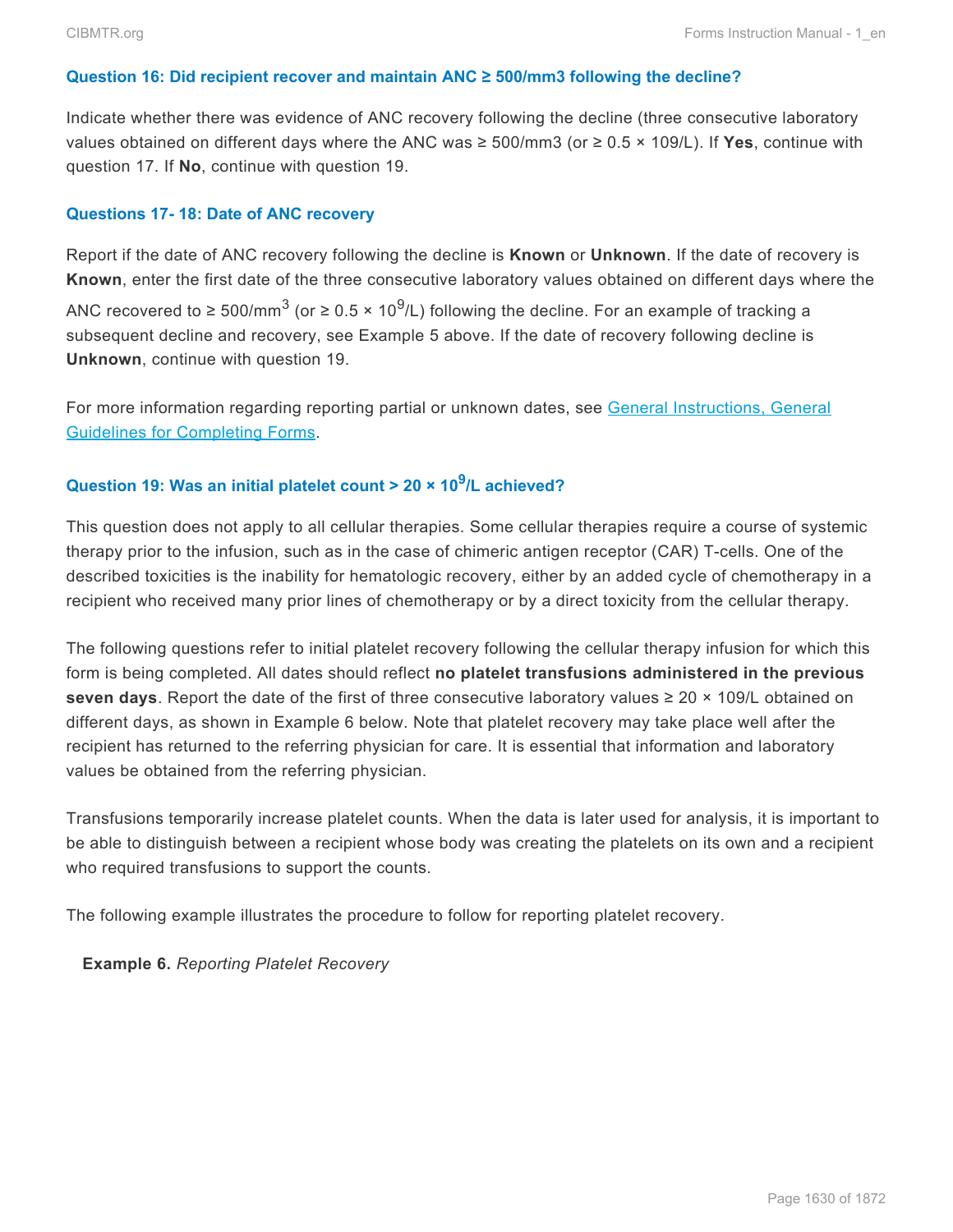|                                                                     | Transfusion |          |          |          |          |          |          |            |          |           |           |
|---------------------------------------------------------------------|-------------|----------|----------|----------|----------|----------|----------|------------|----------|-----------|-----------|
|                                                                     | w           |          |          |          |          |          |          |            |          |           |           |
| Day                                                                 | 0           |          | 2        | 3        | 4        | 5        | 6        |            | 8        | 9         | 10        |
| <b>Platelet Count</b>                                               | 10.000      | 35,000   | 30,000   | 25,000   | 10,000   | 15,000   | 19,000   | 23,000     | 25,000   | 40,000    | 50,000    |
| Date                                                                | 1/1/2008    | 1/2/2008 | 1/3/2008 | 1/4/2008 | 1/5/2008 | 1/6/2008 | 1/7/2008 | 1/8/2008   | 1/9/2008 | 1/10/2008 | 1/11/2008 |
|                                                                     |             |          |          |          |          |          |          | T          |          |           |           |
|                                                                     |             |          |          |          |          |          |          | 1st of $3$ |          |           |           |
| Report 1/8/08 as date platelet count $\geq$ 20 x 10 <sup>9</sup> /L |             |          |          |          |          |          |          |            |          |           |           |
|                                                                     |             |          |          |          |          |          |          |            |          |           |           |

This question relates to **initial** platelet recovery. Dates should not reflect transfusions that took place 7 days prior to the date that it listed. To report dates in this question, use the first of 3 consecutive laboratory values obtained on different days.

Indicate whether or not there was evidence of initial platelet recovery following this cellular therapy infusion. Check only one response:

- If **Yes**, continue with question 20.
- If **No**, continue with question 21.
- Report Not applicable, if the recipient's platelets never dropped below 20 × 10<sup>9</sup>/L at any time postcellular therapy infusion and a platelet transfusion was never required at time post-cellular therapy infusion or the recipient did not receive lymphodepleting therapy. If the recipient's platelet count drops

below 20 × 10<sup>9</sup>/L and/or the recipient received a platelet transfusion even once, do not report Not **applicable**. This option is only applicable in the 100-day reporting period. Continue with question 21.

# Report Not applicable for DCI/DLI infusions where systemic therapy was not given preinfusion.

• Report **Previously reported** if this is the 6 month or annual follow-up, and initial platelet recovery (including **Not applicable**) has already been reported on a previous form. Continue with question 21.

# **Combined follow up**

If the recipient receives an HCT after a cellular therapy, and both HCT and cellular therapy forms are being completed, select **Previously reported** on all Cellular Therapy Essential Data Follow-Up (4100) forms. Peripheral blood count recoveries will now be captured in the context of engraftment on the Post-HSCT Data (2100) or Post-Transplant Essential Data (2450).

# **Question 20: Date platelets > 20 × 109/L:**

Enter the first date of three consecutive laboratory values obtained on different days where the platelet count was ≥ 20 × 10<sup>9</sup>/L. Ensure that no platelet transfusions were administered for seven days immediately preceding this date. Include day seven, as shown in Example 6 above, when determining the recovery date. If three laboratory values were not obtained on consecutive days, but a sequential rise of ≥ 20 × 10<sup>9</sup>/L is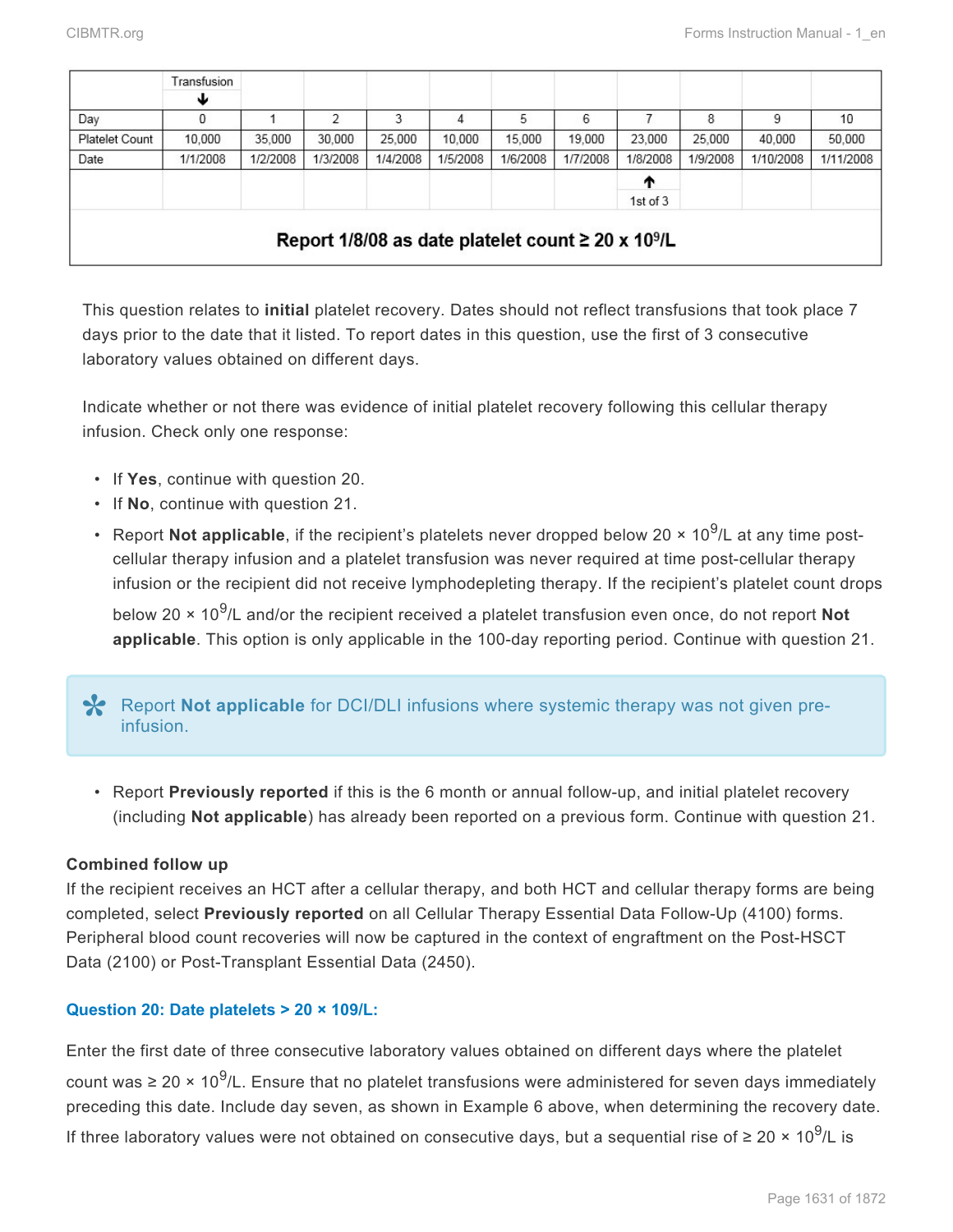demonstrated, follow the examples below when determining an estimated date.

Reporting Scenarios:

**A.** The recipient is being seen in the outpatient clinic and receives a platelet transfusion on January 1. The

platelet count is 22 × 10<sup>9</sup>/L on January 2, 24 × 10<sup>9</sup>/L on January 3, and 28 × 10<sup>9</sup>/L on January 4. The recipient does not come into the clinic for evaluation until one month later. The recipient has not received any more platelet transfusions and the platelet count is well above 20 × 10<sup>9</sup>/L. Report January 8 (day seven post-platelet transfusion) for the date of platelet recovery.

**B.** The recipient is being seen in the outpatient clinic and receives a platelet transfusion on January 1.

The platelet count is ≥ 20 × 10<sup>9</sup>/L on January 2, January 3, and January 4. The recipient is then discharged back to their primary care physician. The transplant center receives a follow-up note from the primary care physician that states "recipient recovered their platelets in January of 2011." Report an estimated date of recovery using the guidelines available in General Instructions, General Guidelines for Completing Forms.

### **Section Updates:**

|  |  | Question Number Date of Change Add/Remove/Modify Description Reasoning (If applicable) |  |
|--|--|----------------------------------------------------------------------------------------|--|
|  |  |                                                                                        |  |

*Last modified: Jan 22, 2021*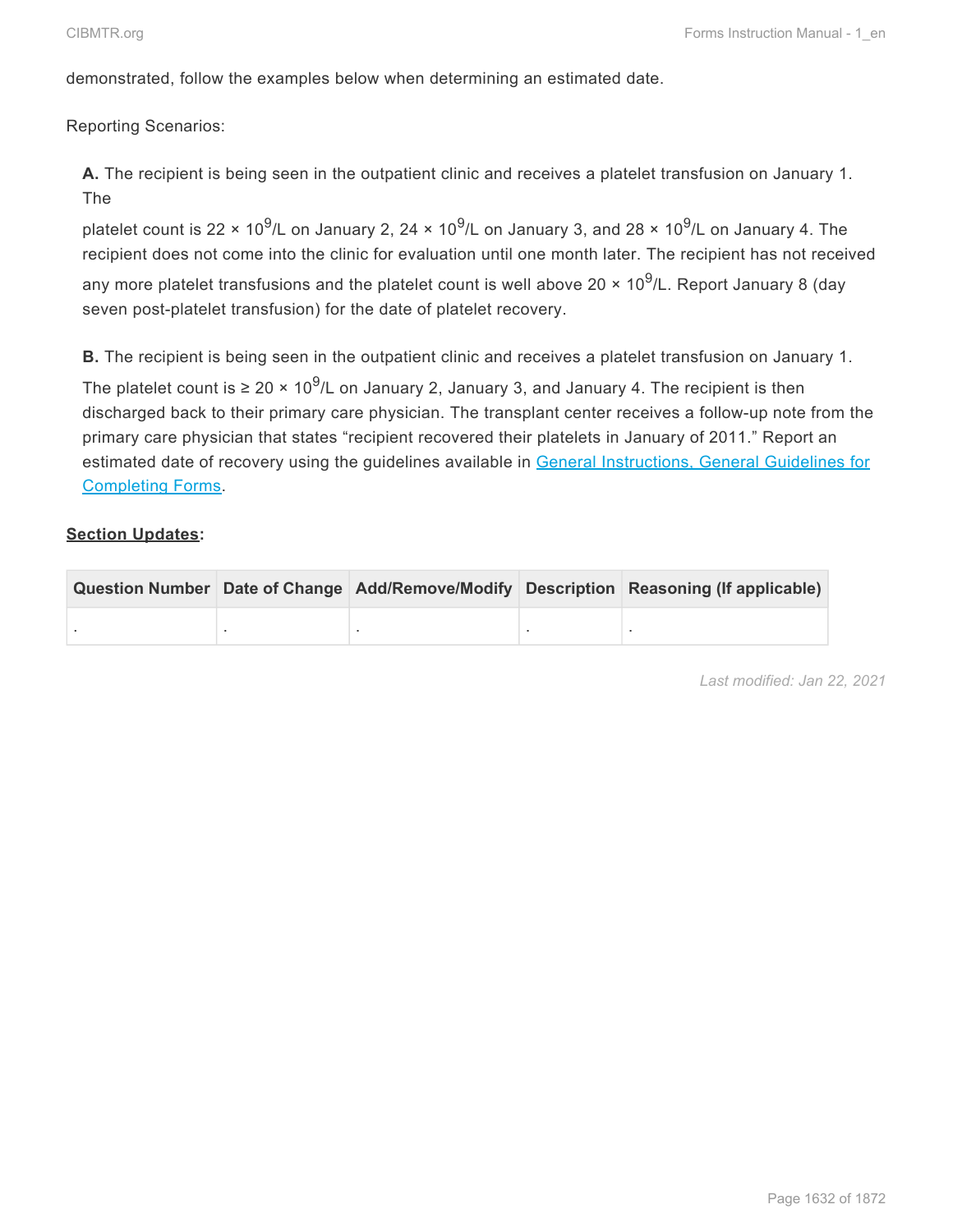# <span id="page-21-0"></span>**Q21-22: Disease Relapse or Progression**

This section is applicable to malignant diseases only and only applies to Letetresgene **\*** autoleucel, other products, or cellular therapies with no product name.

#### **Question 21-22: Was a disease relapse or progression detected since the date of last report?**

Disease relapse or progression can be documented by a variety of methods including molecular, flow cytometry, cytogenetic/fluorescent in situ hybridization (FISH), radiographic or hematological/clinical. Report **Yes** if disease relapse or progression was detected by any one of the methods in the current reporting period and report the first date (YYYY-MM-DD) of the relapse or progression detected.

If a disease relapse or progression was not detected in the current reporting period, report **No** and continue with question 23.

### **Section Updates:**

|  |  | Question Number Date of Change Add/Remove/Modify Description Reasoning (If applicable) |
|--|--|----------------------------------------------------------------------------------------|
|  |  |                                                                                        |

*Last modified: Aug 02, 2021*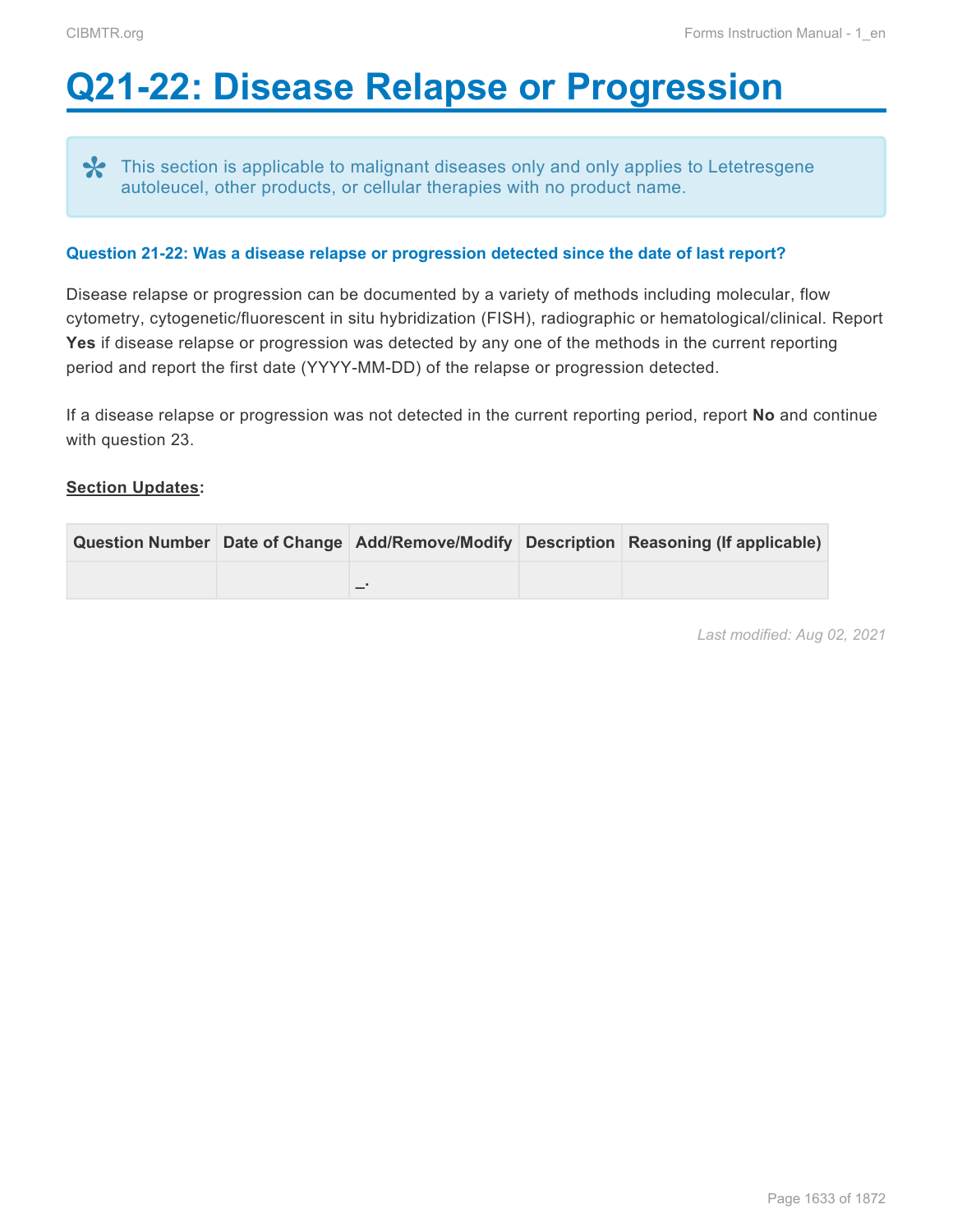# <span id="page-22-0"></span>**Q23-33: Current Hematologic Findings**

Questions 23-33 can only be completed on the 100 day, 6 month, 1 year, and 2 year followup forms. These questions will be disabled for all subsequent reporting periods. **!**

#### **Question 23: Date of most recent complete blood count (CBC) sample drawn:**

These questions are intended to determine the clinical status of the recipient at time of follow-up for this reporting period post cellular therapy. Testing may be performed multiple times post-infusion; report the most *recent* CBC obtained.

#### **Questions 24-32: Complete blood count results available: (check all that apply)**

For each cell type listed, checking the box will indicate a result is available. Provide the most recent laboratory values from the CBC on the date reported in the prior question.

**WBC:** The white blood cell count is a value that represents all the white blood cells in the blood. If the count is too high or too low, the ability to fight infection may be impaired. Report the WBC value in question 25.

**Neutrophils:** Neutrophils are a subtype of white blood cell that fights infection. The value on the laboratory report may be a percentage or an absolute value. If an absolute value is reported, divide it by the white blood cell count for a percentage. Neutrophils are also known as polymorphonuclear leukocytes (PMNs). Report the neutrophil value in question 26.

**Lymphocytes:** Lymphocytes are another subtype of white blood cell that fights infection. The value on the laboratory report may be a percentage of an absolute value. If an absolute value is reported, divide it by the white blood cell count for a percentage. Report the lymphocyte value in question 27.

**Hemoglobin:** Hemoglobin is a molecule in red blood cells that delivers oxygen to tissues throughout the body. A low hemoglobin count is considered "anemia" and blood transfusions, or growth factors may be required to increase the hemoglobin level. Report the hemoglobin value in question 28.

**Hematocrit:** The hematocrit is the percentage (sometimes displayed as a proportion) of red blood cells relative to the total blood volume. A low hematocrit may require red blood cell transfusions or growth factors. Indicate if the recipient received a red blood cell transfusion within 30 days prior to sample draw date. Report the hematocrit value in question 29.

If a hematocrit value is reported, also indicate if the recipient received a red blood cell transfusion within 30 days prior to the date of the CBC reported in question 30.

**Platelets:** Platelets are formed elements within the blood that help with coagulation. A low platelet count, called thrombocytopenia, may lead to easy bleeding or bruising. Thrombocytopenia may require platelet transfusions. Indicate if the recipient received a platelet transfusion within 7 days prior to testing. Report the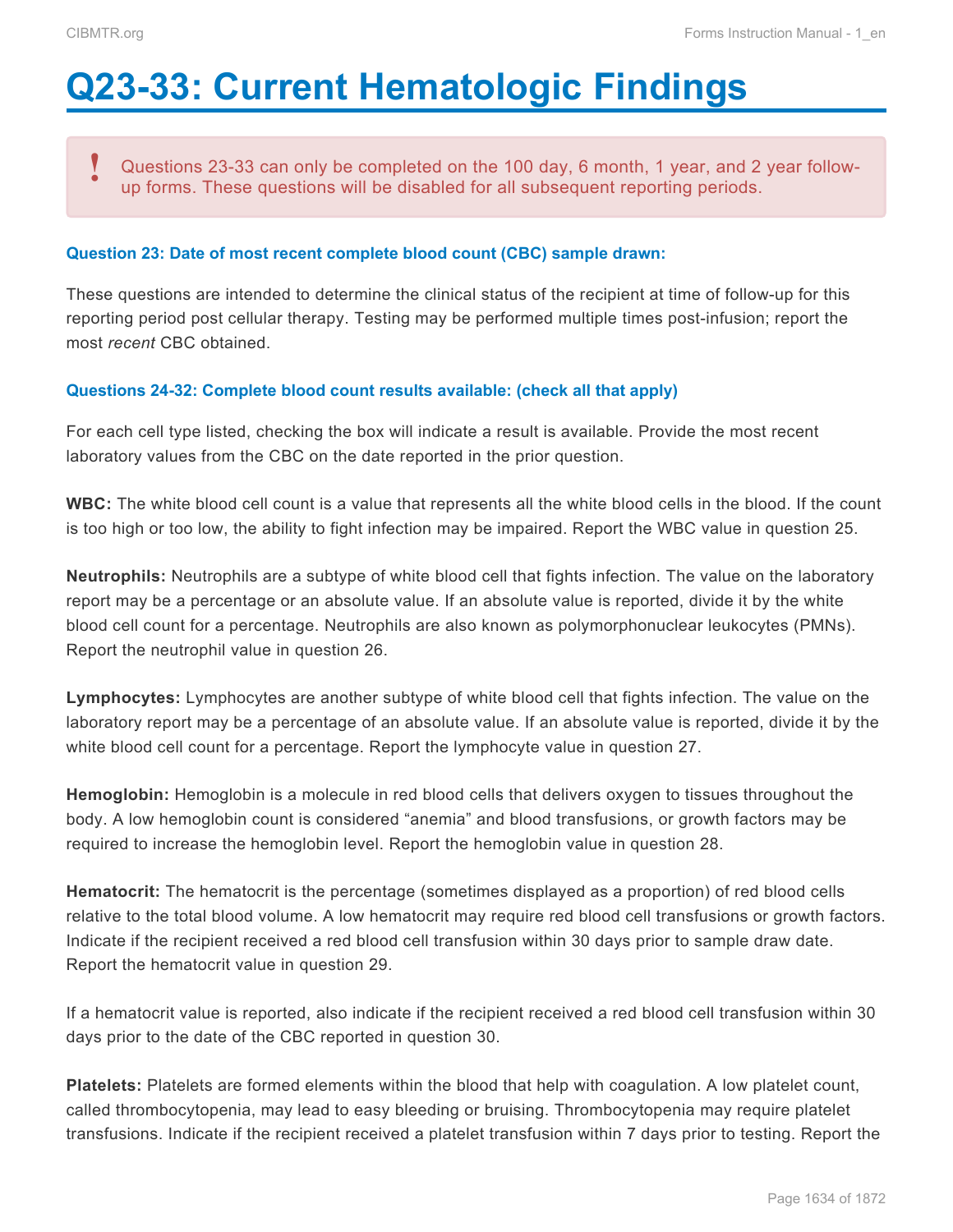platelet value in question 31.

If a platelet value is reported, also indicate if the recipient received a platelet transfusion within 7 days prior to the date of the CBC reported in question 23.

# **Questions 33: Did the recipient receive any growth factors <7 days before the date the sample was drawn?**

Indicate if the recipient received any growth factor (e.g., GCS-F) within 7 days prior to the date the CBC sample was drawn. In the event of a long acting growth factor (e.g., pegfilgrastim (Neulasta®)), please answer this question as **yes** if the recipient received it within 14 days prior to the date the CBC sample was drawn.

### **Section Updates:**

|  |  | Question Number Date of Change Add/Remove/Modify Description Reasoning (If applicable) |  |
|--|--|----------------------------------------------------------------------------------------|--|
|  |  |                                                                                        |  |

*Last modified: Jan 22, 2021*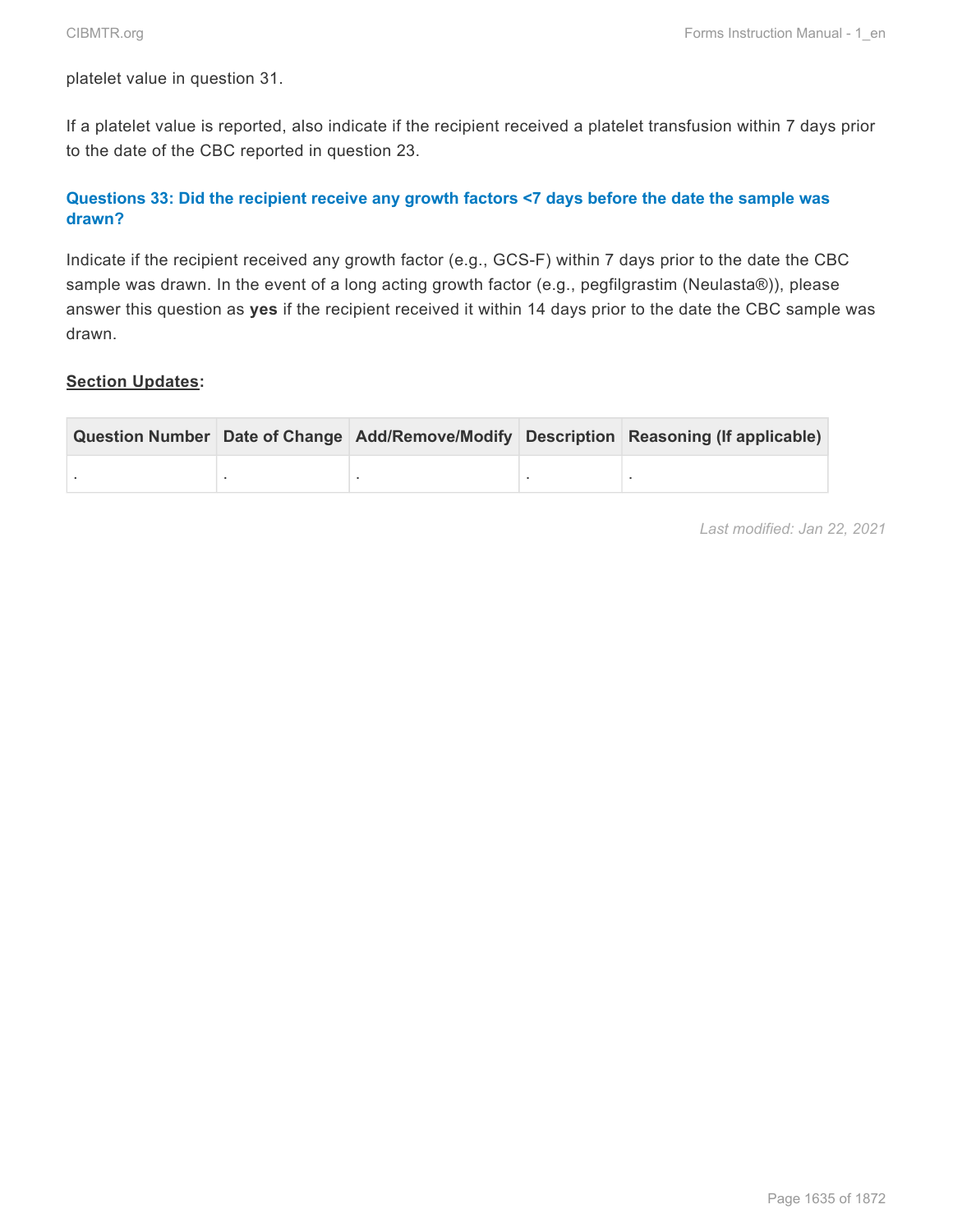# <span id="page-24-0"></span>**Q34: New Malignancy, Lymphoproliferative or Myeloproliferative Disease / Disorder**

### **New Malignancies !**

Report new malignancies that are different than the disease / disorder for which cellular therapy was performed. Do not include relapse, progression or transformation of the same disease subtype. New malignancy related questions will now be asked on the Subsequent Neoplasm (3500) form.

### **Question 34: Did a new malignancy, myelodysplastic, myeloproliferative, or lymphoproliferative disease / disorder occur that is different from the disease / disorder for which the cellular therapy was performed? (Include clonal cytogenetic abnormalities, and post-transplant lymphoproliferative disorders):**

Indicate **Yes** or **No** if a new or second primary malignancy, including lymphoproliferative disorder, or myeloproliferative disorder, developed in the current reporting period. Do not report recurrence, progression, or transformation of the recipient's primary disease (disease for which the cellular therapy was performed) or relapse of a prior malignancy.

New malignancies, lymphoproliferative disorders, myelodysplastic and myeloproliferative disorders include but are not limited to:

- Skin cancers (basal, squamous, melanoma)
- New leukemia
- New myelodysplasia
- Solid tumors
- PTLD (post-transplant lymphoproliferative disorder) report as lymphoma or lymphoproliferative disease

The following should not be reported as new malignancy:

- Recurrence of primary disease (report as relapse or disease progression)
- Relapse of malignancy from recipient's pre-cellular therapy medical history
- Breast cancer found in other (i.e., opposite) breast (report as relapse)
- Post-cellular therapy cytogenetic abnormalities associated with the pre-cellular therapy diagnosis (report as relapse)

If a new malignancy is reported, please complete the Subsequent Neoplasms (3500) form to answer questions specific to the new malignancy. The option of '**Previously reported**' should only be used if the same malignancy has already been reported on a Subsequent Neoplasms (3500) form that was made due on demand. See examples below. If it is unclear whether or not to use of this option, contact CIBMTR Center Support if there are questions.

**Example 1.** Recipient develops a new malignancy at day +68. It is reported at the time the 100-day Cellular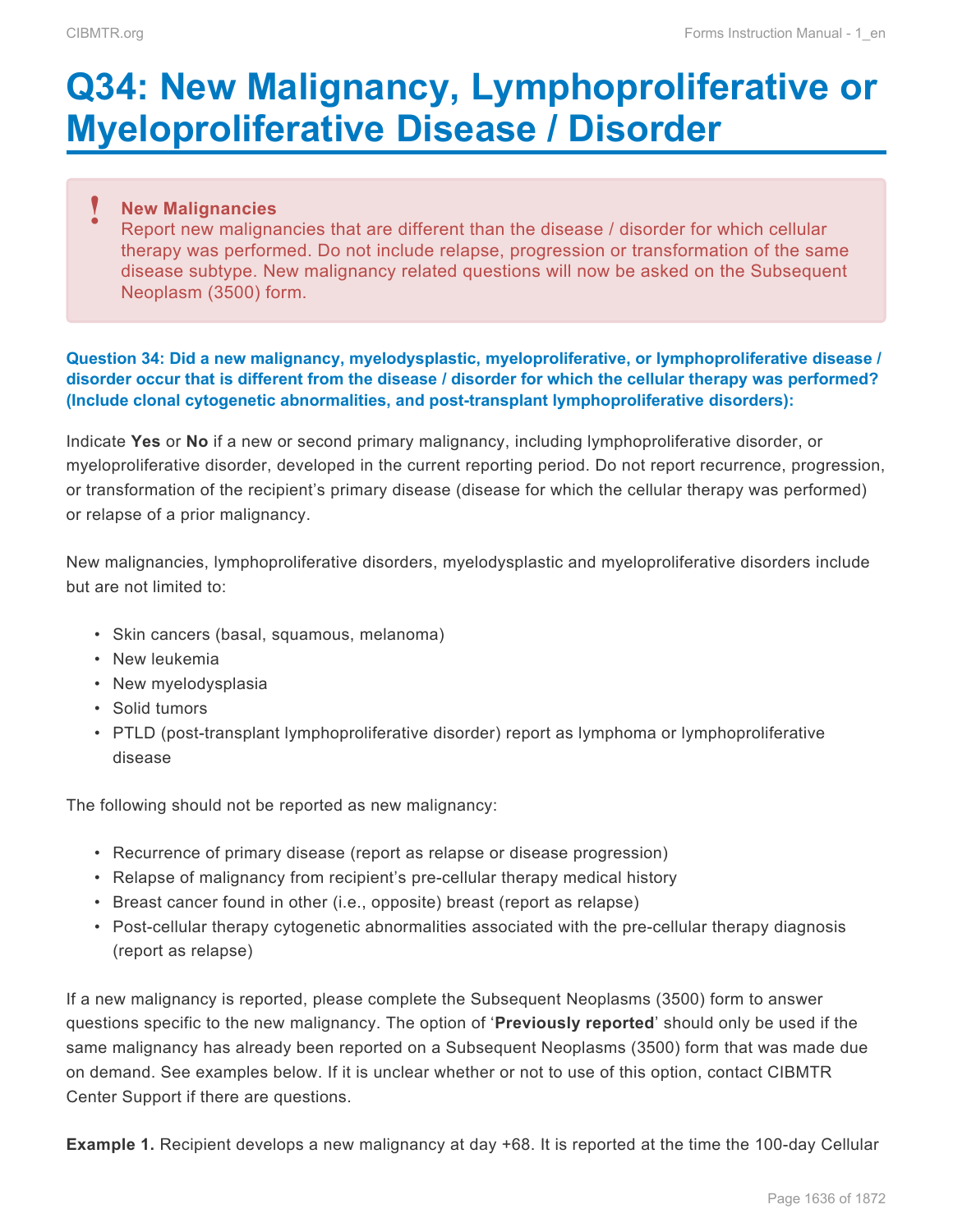Therapy Essential Data Follow-Up (4100) form is completed. Question 34 should be answered as 'yes' and the Subsequent Neoplasms (3500) form should be completed to report all new malignancy information.

**Example 2.** Recipient received a commercial CAR-T product and develops a new malignancy at day +68. Per protocol, the new malignancy should be reported at the time of knowledge of the new malignancy. The Subsequent Neoplasms (3500) form should be created as an unscheduled form in FormsNet3 and completed in a timely manner. In this example, no other new malignancy develops during the 100-day reporting period. When the 100-day Cellular Therapy Essential Data Follow-Up (4100) form is completed, question 34 should be answered as '**previously reported**'.

**Example 3.** Recipient received a commercial CAR-T product and develops a new malignancy at day +68. Per protocol, the new malignancy should be reported at the time of knowledge of the new malignancy. The Subsequent Neoplasms (3500) form should be created as an unscheduled form in FormsNet3 and completed in a timely manner. Another new malignancy develops at day +100 after the same CAR-T infusion. It is decided to report the 2nd new malignancy on the 100-day Cellular Therapy Essential Data Follow-Up (4100) form since it is due at the same time. Question 34 should be answered as '**yes**' to create a second Subsequent Neoplasms (3500) form.

### **Section Updates:**

|  |  | Question Number Date of Change Add/Remove/Modify Description Reasoning (If applicable) |  |
|--|--|----------------------------------------------------------------------------------------|--|
|  |  |                                                                                        |  |

*Last modified: Jan 22, 2021*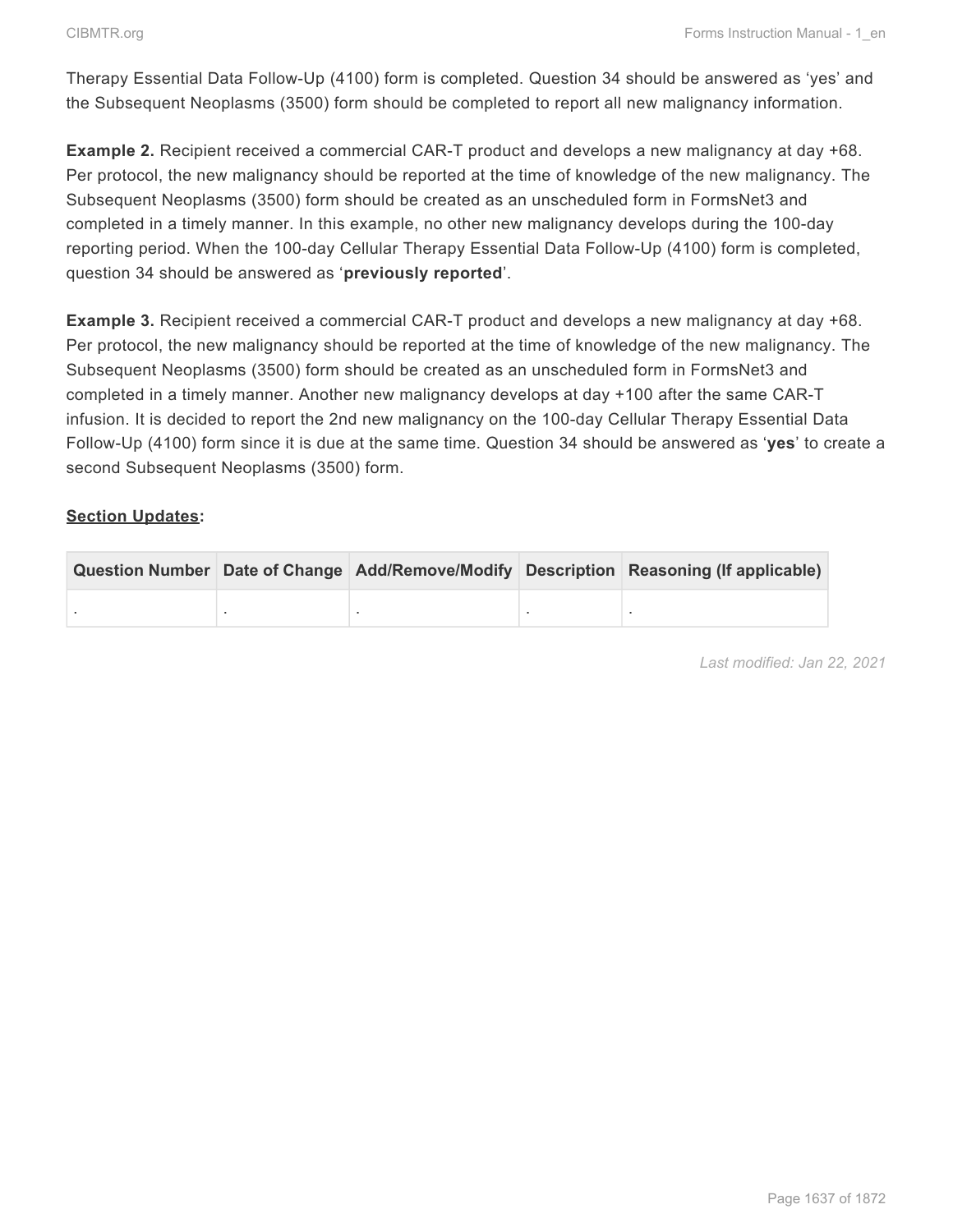# <span id="page-26-0"></span>**Q35-59: Persistence of Cells**

This section pertains to the evaluation of persistence of a cellular product in the recipient and only applies to genetically-modified cellular therapy products. **!**

## **Question 35: Were tests performed to detect persistence of the cellular product since the date of last report?**

Methods such as PCR assays, flow cytometry (immunophenotyping) or immunohistochemistry can be used to detect persistence of the cellular product in the recipient.

If tests were performed to detect persistence of the cellular product in the current reporting period, select **Yes**.

If tests were not performed to detect persistence of the cellular therapy product in the current reporting period, select **No** and continue with question 60.

#### **Question 36: Was persistence evaluated by molecular assay (PCR)?**

Molecular assessment involves testing blood, bone marrow, tumor or other source for the presence of known molecular markers. Molecular assessments are the most sensitive test and involve amplifying regions of cellular DNA by polymerase chain reaction (PCR), typically using RNA to generate complementary DNA through reverse transcription (RT-PCR). The amplified DNA fragments are compared to a control, providing a method of quantifying log increase of genetic mutation transcripts. Each log increase is a 10-fold increase of gene transcript compared to control.

Indicate **Yes** or **No** whether molecular assay testing was performed to detect the persistence of the genetically modified cellular therapy product within the reporting period. If persistence was not evaluated by molecular assay, report **No** and continue with question 41.

### **Question 37: Date Sample collected:**

Report the date (YYYY-MM-DD) the sample was collected for molecular assay. If multiple tests were performed in the reporting period and

- all tests were negative, report the date of the first negative test result
- there were positive and negative results, report the date of the last positive test (do not report negative results)

If the exact date is unknown, please view General Instructions, General Guidelines for Completing Forms for more information on reporting partial and unknown dates.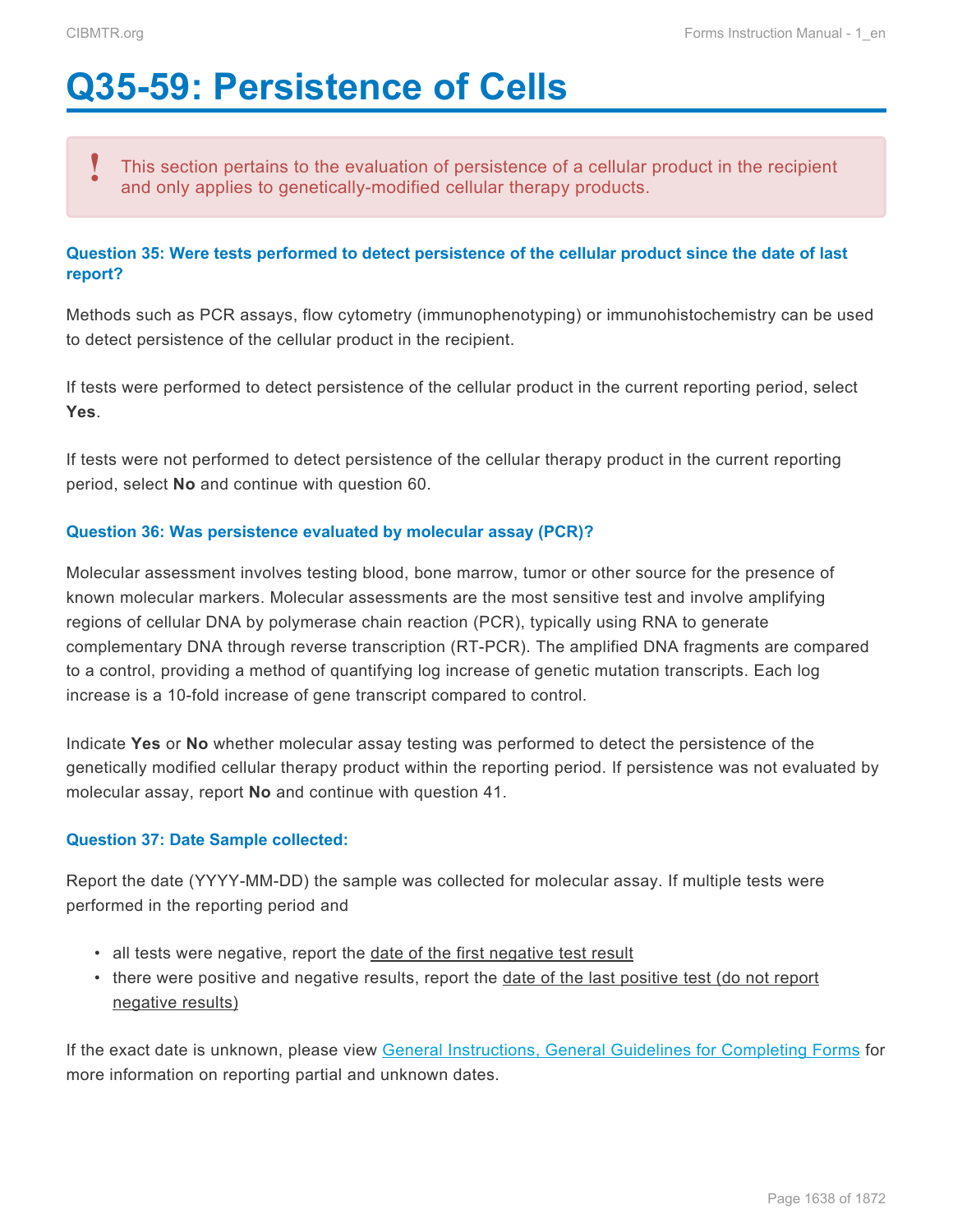#### **Questions 38-39: Specify the cell source: (check all that apply)**

Specify the cell source of the sample collected for evaluation by molecular assay. Select all that apply. If multiple cell sources were used and persistence was detected in some but not all the samples, report ONLY the cell sources that were positive. If **Other source** is selected, specify the source in question 39.

#### **Question 40: Were the infused cells detected?**

Indicate **Yes** or **No** if the infused cells were detected by molecular assay.

#### **Question 41: Was persistence evaluated by flow cytometry testing (immunophenotyping)?**

Flow cytometry is a technique that can be performed on blood, bone marrow, or tissue preparations where cell surface markers can be quantified on cellular material. The nature of flow cytometry is to detect cells based on a specific probe. To report flow cytometry results, the test must have been performed to specifically detect the genetically modified cellular therapy product.

Indicate **Yes** or **No** if flow cytometry testing was performed to detect the persistence of the genetically modified cellular therapy product within the reporting period. If flow cytometry was not performed, select **No** and continue with question 49.

#### **Question 42: Date sample collected:**

Report the date (YYYY-MM-DD) the sample was collected for flow cytometry testing (immunophenotyping). If multiple tests were performed in the reporting period and

- all tests were negative, report the date of the first negative test result
- there were positive and negative results, report the date of the last positive test (do not report negative results)

If the exact date is unknown, please view General Instructions, General Guidelines for Completing Forms for more information on reporting partial and unknown dates.

#### **Question 43-44: Specify the cell source (check all that apply)**

Specify the cell source of the sample collected for evaluation by flow cytometry. Select all that apply. If multiple cell sources were used and persistence was detected in some but not all the samples, report ONLY the cell sources that were positive. If **Other source** is selected, specify the source in question 44.

#### **Question 45: Were the infused cells detected?**

Indicate **Yes** or **No** if the infused cells were detected by flow cytometry testing (immunophenotyping).

#### **Question 46: Were B-cell counts monitored after infusion?**

CAR-T cells that target antigens (CD19, CD20, CD22, BCMA) on B-cells do not distinguish between cancerous and normal B-cells. As result, the recipient can develop B-cell aplasia (low number or absence of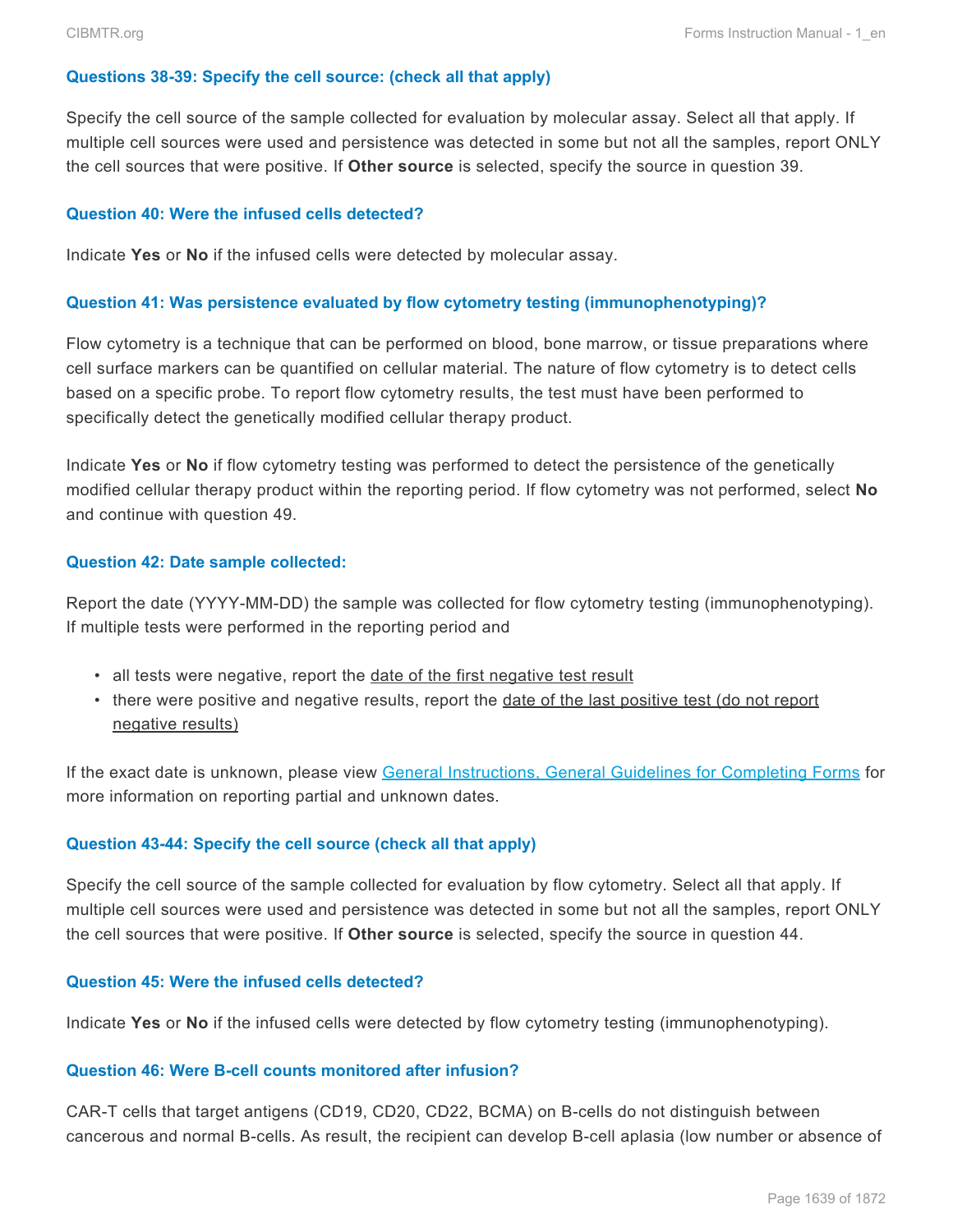B-cells). B-cell aplasia can be used as a surrogate to track persistence of the product. If the recipient has Bcell aplasia, then the product may still be present.

Indicate **Yes** or **No** if B-cell counts were monitored during the current reporting period. If B-cell counts were not monitored, select **No** and continue with question 49.

## **Question 47: Was there B-cell recovery?**

A guideline for B-cell aplasia is a B-cell count of <50 cells>50 cells/µL), select Yes. If B-cells never recovered, report No and continue with question 49.

B-cell counts in the blood do vary with age, and children have much higher counts than adults. The younger the child, the higher is the concentration.

### **Question 48: Date of B-cell recovery**

Report the date (YYYY-MM-DD) the flow cytometry report showed B-cell recovery.

### **Question 49: Was persistence evaluated by immunohistochemistry?**

Immunohistochemistry is a process that uses antibodies to test for certain antigens (markers) in a sample. When the antibodies bind to the antigen in the tissue sample, the enzyme or dye is activated, and the antigen can then be seen under a microscope.

Indicate **Yes** or **No** if immunohistochemistry testing was performed to detect the persistence of the genetically modified cellular product within the reporting period. If immunohistochemistry testing was not performed in the current reporting period, report **No** and continue with question 54.

### **Question 50: Date sample collected:**

Report the date (YYYY-MM-DD) the sample was collected for immunohistochemistry studies. If multiple tests were performed in the reporting period and

- all tests were negative, report the date of the first negative test result
- there were positive and negative results, report the date of the last positive test (do not report negative results)

If the exact date is unknown, please view General Instructions, General Guidelines for Completing Forms for more information on reporting partial and unknown dates.

### **Question 51-52: Specify the cell source:**

Specify the cell source of the sample collected for evaluation by immunohistochemistry. Select all that apply. If multiple cell sources were used and persistence was detected in some but not all the samples, report ONLY the cell sources that were positive. If **Other source** is selected, specify the source in question 52.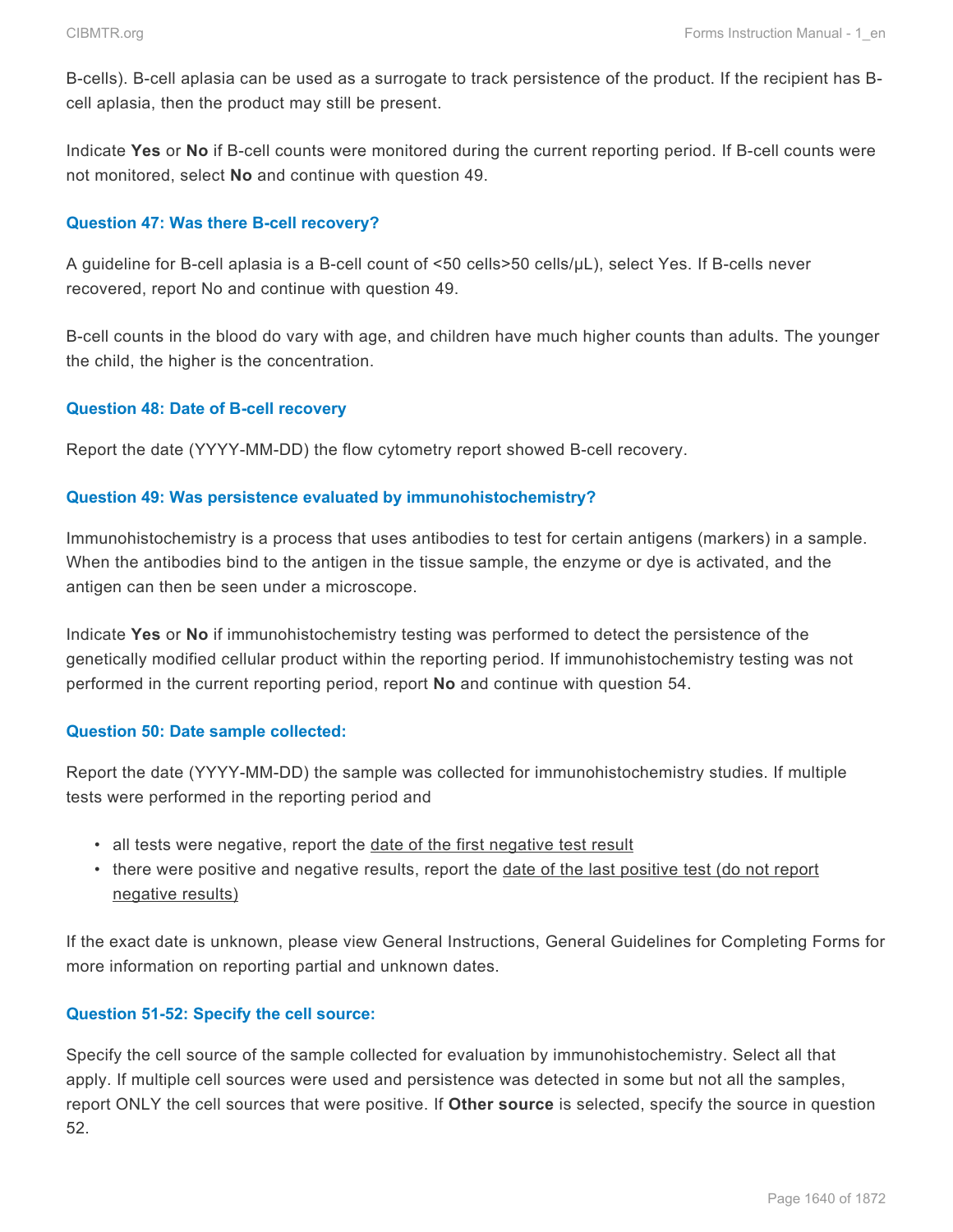#### **Question 53: Were the infused cells detected?**

Indicate **Yes** or **No** if the infused cells were detected by immunohistochemistry testing.

#### **Questions 54-55: Was persistence evaluated by other method?**

Indicate **Yes** or **No** if persistence of cells was tested by a method not listed above. If **Yes**, specify the other method used to evaluate persistence of cells in question 55. If persistence of cells was not tested by another method, select **No** and continue with question 60.

#### **Question 56: Date sample collected:**

Report the date (YYYY-MM-DD) the sample was collected for the other method. If multiple tests were performed in the reporting period and

- all tests were negative, report the date of the first negative test result
- there were positive and negative results, report the date of the last positive test (do not report negative results)

If the exact date is unknown, please view General Instructions, General Guidelines for Completing Forms for more information on reporting partial and unknown dates.

#### **Question 57-58: Specify the cell source:**

Specify the cell source of the sample collected for evaluation by other method. Select all that apply. If multiple cell sources were used and persistence was detected in some but not all the samples, report ONLY the cell sources that were positive. If Other source is selected, specify the source in question 58.

#### **Question 59: Were the infused cells detected?**

Indicate **Yes** or **No** if the infused cells were detected by other method.

#### **Section Updates:**

|  |  | Question Number Date of Change Add/Remove/Modify Description Reasoning (If applicable) |  |
|--|--|----------------------------------------------------------------------------------------|--|
|  |  |                                                                                        |  |

*Last modified: Apr 29, 2021*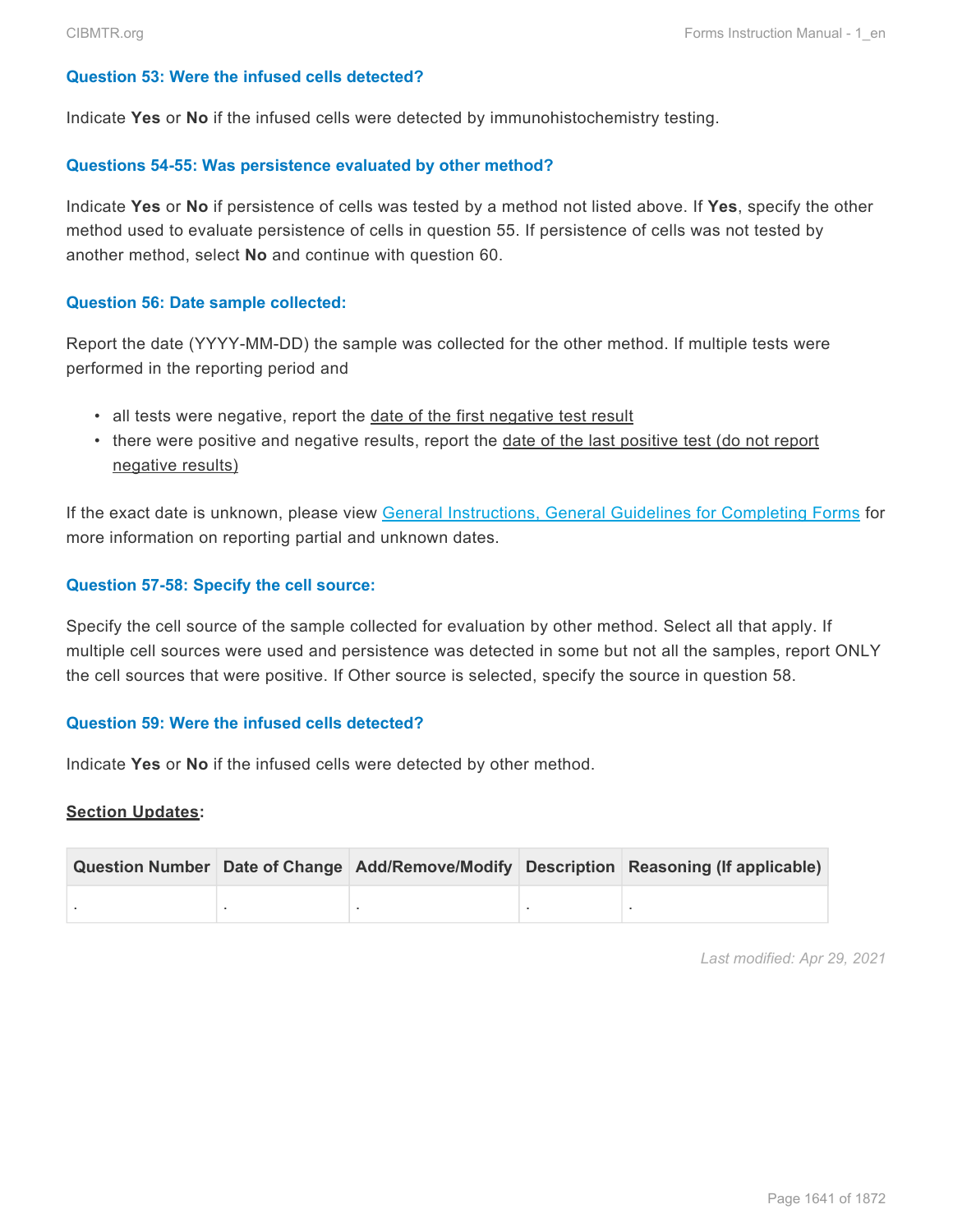# <span id="page-30-0"></span>**Q60-79: Graft vs. Host Disease**

**Autologous Infusions \*** Questions 60-77 should be completed for allogeneic infusions only. If this was an autologous infusion, continue to the "Toxicities" section.

#### **Combined follow up**

In scenarios where both HCT and cellular therapy forms are being completed, there are duplicate questions across the Post-HSCT Data (2100) or Post-Transplant Essential Data (2450) forms and the Cellular Therapy Essential Data Follow-Up (4100) form. To reduce the reporting burden, duplicate questions, including GVHD, on the Cellular Therapy forms are disabled and will be answered on the Post-HSCT Data (2100) or Post-Transplant Essential Data (2450) form.

Graft versus Host Disease (GVHD) is an immunological phenomenon resulting from the reaction of donor immune cells against major or minor histocompatibility antigens of the recipient. GVHD is primarily caused by donor-derived T-cells. Very rarely, GVHD may occur due to autologous reactivity (autologous GVHD), third party transfusions, or with identical twin transplantation.

Factors influencing the severity of GVHD are related to three main categories: 1) donor or graft, 2) recipient, and 3) treatment. The most influential donor/graft factor is the degree of genetic disparity between the donor and the recipient (HLA match), but other risk factors include female donor to male recipient, donor parity, older donors, and T-cell dose. The occurrence of acute GVHD becomes a risk factor for the development of chronic GVHD. Recipient age and prior infections are also factors.

In the past, GVHD was classified as acute or chronic based on its time to diagnosis following transplant, and other clinical and histological (biopsy or post-mortem) features. Today, there has been increased recognition that acute and chronic GVHD are not dependent upon time since infusion, so determination of acute or chronic should rest on clinical and histologic features. However, organ staging, and overall grade should only be calculated from the clinical picture, not histology. Acute GVHD usually begins between 10 and 40 days after HCT but can appear earlier or later. The organs most commonly affected by acute GVHD are the skin, gut, or liver. Other sites, such as the lung, may be involved.

**Acute / Chronic GVHD \*** If acute GVHD is diagnosed prior to chronic GVHD, report the diagnosis information, maximum severity of any symptoms, and treatment administered up to the date of diagnosis of chronic GVHD in the acute GVHD section of the form (questions 60-71). Do not include any signs, symptoms, or treatment occurring on or after the onset of chronic GVHD when completing the acute GVHD section.

Report any new or persistent acute GVHD symptoms occurring on or after the onset of chronic GVHD only in the chronic GVHD section of the form (questions 72-77). If chronic GVHD was diagnosed in a prior reporting period, report "no" for questions 60 and 62 in each subsequent reporting period. See reporting scenarios included in question 60.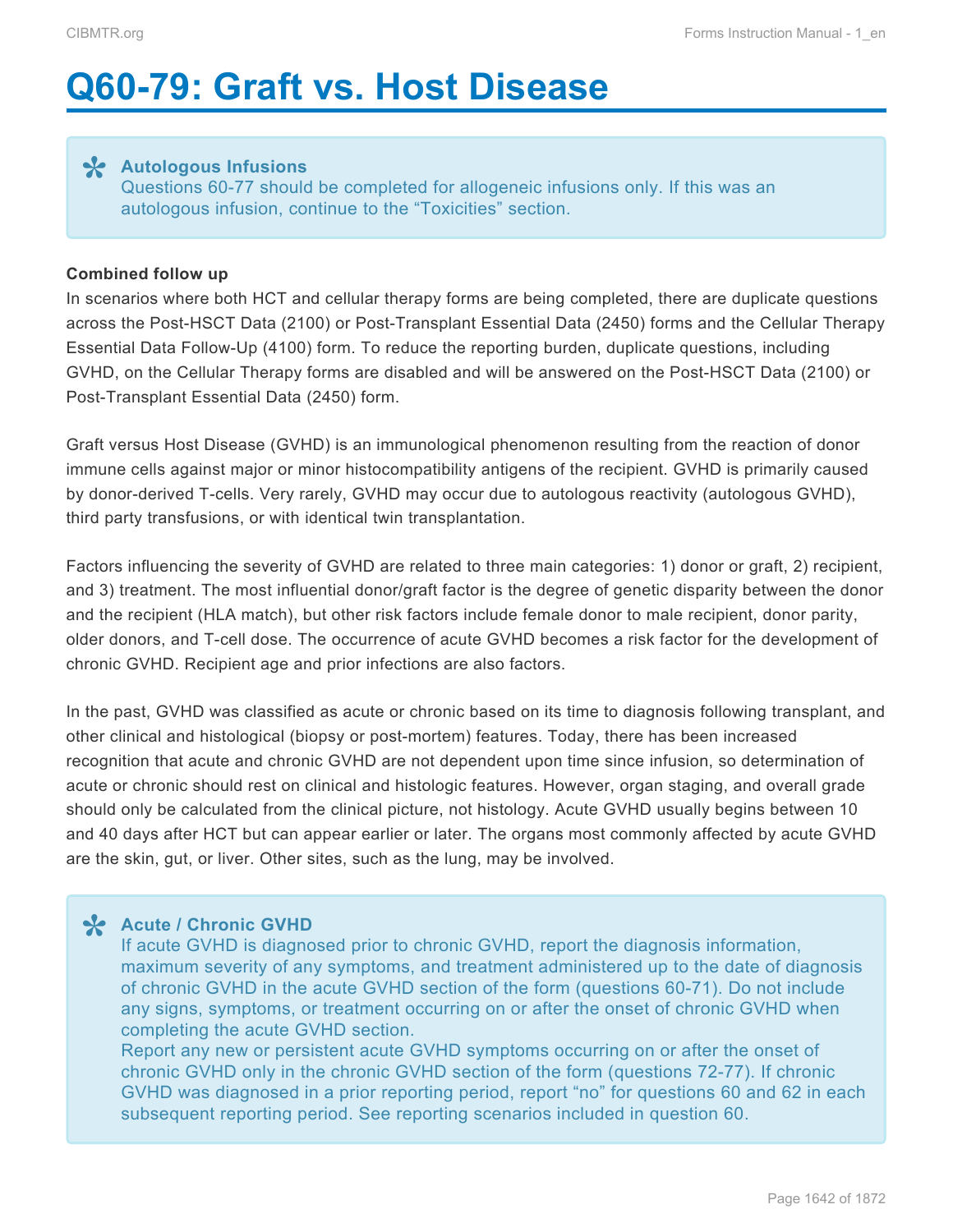### **Question 60: Did acute GVHD develop since the date of last report?**

Questions 60 and 62 on the Cellular Therapy Essential Data Follow-Up Form are meant to capture whether the recipient had active symptoms of acute GVHD during the reporting period. If the recipient had active acute GVHD during the reporting period, either question 60 or question 62 must be answered Yes unless there has been a prior / concurrent diagnosis of chronic GVHD (see note above question 60). There will not be a situation where Yes is reported for both question 60 and question 62. If question 60 is answered yes and a diagnosis date has been reported in question 61, question 62 will be disabled in FormsNet3SM. Centers should report Yes for question 60 to indicate the recipient developed acute GVHD in the following scenarios:

- Acute GVHD is diagnosed for the first time during the reporting period
- An acute GVHD flare is diagnosed during the current reporting period and all of the following conditions are met:
	- The recipient's prior acute GVHD symptoms did not persist from the prior reporting period into the beginning of current reporting period.
	- The flare is diagnosed after at least 30 days without any active acute GVHD symptoms.
	- The recipient was not diagnosed with chronic GVHD on or before the date of the flare (see note above question 60).

If the recipient does have active acute GVHD during the reporting period, but does not match either of the scenarios above, the center will likely need to report **No** for question 60 and **Yes** for question 62. Question 62 is intended to capture acute GVHD which has continued from a prior reporting period. This includes any flares which do not meet the above conditions. The intent of classifying GVHD episodes as newly developed or persistent is to avoid having centers re-report diagnosis information which has been captured on a prior form. Refer to the Acute GVHD diagnosis scenarios below to see examples of how to answer questions 60 and 62.

Report **No** for questions 60 and 62 if the recipient had no active acute GVHD symptoms during the reporting period **OR** all acute GVHD signs / symptoms during the reporting period occurred after a diagnosis of chronic GVHD (see note above question 60).

Indicate **Unknown** if there is no information about the recipient's GVHD status for the reporting period. This option should be used sparingly and only when no judgment can be made about the presence or absence of GVHD in the reporting period.

### **Acute GVHD Diagnosis Scenarios:**

**A.** A recipient receives a cellular therapy infusion of an allogeneic product on 1/1/2015 and develops acute GVHD which is clinically diagnosed on 2/1/2015. At least one of their symptoms, attributed to acute GVHD, persists beyond the 100 day date of contact which is 4/5/2015. Treatment continues and symptoms completely resolve on 5/1/2015. Immunosuppression is tapered until a flare of acute GVHD is diagnosed on 5/25/2015. Immunosuppression is given and symptoms quickly resolve with no active acute GVHD beginning 6/10/2015. The six month date of contact is 6/20/2015. Another flare of acute GVHD is clinically diagnosed on 8/15/2015.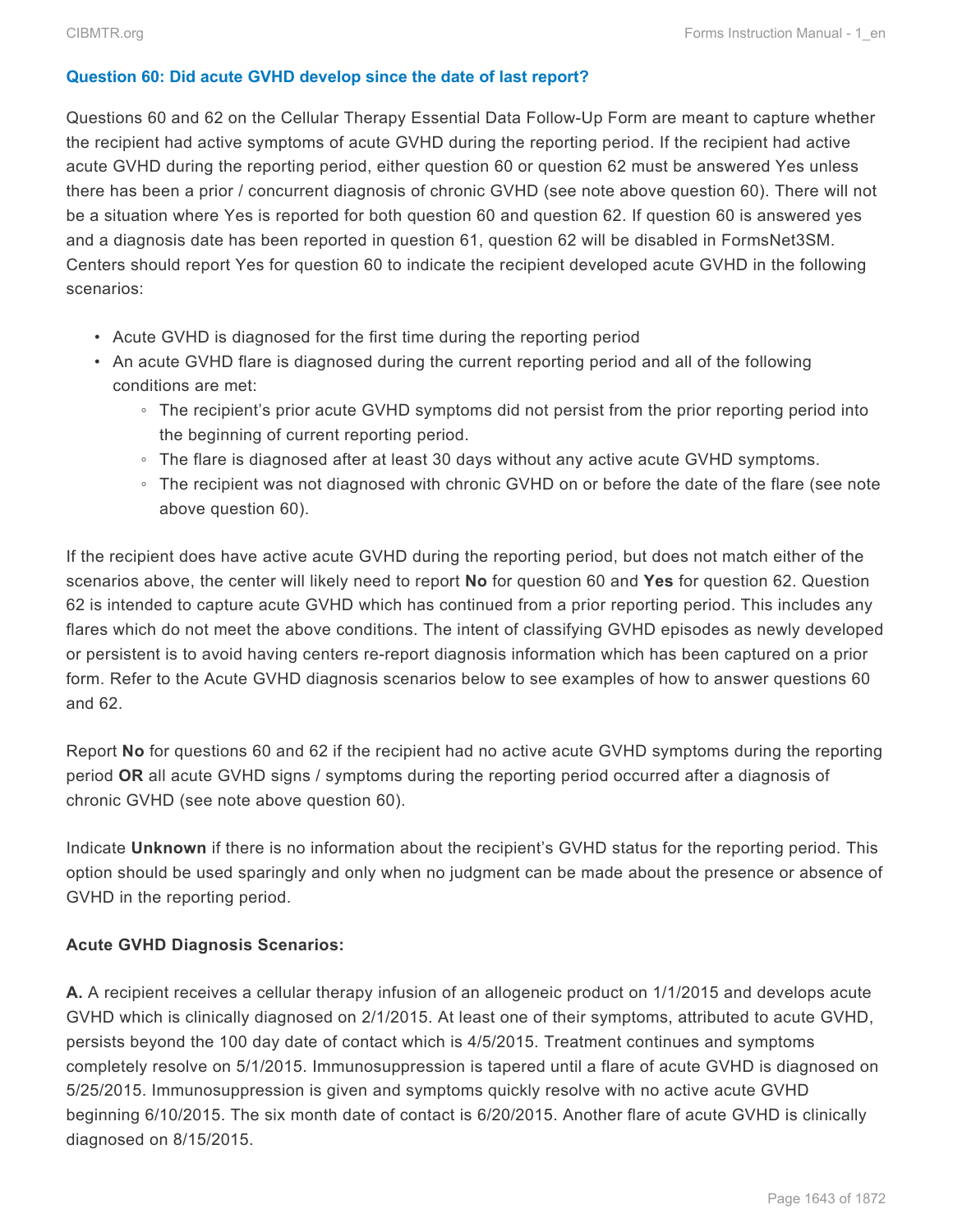#### *100 Day Post-TED Form:*

Question 60: Report "yes" to indicate a new clinical diagnosis of acute GVHD. Question 61: Report the initial date of diagnosis (2/1/2015).

Question 62: Leave blank. This question will be skipped whenever a diagnosis date has been entered in question 61.

Questions 63-69: Answer these questions based on the assessments performed at the time of diagnosis (2/ 1/2015).

#### *Six Month Post-TED Form:*

Question 60: Report "no" to indicate acute GVHD persists from a previous report. Note, the flare of acute GVHD was < 30 days from symptoms resolution so it doesn't count as a new reportable episode. Question 61: Leave blank. This question will be skipped whenever question 60 is answered "no."

Question 62: Report "yes" to indicate GVHD persists from a previous report.

Questions 63-69: Leave blank. Answering "yes" for question 62 prevents the center from re-reporting diagnosis information already captured on the 100 day form.

### *One Year Post-Infusion Data Form:*

Question 60: Report "yes" to indicate a flare of acute GVHD occurred at least 30 days after resolving during a prior reporting period.

Question 61: Report the diagnosis date of the flare occurring during the reporting period (8/15/2015).

Question 62: Leave blank. This question will be skipped whenever a diagnosis date has been entered in question 61.

Questions 63-69: Answer these questions based on the assessments performed at the time of diagnosis of the flare of acute GVHD (8/15/2015).

**B.** A recipient receives a cellular therapy infusion of an allogeneic product on 1/1/2015 and develops acute skin GVHD on 2/1/2015 and then chronic eye GVHD on 3/1/2015. Both acute and chronic symptoms resolve by the 100 day date of contact (4/5/2015). While tapering their immunosuppression, the recipient has a flare of their acute skin GVHD on 5/30/2015. Treatment continues and symptoms completely resolve by the six month date of contact (6/20/2015).

### *100 Day Post-Infusion Data Form:*

Question 60: Report "yes" to indicate a new clinical diagnosis of acute GVHD.

Question 61: Report the initial date of diagnosis (2/1/2015).

Question 62: Leave blank. This question will be skipped whenever a diagnosis date has been entered in question 61.

Questions 63-69: Answer these questions based on the assessments performed at the time of diagnosis (2/ 1/2015).

### *Six Month Post-Infusion Data Form:*

Question 60: Report "no" to indicate acute GVHD did not develop during the reporting period. Question 61: Leave blank. This question will be skipped whenever question 60 is answered "no." Question 62: Report "no" to indicate acute GVHD did not persist from a previous report.

*If chronic GVHD has been diagnosed in a prior reporting period, report "no" for questions 60 and 62. Any*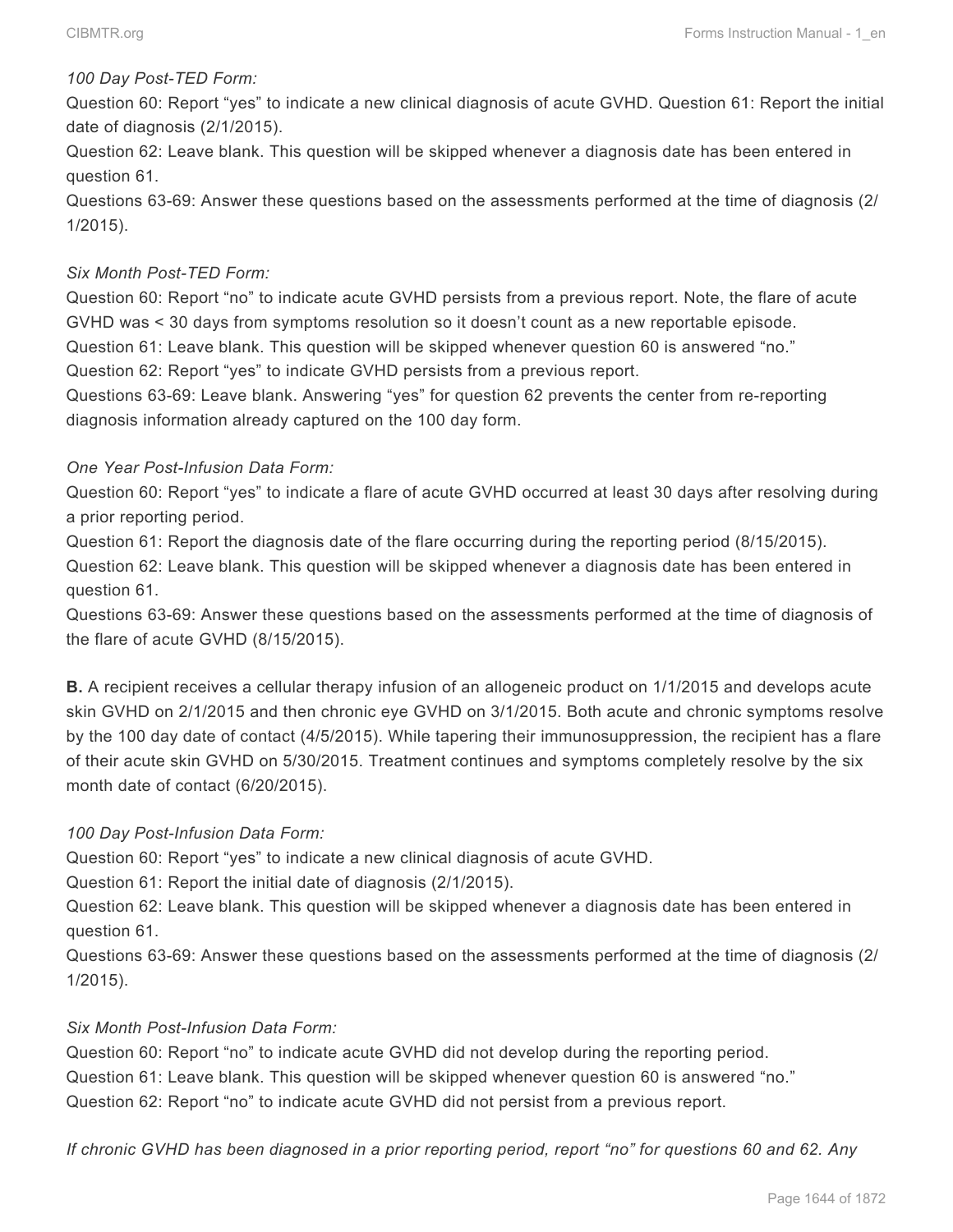*new or persistent acute GVHD symptoms occurring after the onset of chronic GVHD must be reported in the chronic GVHD section of the form. Do not include any signs, symptoms, or treatment occurring on or after the onset of chronic GVHD when completing the acute GVHD section. This instruction has been provided in the note above question 60.*

### **Question 61: Date of acute GVHD diagnosis:**

Report the date of clinical diagnosis of acute GVHD. The clinical diagnosis date may not necessarily be the date the symptoms began (example: the recipient developed a rash one week prior to the physician clinically diagnosing acute skin GVHD). If the clinical diagnosis is documented, but the diagnosis date is unclear, obtain documentation from the primary physician confirming the clinical diagnosis date.

If the recipient developed more than one episode of acute GVHD in the same reporting period, report the date of onset of the first episode of acute GVHD.

If the exact date is unknown, please view General Instructions, General Guidelines for Completing Forms for more information on reporting partial and unknown dates.

#### **Question 62: Did acute GVHD persist since the date of last report?**

Question 62 will only be enabled in FormsNet3 if the center has reported **No** for question 60 and, therefore, has not reported a date of diagnosis in question 61. If prompted to answer question 62, report **Yes** if acute GVHD was diagnosed in a prior reporting period and any of the following conditions are met:

- The recipient's acute GVHD symptoms have been active since diagnosis and continue to be active during the current reporting period (i.e., no period of resolution or quiescence since diagnosis).
- The recipient's acute GVHD symptoms had resolved before the first day of the current reporting period, but a flare occurred within 30 days of symptom resolution / quiescence.
- The recipient was not diagnosed with chronic GVHD on or before the date of the flare (see note above question 60).

Report **No** for questions 60 and 62 if the recipient had no active acute GVHD symptoms during the reporting period or all acute GVHD signs / symptoms during the reporting period occurred after a diagnosis of chronic GVHD (see note above question 60).

Indicate **Unknown** if there is no information about the recipient's GVHD status for the reporting period. This option should be used sparingly and only when no judgment can be made about the presence or absence of GVHD in the reporting period.

### **Question 63: Overall grade of acute GVHD at diagnosis:**

Indicate the overall grade of acute GVHD at the time of diagnosis. The acute GVHD grading scale is based on clinical evidence (physician observation), not histology. Pathology reports sometimes list a histologic grade of GVHD. Do not report the histologic grade. GVHD scoring and grading is based on clinical severity, not histologic severity. Biopsy of affected organs allows for more precise diagnosis as to the presence or absence of GVHD. However, overall grading remains clinical and is based on the criteria published by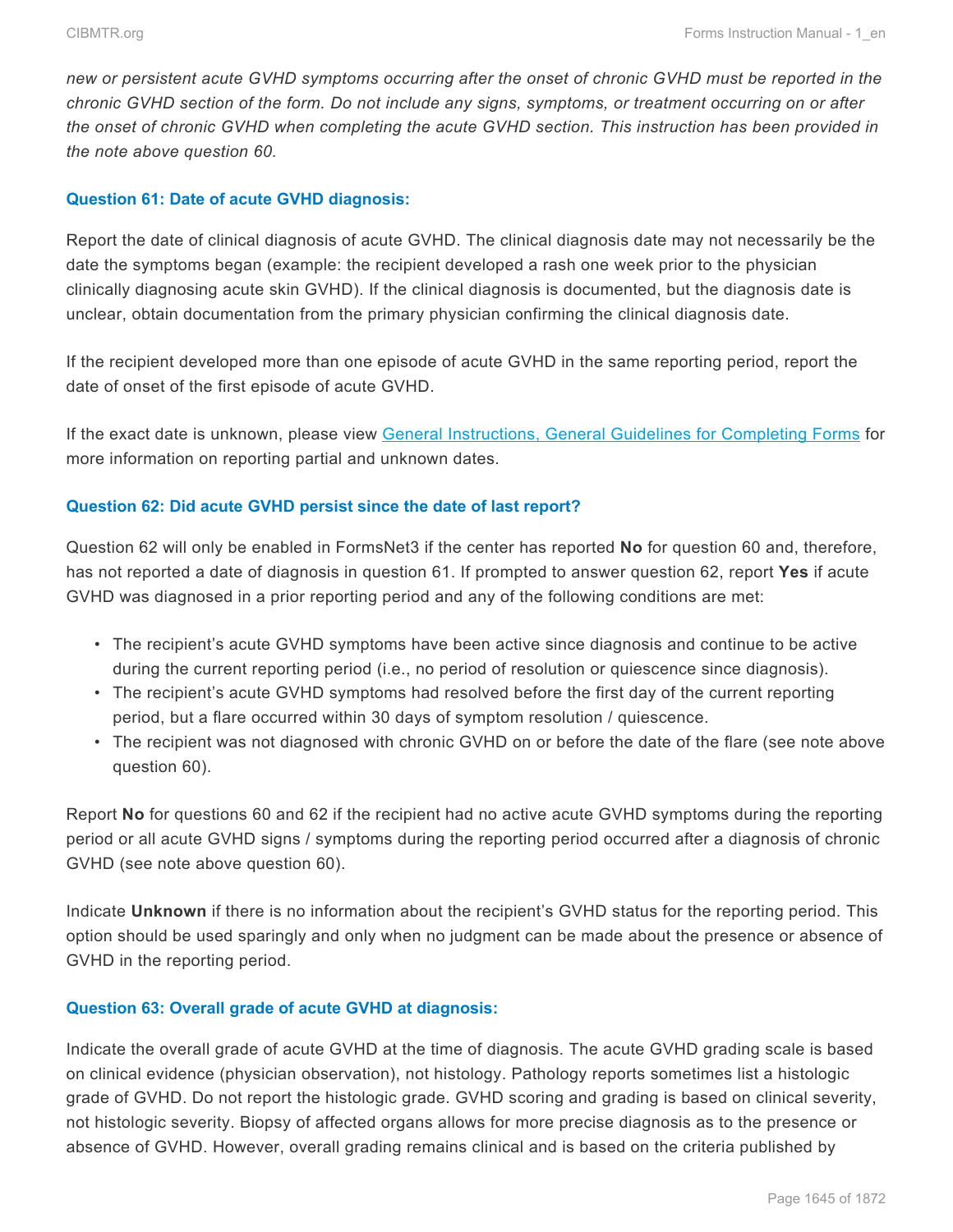Przepiorka et al., Bone Marrow Transplant 1995; 15(6):825-8, see the GVHD Grading and Staging table below.

If acute GVHD was present, but the grade at diagnosis was not documented and it cannot be determined from the grading and staging table, report **Not applicable**.

Examples may include:

- Only elevated liver function tests without increased bilirubin
- Any other organ involvement without skin, liver, or gut symptoms attributable to GVHD
- Lower intestinal tract involvement where the stage cannot be determined in select scenarios (see lower intestinal tract involvement description below)

**Upper GI GVHD \*** If the recipient only has upper GI GVHD during the reporting period, report this as overall grade II. This may differ from prior instructions regarding how to report upper GI GVHD.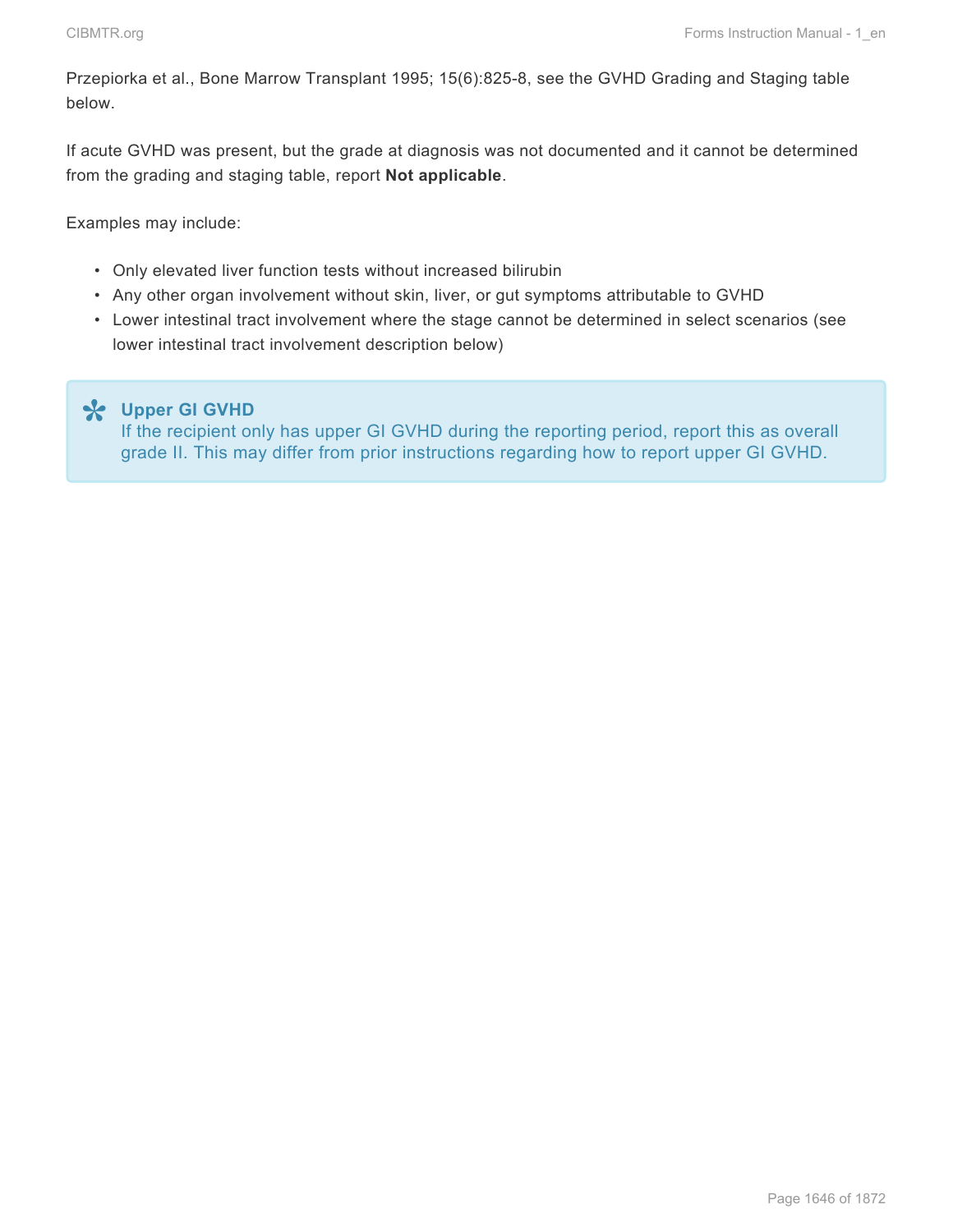#### **GVHD Grading and Staging**

|                 | Stage Skin                                         | Liver                               | Gut                                                                                                                                          |
|-----------------|----------------------------------------------------|-------------------------------------|----------------------------------------------------------------------------------------------------------------------------------------------|
| $\mathbf{1}$    | Rash on <25% of skin1                              | Bilirubin 2-3<br>mg/dl <sup>2</sup> | Diarrhea > 500 ml/day <sup>3</sup> or persistent<br>nausea <sup>4</sup><br>Pediatric: 280-555 ml/m <sup>2</sup> /day or 10-19.9<br>mL/kg/day |
| $\overline{2}$  | Rash on 25-50% of skin                             | Bilirubin 3-6<br>mg/dl              | Diarrhea >1000 ml/day<br>Pediatric: 556-833 ml/m <sup>2</sup> /day or 20-30 mL/<br>kg/day                                                    |
| $\overline{3}$  | Rash on >50% of skin                               | Bilirubin 6-15<br>mg/dl             | Diarrhea >1500 ml/day<br>Pediatric: >833 ml/m <sup>2</sup> /day or > 30 mL/kg/<br>day                                                        |
| $\overline{4}$  | Generalized erythroderma with bullous<br>formation | Bilirubin > 15<br>mg/dl             | Severe abdominal pain with or without<br>ileus                                                                                               |
| Grade           |                                                    |                                     |                                                                                                                                              |
| ı               | Stage 1-2                                          | None                                | None                                                                                                                                         |
| Ш               | Stage 3                                            | Stage 1                             | Stage 1                                                                                                                                      |
| Ш               |                                                    | Stage 2-3                           | Stages 2-4                                                                                                                                   |
| IV <sup>8</sup> | Stage 4                                            | Stage 4                             |                                                                                                                                              |

<sup>1</sup> Use "Rule of Nines" (Percent Body Surfaces table) or burn chart to determine extent of rash.

<sup>2</sup> Range given as total bilirubin. Downgrade one stage if an additional cause of elevated bilirubin has been documented.

<sup>3</sup> Volume of diarrhea applies to adults. For pediatric patients, the volume of diarrhea should be based on body surface area. Downgrade one stage if an additional cause of diarrhea has been documented.

<sup>4</sup> Persistent nausea with or without histologic evidence of GVHD in the stomach or duodenum.

 $5$  Criteria for grading given as minimum degree of organ involvement required to confer that grade.

Grade IV may also include lesser organ involvement with an extreme decrease in performance status

#### **Question 64-69: List the stage for each organ at diagnosis of acute GVHD:**

Skin: Select the stage that reflects the body surface area involved with a maculopapular rash attributed to acute GVHD at the time of acute GVHD diagnosis or flare in the reporting period. See the Percent Body Surfaces table below to determine the percent of body surface area involved with a rash. Do not report ongoing rash not attributed to acute GVHD at the time of acute GVHD diagnosis or flare.

#### **Percent Body Surfaces**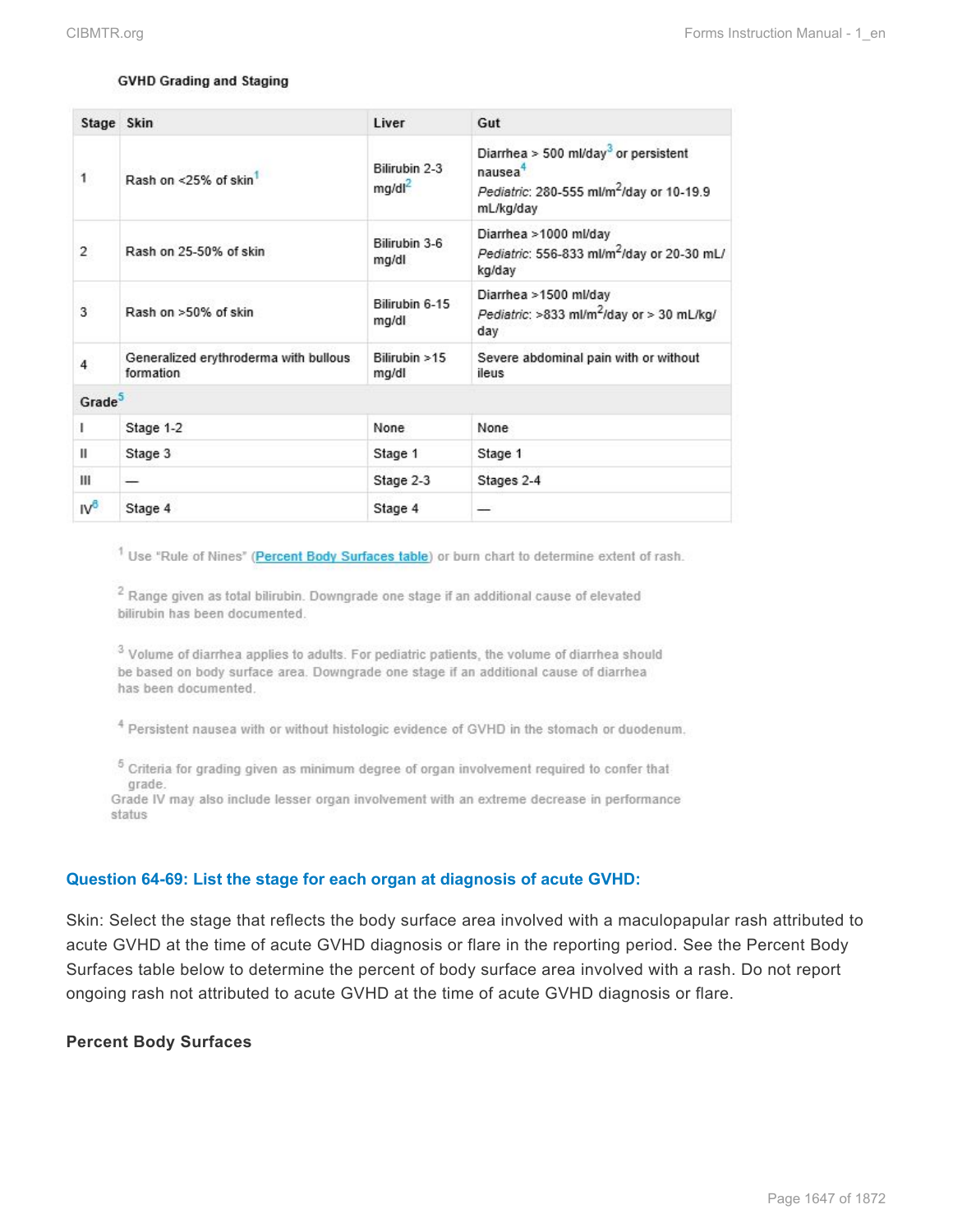| <b>Body Area</b> |     | Percent Total Percentage |
|------------------|-----|--------------------------|
| Each Arm         | 9%  | 18%                      |
| Each Leg         | 18% | 36%                      |
| Chest & Abdomen  | 18% | 18%                      |
| Back             | 18% | 18%                      |
| Head             | 9%  | 9%                       |
| Pubis            | 1%  | 1%                       |

**Lower intestinal tract (use mL/day for adult recipients and mL/m<sup>2</sup> /day for pediatric recipients):** Select the stage that reflects the volume of diarrhea attributed to acute GVHD at the time of acute GVHD diagnosis or flare in the reporting period. Use mL/day for adult recipients and mL/m<sup>2</sup>/day for pediatric recipients. Input and output records may be useful in determining the volume of diarrhea. Do not report ongoing diarrhea not attributed to acute GVHD at the time of acute GVHD diagnosis or flare.

If diarrhea is attributed to acute GVHD during the reporting period, but the volume of stool output is not documented, report "stage 0" for lower intestinal tract involvement. In this case, report "not applicable" for the overall grade unless stage 4 acute skin GVHD, stage 4 acute liver GVHD, or an extreme decrease in performance status was also documented at the time point being reported (at diagnosis or maximum grade during the reporting period). Report an overall grade of IV if stage 4 acute skin GVHD, stage 4 acute liver GVHD, or an extreme decrease in performance status is documented at the time point being reported (see GVHD Staging and Grading Table). Report overall grade III if stage 2-3 liver involvement is documented at the time point being reported and there is no evidence of grade IV GVHD.

**Upper intestinal tract:** Select the stage that reflects the presence of persistent nausea or vomiting attributed to acute GVHD at the time of acute GVHD diagnosis or flare in the reporting period. Do not report ongoing nausea or vomiting not attributed to acute GVHD at the time of acute GVHD diagnosis or flare.

**Liver:** Select the stage that reflects the bilirubin level attributed to acute GVHD at the time of acute GVHD diagnosis or flare in the reporting period. Do not report ongoing hyperbilirubinemia not attributed to acute GVHD at the time of acute GVHD diagnosis or flare.

For recipients who have a normal bilirubin level with elevated transaminase levels attributed to acute GVHD, report this in questions 65-66 "Other site(s) involved with acute GVHD".

**Other site(s) involved with acute GVHD:** Indicate whether acute GVHD affected an organ other than skin, upper GI, lower GI, or liver manifesting with hyperbilirubinemia. This includes transaminitis attributed to acute GVHD. Report only other organ involvement at the time of acute GVHD diagnosis or flare in the reporting period. Do not report symptoms ongoing but not attributed to acute GVHD at the time of acute GVHD diagnosis or flare. Specify the other organ system involvement in question 69. If reporting transaminitis under **Other site**, write in "transaminitis" rather than "liver" when specifying the site. This will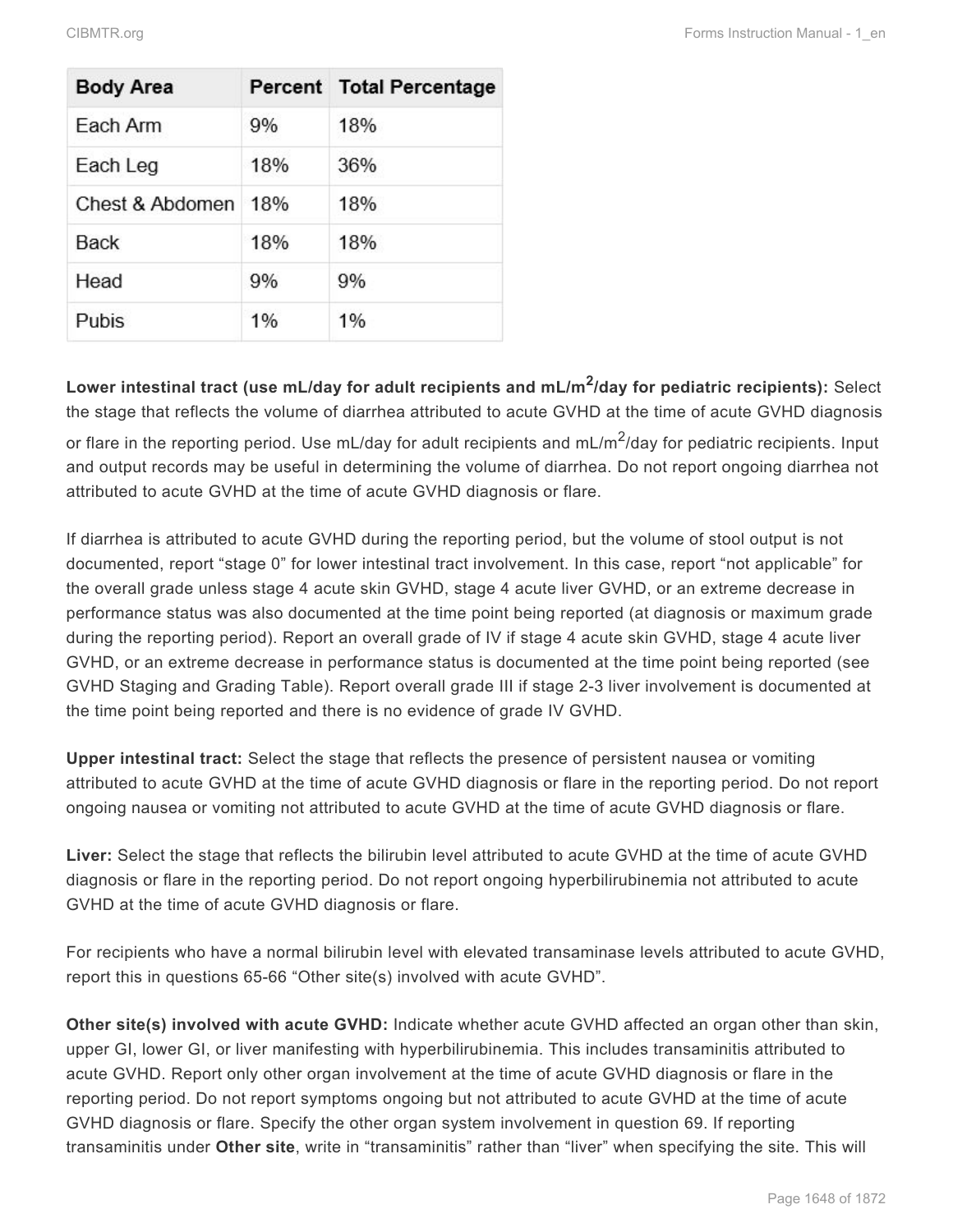prevent queries regarding incorrectly reporting liver GVHD (with bilirubin elevation) under "other site."

#### **Question 70: Maximum Overall Grade of Acute GVHD:**

Indicate the overall maximum grade of acute GVHD since the date of the last report. Grading is based on clinical evidence (physician observation), not histology. Pathology reports sometimes list a histologic grade of GVHD. Do not report the histologic grade. GVHD scoring and grading is based on clinical severity, not histologic severity. Biopsy of affected organs allows for more precise diagnosis as to the presence or absence of GVHD. However, overall grading remains clinical and is based on the criteria published by *Przepiorka et al., Bone Marrow Transplant 1995; 15(6):825-8*; see the GVHD Grading and Staging table above.

If chronic GVHD was diagnosed during the reporting period, report the maximum severity of acute GVHD prior to the onset of chronic GVHD. See question 60 for further instructions. Acute GVHD grading scenario D below has been provided for further clarification.

Report the recipient's maximum acute GVHD grade in the reporting period; this may differ from the grade at diagnosis or may be the same. If acute GVHD was present, but the maximum grade was not documented and it cannot be determined from the grading and staging table, report **Not applicable**.

Examples may include:

- Only elevated liver function tests without increased bilirubin
- Any other organ involvement without skin, liver, or gut symptoms attributable to GVHD
- Lower intestinal tract involvement where the stage cannot be determined in select scenarios (see lower intestinal tract involvement description above)

### **Upper GI GVHD !**

If the recipient only has upper GI GVHD during the reporting period, report this as overall grade II. This may differ from prior instructions regarding how to report upper GI GVHD.

### **Acute GVHD Grading Scenarios:**

**A.** A recipient developed stage 2 skin involvement and elevated liver function tests (LFTs) attributed to acute GVHD; however, there was no total bilirubin manifestation. In this case, overall maximum grade I acute GVHD should be reported since the staging / grading can be determined using the GVHD Grading and Staging table above.

**B.** A recipient developed acute liver GVHD with elevated LFTs (i.e., transaminases) with no total bilirubin manifestation. The progress notes indicate stage 1 (grade II overall) acute GVHD of the liver. In this case, the clinical manifestations do not fit the criteria used in the GVHD Grading and Staging table above; "not applicable" would be the best option to report.

**C.** A recipient developed stage 2 skin involvement, which showed improvement in response to topical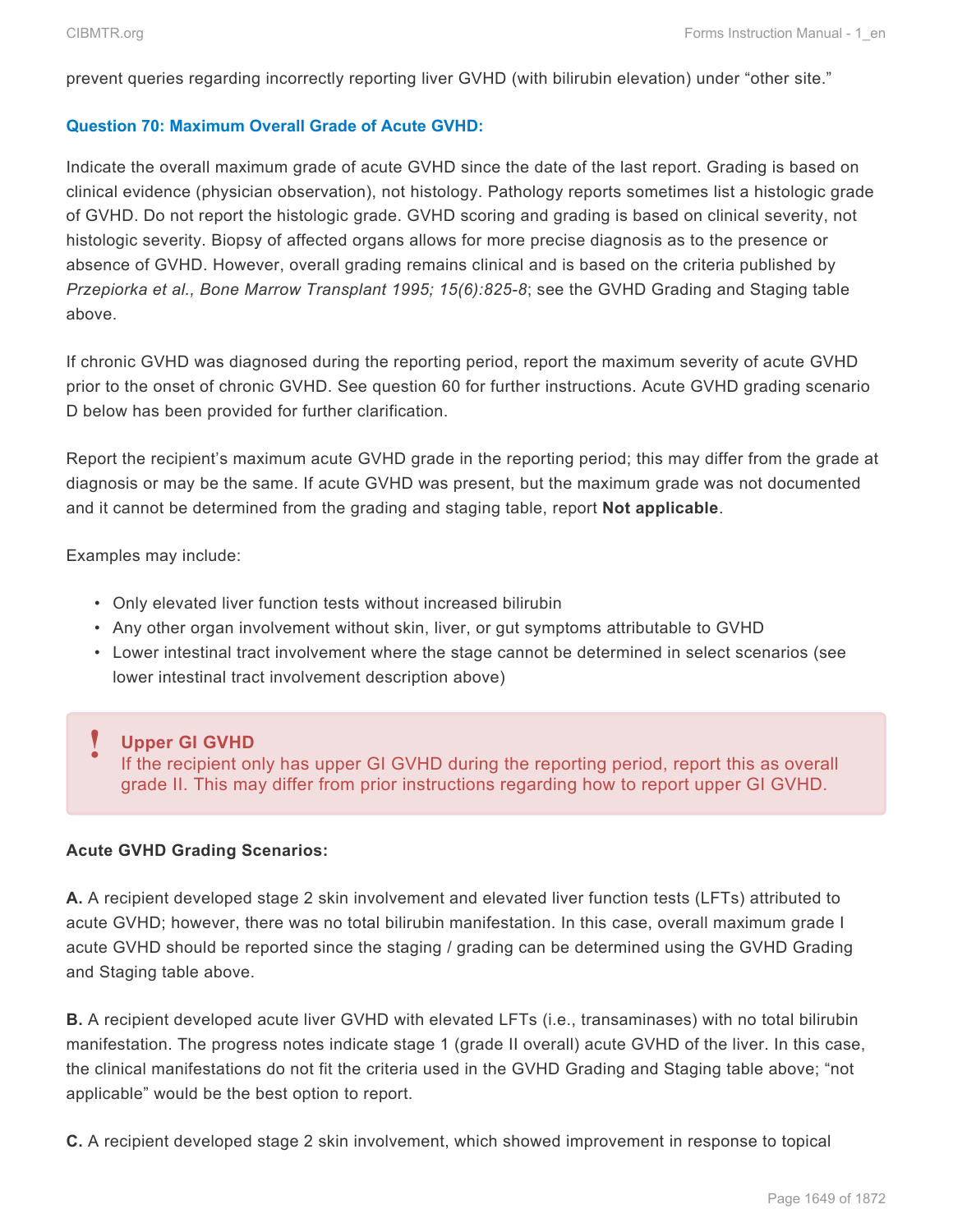steroids. However, the recipient then developed hyperbilirubinemia attributed to stage 1 liver involvement; the skin involvement at that time was stage 1. In this case, grade II would be reported (assuming this was the extent of the recipient's acute GVHD in the reporting period).

**D.** A recipient developed stage 2 skin involvement which resolved in response to topical steroids. Later in the reporting period, the recipient was diagnosed with mild chronic eye GVHD. Shortly thereafter, they were diagnosed with a stage 3 flare of acute skin GVHD. In this case, grade I would be reported. Do not consider any new or persistent acute GVHD symptoms occurring after the onset of chronic GVHD when completing the acute GVHD section of the form.

### **Question 71: Date maximum overall grade of acute GVHD**

Report the date (YYYY-MM-DD) of maximum acute GVHD involvement, based on clinical grade. If the recipient had multiple instances in which their GVHD reached the same maximum grade, report the earliest date. If **Not applicable** was reported for question 70, question 71 must be left blank.

### **Question 72: Did chronic GVHD develop since the date of last report?**

Indicate whether a new clinical diagnosis of chronic GVHD was documented during the reporting period. If chronic GVHD was diagnosed during the reporting period, report **Yes** and continue with question 73.

If the recipient had a flare of chronic GVHD occurring after at least a 30 day period of symptom quiescence, report **Yes** and continue with question 73. Report **No** if symptoms resolve or become quiescent prior to the date of last report and then flare within 30 days. This should be reported as persistent chronic GVHD which is captured in question 74.

Report **No** if chronic GVHD was not clinically diagnosed – initially or as a flare – in the reporting period; this includes instances where chronic GVHD persists from a prior reporting period without flare in the current reporting period.

Indicate **Unknown** if there is no information about the recipient's GVHD status for the reporting period. This option should be used sparingly and only when no judgment can be made about the presence or absence of GVHD in the reporting period.

### **Question 73: Date of chronic GVHD diagnosis:**

Report the date (YYYY-MM-DD) of clinical diagnosis of chronic GVHD. The clinical diagnosis date may not necessarily be the date the symptoms began (example: the recipient developed shortness of breath one month prior to the clinical diagnosis of pulmonary chronic GVHD). If the clinical diagnosis is documented, but the diagnosis date is unclear, obtain documentation from the primary physician confirming the clinical diagnosis date.

If the recipient developed more than one episode of chronic GVHD in the same reporting period, report the date of onset of the first episode of chronic GVHD.

If the exact date is unknown, please view General Instructions, General Guidelines for Completing Forms for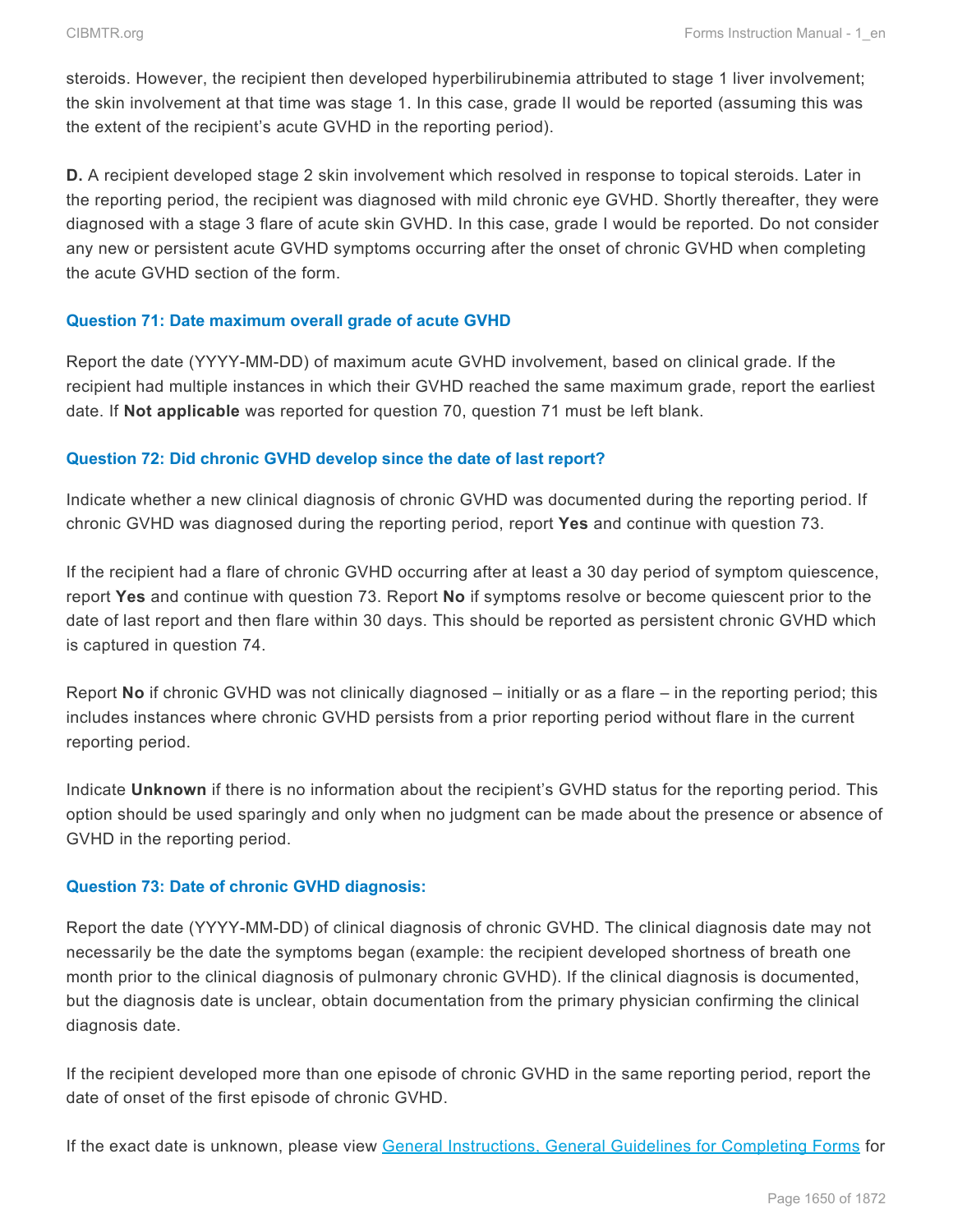more information on reporting partial and unknown dates.

#### **Question 74: Did chronic GVHD persist since the date of last report?**

Question 74 will only be enabled in FormsNet3 if the center has reported **No** for question 72 and, therefore, has not reported a date of diagnosis in question 73. Indicate whether chronic GVHD was clinically diagnosed during a previous reporting period and persisted, with active symptoms, into the present reporting period. Do not report quiescent or inactive chronic GVHD, or a prior history of GVHD. If **Yes**, continue with question 75; See question 72 for instructions on reporting a chronic GVHD flare.

If the recipient has no active symptoms during the reporting period, report **No** and continue with question 78.

Indicate **Unknown** if there is no information about the recipient's GVHD status for the reporting period. This option should be used sparingly and only when no judgment can be made about the presence or absence of GVHD in the reporting period.

### **Question 75: Maximum grade of Chronic GVHD (according to best clinical judgement):**

Report the maximum chronic GVHD involvement, based on clinical grade, as documented by the recipient's primary care provider. The intent of this question is to capture the maximum grade based on the best clinical judgment. If the maximum clinical grade is not documented, request documentation from the recipient's primary care provider.

Indicate **Unknown** if there is no information about the recipient's GVHD status for the reporting period. This option should be used sparingly and only when no judgment can be made about the presence or absence of GVHD in the reporting period.

### **Question 76: Specify if chronic GVHD was limited or extensive:**

The grading system for chronic GVHD is divided into two categories: limited and extensive. Definitions are based on *Sullivan KM, Blood 1981; 57:267*.

Report **Limited** if chronic GVHD includes only localized skin involvement and/or liver dysfunction. Report Extensive if any of the following symptoms are attributed to chronic GVHD:

Generalized skin involvement and/or liver dysfunction

- Liver histology showing chronic aggressive hepatitis, bridging necrosis, or cirrhosis
- Involvement of the eye: Schirmer's test with <5 mm wetting\*\*, or
- Involvement of the salivary glands or oral mucosa, or
- Involvement of any other target organ

**Note:** Schimer's test is required if eye involvement is the only symptom of chronic GVHD. If there are other symptoms of chronic GVHD such as lichen sclerosis of the mouth and skin involvement in addition to the eye symptoms, the Schirmer's test is not required.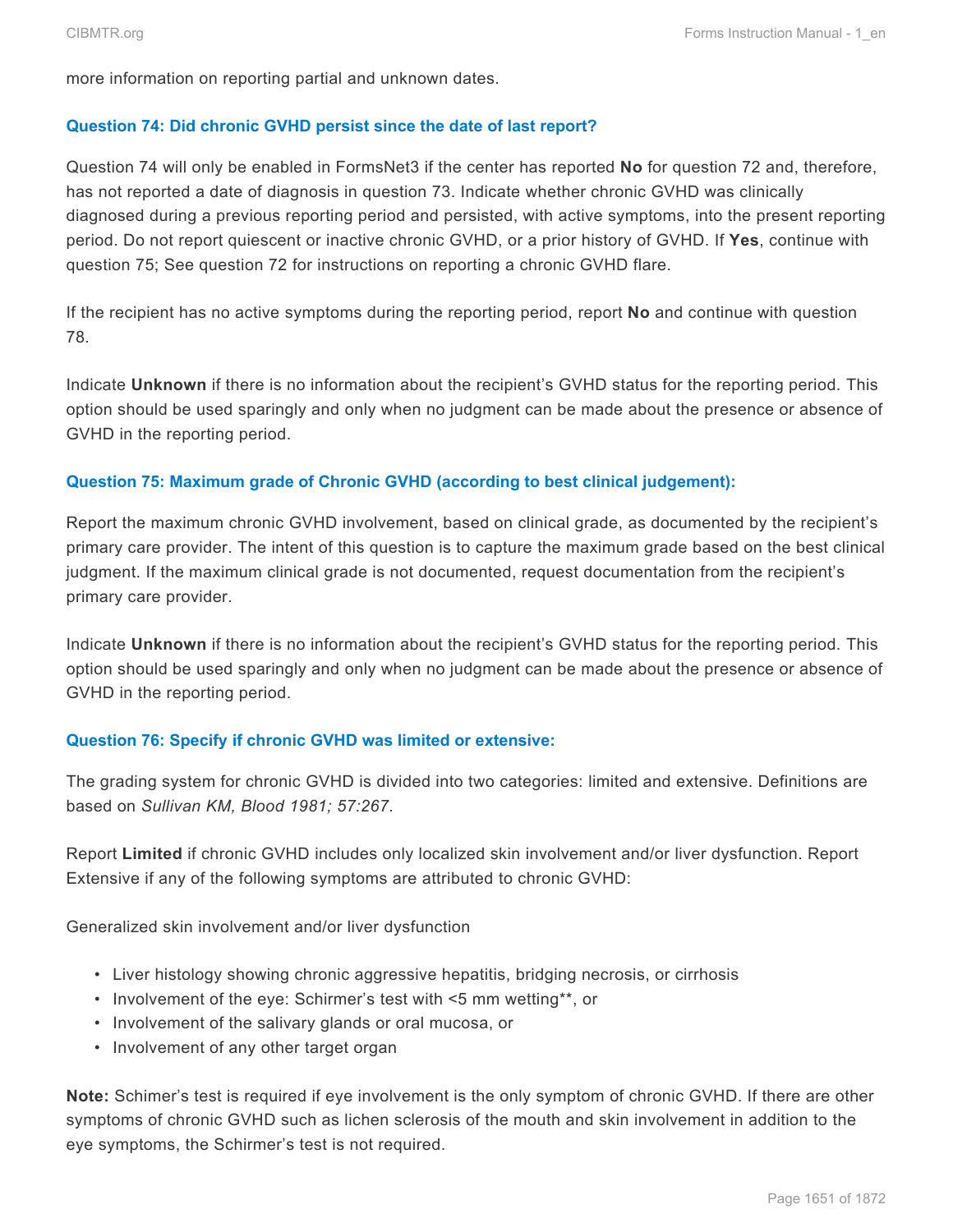### **Question 77: Date of maximum grade of chronic GVHD:**

Report the date (YYYY-MM-DD) of maximum chronic GVHD involvement, based on clinical grade. If the recipient had multiple instances in which their GVHD reached the same maximum grade, report the earliest date.

If the exact date is unknown, please view General Instructions, General Guidelines for Completing Forms for more information on reporting partial and unknown dates.

## **Question 78: Is the recipient still taking systemic steroids? (Do not report steroids for adrenal insufficiency or a steroid taper of ≤10 mg/day for adults, <0.1 mg/kg/day for children)**

**Corticosteroids \*** Corticosteroids are captured differently depending on whether they are used topically or systemically. Use the following guidelines when determining how to report corticosteroids used to treat GVHD: Topical Creams for Skin: Do not report topical ointments or creams used to treat skin GVHD including corticosteroid creams such as Triamcinolone or Hydrocortisone. Other Topical Treatments: Certain corticosteroid treatments are inhaled or ingested but are not absorbed and are therefore considered topical. Examples include beclomethasone and budesonide. Do not consider these medications when answering question 78. Systemic Treatments: Systemic administration of corticosteroids, including use of prednisone and dexamethasone, should be reported in question 78.

Indicate whether the recipient is still taking immunosuppressive agents to treat or prevent GVHD on the date of contact. Refer to the guidelines included in the question text if the recipient is taking low dose steroids or steroids for adrenal insufficiency.

Indicate **Not applicable** in any of the following scenarios:

- The recipient has never received systemic steroids (> 10 mg / day for adults or  $\geq$  0.1 mg / kg / day for children) to treat or prevent GVHD.
- The recipient stopped taking systemic steroids (> 10 mg / day for adults or  $\geq$  0.1 mg / kg / day for children) to treat or prevent GVHD in a previous reporting period and did not restart systemic steroids ( $>$  10 mg / day for adults or  $\geq$  0.1 mg / kg / day for children) during the current reporting period.

Indicate **Unknown** if there is no information to determine if the recipient is still taking systemic steroids. This option should be used sparingly and only when no judgment can be made about the recipient still receiving treatment for GVHD on the date of contact. If the recipient has died prior to the discontinuation of systemic steroids used to treat or prevent acute and / or chronic GVHD, select **Yes**.

## **Question 79: Is the recipient still taking (non-steroid) immunosuppressive agents (including PUVA) for GVHD?**

Indicate whether the recipient is still taking non-steroidal immunosuppressive agents (including PUVA) to treat or prevent acute and / or chronic GVHD on the date of contact. Descriptions of many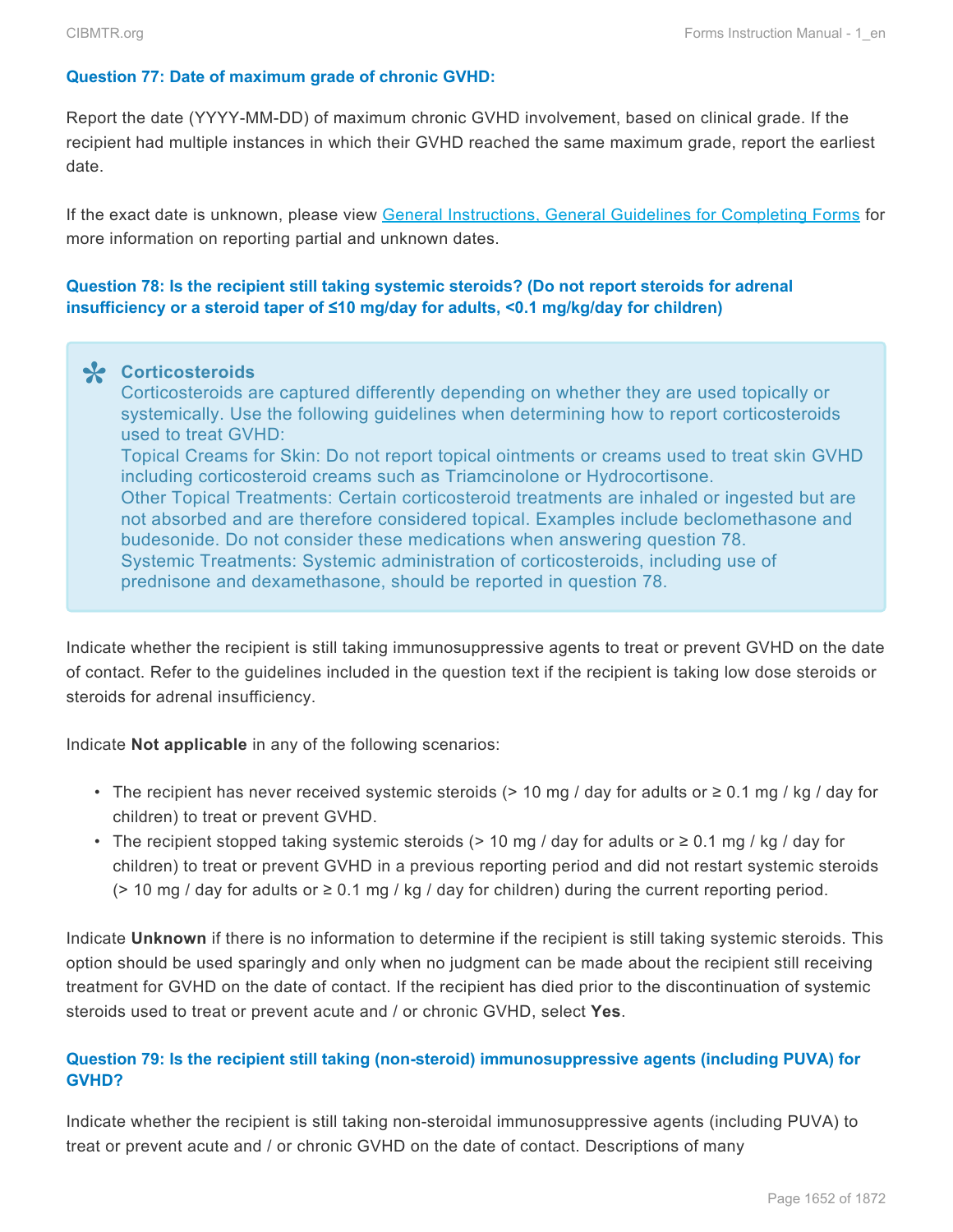immunosuppressive agents are included below.

If the recipient did not receive non-steroidal immunosuppressive agents to treat or prevent acute and / or chronic GVHD during the reporting period, report **Not applicable**. Indicate **Not applicable** in any of the following scenarios:

- The recipient has never received non-steroidal immunosuppressive agents (including PUVA) to treat or prevent GVHD.
- The recipient stopped taking non-steroidal immunosuppressive agents (including PUVA) to treat or prevent GVHD in a previous reporting period and did not restart non-steroidal immunosuppressive agents (including PUVA) during the current reporting period.

Indicate **Unknown** if there is no information to determine if the recipient is still taking non-steroidal immunosuppressive agents. This option should be used sparingly and only when no judgment can be made about the recipient still receiving treatment for GVHD in the reporting period.

Examples of Immunosuppressive Agents:

**Aldesleukin (Proleukin):** Increases production of several white blood cells including regulatory T-cells. This drug is also known as interleukin-2.

**ALG (Anti-Lymphocyte Globulin), ALS (Anti-Lymphocyte Serum), ATG (Anti-Thymocyte Globulin) ATS (Anti-Thymocyte Serum):** Serum or gamma globulin preparations containing polyclonal immunoglobulins directed against lymphocytes. These drugs are usually prepared from animals immunized against human lymphocytes. Also report the animal source. If "other" is selected, specify the source.

**Azathioprine (Imuran):** Azathioprine inhibits purine synthesis. Usually it is used at low doses in combination with other treatments.

**Bortezomib (Velcade):** A proteasome inhibitor.

**Cyclosporine (CSA, Neoral, Sandimmune):** Calcineurin inhibitor which decreases cytokine production by T-cells. Usually given for  $≥$  3 months.

**Cyclophosphamide (Cytoxan):** Given in high doses near the date of infusion as single agent prophylaxis.

**Extra-corporeal photopheresis (ECP):** The recipient's blood is removed from the body, exposes to psoralen and ultraviolet light, and re-infused.

**FK 506 (Tacrolimus, Prograf):** Inhibits the production of interleukin-2 by T-cells.

**Hydroxychloroquine (Plaquenil)**: Hydroxychloroquine inhibits transcription of DNA to RNA and is commonly used as an anti-malarial drug.

**Interleukin Inhibitor:** Interleukin inhibitors suppress production of white blood cells and are grouped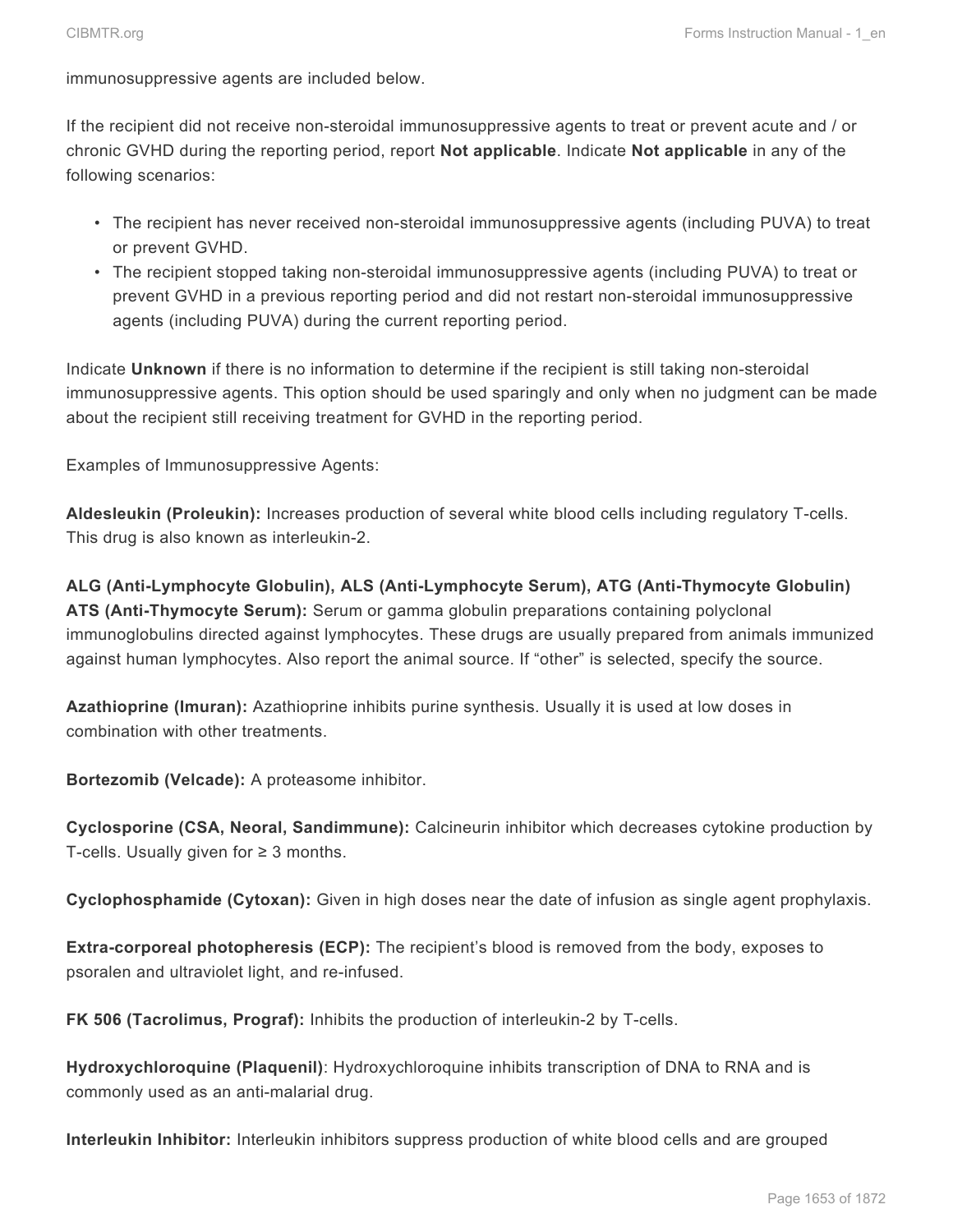according to their target. Examples of IL-2 inhibitors include daclizumab (Zynbryta) and basiliximab (Simulect). Examples of IL-6 inhibitors include tocilizumab (Actemra) and siltuximab (Sylvant).

**In vivo monoclonal antibody:** Antibody preparations that are infused in the recipient following HCT. Specify the antibody used as: anti CD25 (Zenapax, Daclizumab, AntiTAC), alemtuzumab (Campath), entanercept (Enbrel), infliximab (Remicade), and / or rituximab (Rituxan).

**In vivo immunotoxin:** Antibody preparations linked to a toxin that is infused in the recipient following HCT. Specify the immunotoxin.

**Janus Kinase 2 Inhibitors:** Suppress function of T-effector cells. Examples: ruxoloitinib (Jakafi, Jakavi) and tofacitinib (Xeljanz, Jakvinus).

**Methotrexate (MTX) (Amethopterin):** Inhibits the metabolism of folic acid. It is most often used with cyclosporine and is usually for a short duration of time.

**Mycophenolate mofetil (MMF) (CellCept, Myfortic):** Inhibits the de novo pathway used for lymphocyte proliferation and activation.

**Pentostatin (Nipent):** Inhibits adenosine deaminase, which blocks DNA (and some RNA) synthesis.

**Sirolimus (Rapamycin, Rapamune):** Inhibits the response to interleukin-2, blocking the activation of Tcells.

**Tyrosine Kinase Inhibitor (TKI):** Suppress function of tyrosine kinases thereby downregulating the function of many other cellular proteins / processes including fibrosis and inflammation. Examples: imatinib (Gleevec, Glivec), nilotinib (Tasigna), and dasatinib (Sprycel).

**UV Therapy:** UVA or UVB radiation administered to affected areas of the skin in order to suppress proliferation of cells responsible for GVHD.

**PUVA (Psoralen and UVA):** Psoralen is applied or taken orally to sensitize the skin, and then the skin is exposed to UVA radiation.

**UVB:** Broadband- or Narrowband-UVB radiation is applied to the affected areas of the skin.

### **Section Updates:**

|  |  | Question Number Date of Change Add/Remove/Modify Description Reasoning (If applicable) |  |
|--|--|----------------------------------------------------------------------------------------|--|
|  |  |                                                                                        |  |

*Last modified: Jan 22, 2021*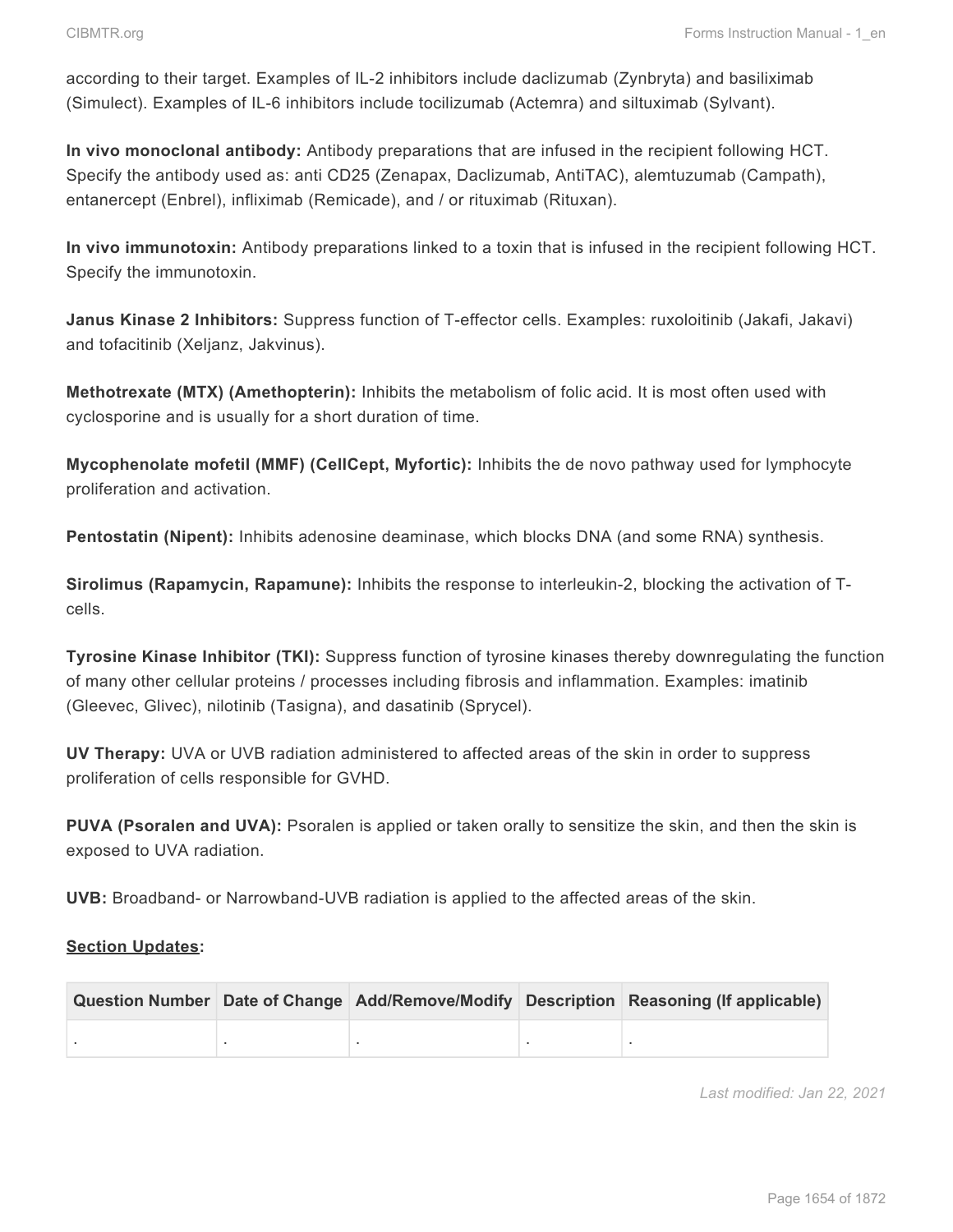# <span id="page-43-0"></span>**Q80-170: Toxicities**

Report any observed toxicity or infection that occurs post-infusion in this reporting period, regardless of causality and whether or not treatment was administered. The intent is to regardless of causality and whether or not treatment was administered. The intent is to capture all toxicities diagnosed after the cellular therapy infusion. Although treatment given post-infusion may have the effect of re-activating the product and inducing toxicities (e.g. CRS), these toxicities should still be captured in this section of the form.

#### **Combined follow up**

In scenarios where both HCT and cellular therapy forms are being completed, toxicities should still be reported when an HCT follows a cellular therapy. It is possible to have CAR-T cell reactivation post-HCT.

#### **Question 80: Did the recipient experience Cytokine Release Syndrome (CRS)?**

Cytokine Release Syndrome (CRS) is defined by development of a constellation of signs and symptoms that are seen after the infusion of monoclonal antibodies or cellular therapy products. It results from the rapid release of several inflammatory cytokines as a consequence of immune response triggered by a drug (i.e., monoclonal antibody) or cellular product. This rapid cytokine release into the circulation results in fever (must be ≥100.4F or ≥38C), nausea, chills, hypotension, tachycardia, asthenia, headache, rash, sore throat, respiratory failure or death. This section attempts to collect different clinical and laboratory information to understand the severity of this event.

Indicate **Yes** if CRS occurred or persisted into the current reporting period. Indicate **No** if CRS did not occur or persist into the current reporting period and continue with question 110.

#### **Question 81: Was the date of diagnosis previously reported?**

If the CRS was diagnosed in a previous reporting period, the symptoms continue into this reporting period, and the date has already been reported, select **Yes** and continue with question 83. If CRS was not diagnosed in a prior reporting period, report **No**.

#### **Question 82: Date of diagnosis:**

Report the date (YYYY-MM-DD) when the first symptom of CRS was documented by a physician or other health care provider in the progress note or chart.

If the exact date is unknown, please view General Instructions, General Guidelines for Completing Forms for more information on reporting partial and unknown dates.

### **Questions 83-85: Specify therapy given for CRS: (check all that apply)**

Check all that apply from the list of the drug(s) given to treat CRS in this reporting period. If **Other therapy** is selected, specify the therapy in question 84.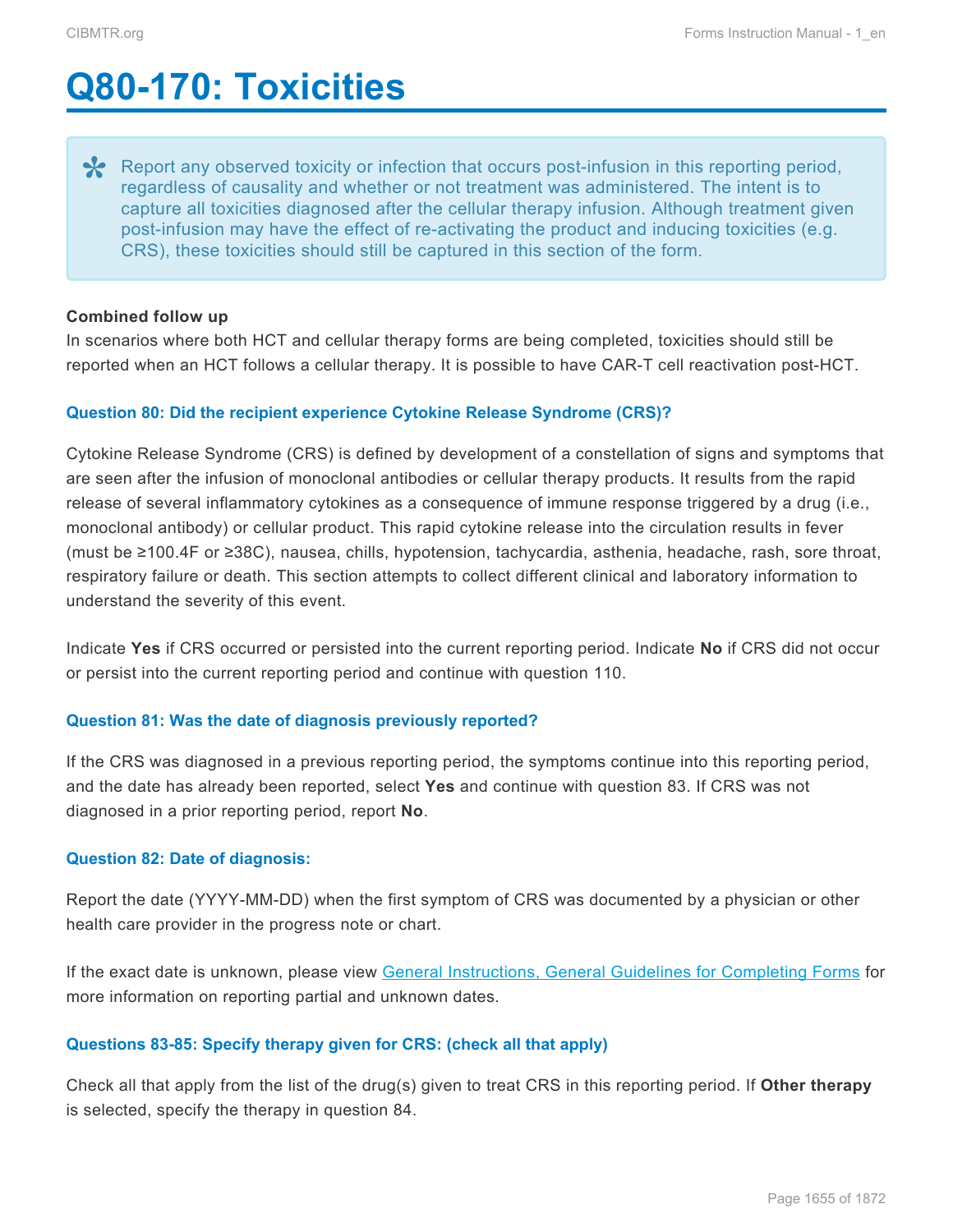If **Tocilizumab** was given to treat the CRS, report the number of doses given in question 85. This information is important in the grading of the CRS event.

## **Questions 86-96: Indicate symptoms of CRS (check all that apply)**

Indicate which symptoms of CRS the recipient experienced in the current reporting period, check all symptoms that apply. For each symptom reported, also report the date of onset. If there were multiple occurrences of a symptom (e.g. fever), report the first occurrence.

If CRS is persisting from a prior reporting period, report the symptoms that worsened or carried over in this reporting period.

**Fevers (≥100.4F or ≥38C):** A disorder characterized by elevation of the body's temperature above the upper limit of normal. Do not report fever less if than 100.4F or 38C in this field. Fever less than 100.4F or 38C does not qualify as a symptom of CRS. Report the date of fever onset in question 87. If there were multiple fevers in the reporting period, report the first occurrence.

**Hypotension requiring therapy:** Abnormally low blood pressure requiring treatment with volume resuscitation using intravenous isotonic fluids or vasopressors such as norepinephrine, dopamine, dobutamine, epinephrine, phenylephrine, or vasopressin. The use of vasopressors to control blood pressure is an indirect assessment of severity of CRS. Report the date of hypotension onset in question 88.

Options for number of vasopressors include 1 or >2 and can be used to determine the grade. One important consideration here is the use of vasopressin, which can be used with fluids or other vasopressors to stabilize the blood pressure. In order to assess severity, only patients who received two or more vasopressor agents at the same time excluding vasopressin, should be marked as >2 vasopressors. Addition of vasopressin to other vasopressor agents does not reflect the same level of acuity compared to a patient requiring 2 or more vasopressors without vasopressin. Only use the option of number of vasopressors as >2 for patients who are receiving multiple vasopressors at the same time excluding vasopressin.

Specify any vasopressor(s) used at the same time as a single therapy to treat hypotension in question 92 and 93. And report if hypotension was controlled with therapy in question 94. Controlled means not worsening clinically or resolving the hypotension / managing it without the need for additional agents such as pressors.

**Hypoxia requiring minimal supplemental oxygen (FiO2<40%):** A lower than normal concentration of oxygen in arterial blood requiring supplemental oxygen of <40% FiO2. One example here is the delivery of supplemental oxygen with a low-flow nasal cannula or blow-by device. Report the date of onset in question 95.

**Hypoxia requiring more than minimal supplemental oxygen (FiO2>40%):** A lower than normal concentration of oxygen in arterial blood requiring supplemental oxygen of >40% FiO2. Also specify if positive pressure ventilatory support is required, such as CPAP, BiPAP, intubation or mechanical ventilation. Do not report use of CPAP for sleep apnea. Examples here include the requirement of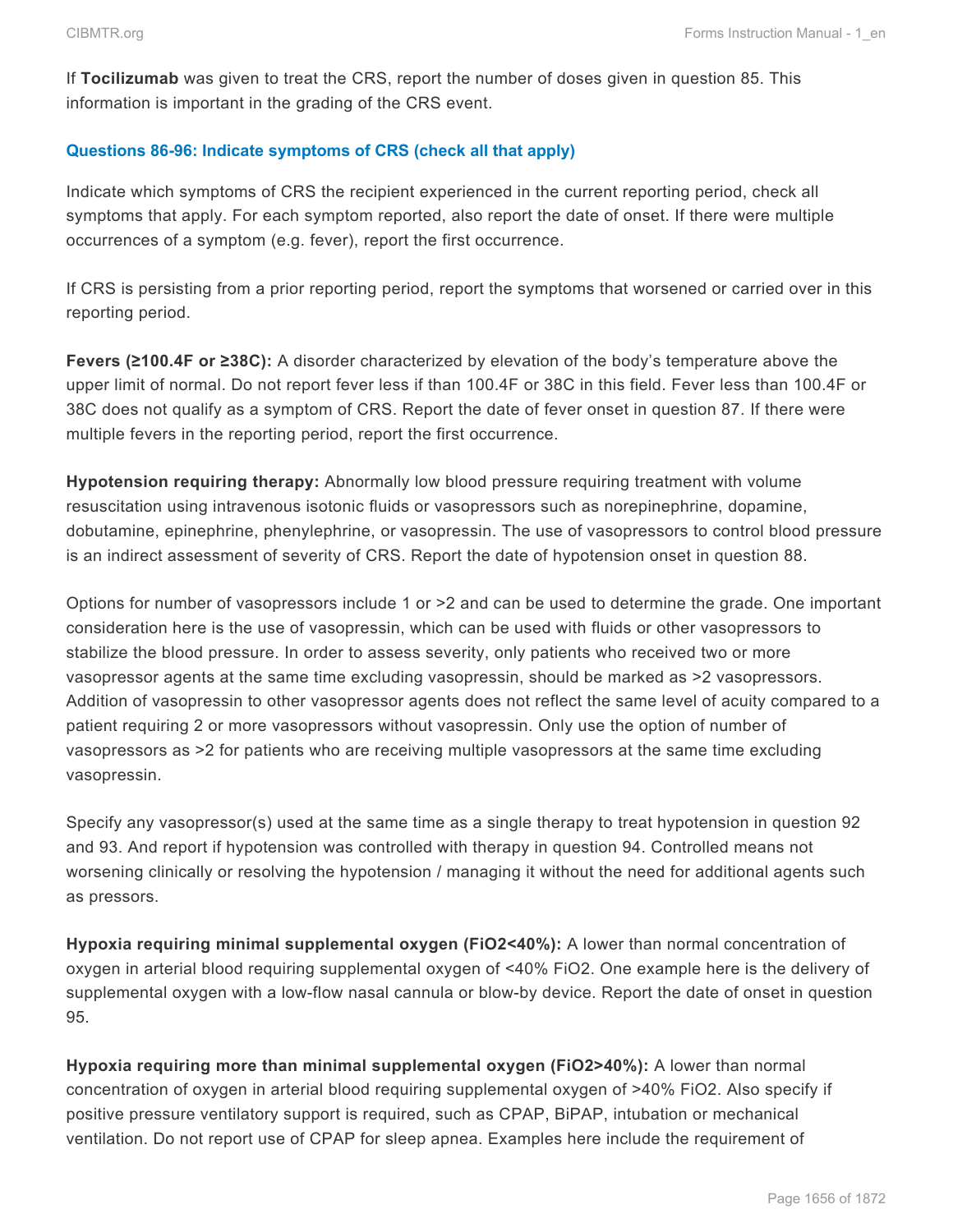supplemental oxygen delivered through a high-flow nasal cannula, facemask, opti-flow, non-rebreather mask or Venturi mask. Report the date of onset in question 96.

Source: Common Terminology Criteria for Adverse Events (CTCAE) v5.0

# **Questions 97-98: Was positive pressure ventilatory support required (CPAP, BiPAP, intubation, and mechanical ventilation):**

This option outlines the need of devices considered as positive pressure ventilation which could be noninvasive like continuous positive airway pressure (CPAP), bilevel positive airway pressure (BiPAP or BPAP), or invasive, which requires endotracheal intubation with mechanical ventilation.

Patients who use BiPAP or CPAP for obstructive sleep apnea are not considered the same here and should not be reported in this question. The intent of this question is the treatment of respiratory insufficiency or failure.

If positive pressure ventilatory support was required, select Yes and report the start date in question 98. If the recipient required multiple types of positive ventilatory support, report the start date of the first method. If positive pressure ventilatory support was not required, report No and continue with question 99.

# **Questions 99-100: Were there features related to macrophage activation syndrome (MAS) / hemophagocytic lymphohistiocytosis (HLH)?**

Macrophage activation syndrome (MAS) and hemophagocytic lymphohistiocytosis (HLH) are a severe systematic inflammatory syndromes caused by excessive activation and expansion of T lymphocytes and macrophagic histiocytes. MAS/HLH is within the spectrum of CRS. Some patients may present with CRS and progress into this more aggressive syndrome.

Report the date (YYYY-MM-DD) when the first symptom of MAS/HLH was documented by either the date of the pathological confirmation of MAS/HLH (bone marrow or other organ biopsy) or the first date of a ferritin level > 100,000 ng/mL among patients without pathologic confirmation but with high clinical suspicion (persistent high fevers, ongoing cytopenias, high triglyceride levels, low fibrinogen levels or organomegaly)

### **Questions 101: Did the recipient have splenomegaly?**

Indicate if the recipient had splenomegaly (i.e., abnormal enlargement of the spleen) that could be attributed to MAS/HLH. Splenomegaly is often documented during the physician's physical assessment of the recipient and represents an abnormal finding. Splenomegaly can also be detected by imaging techniques such as ultrasonography, CT or MRI.

### **Questions 102: Was MAS/HLH confirmed by a bone marrow biopsy?**

The pathognomonic feature of MAS is a bone marrow examination that reveals numerous well differentiated macrophages actively phagocytosing hematopoietic cells. MAS is a subset of HLH and a bone marrow aspirate and biopsy may be performed to look for microscopic evidence of hemophagocytosis as part of the diagnostic work-up for HLH.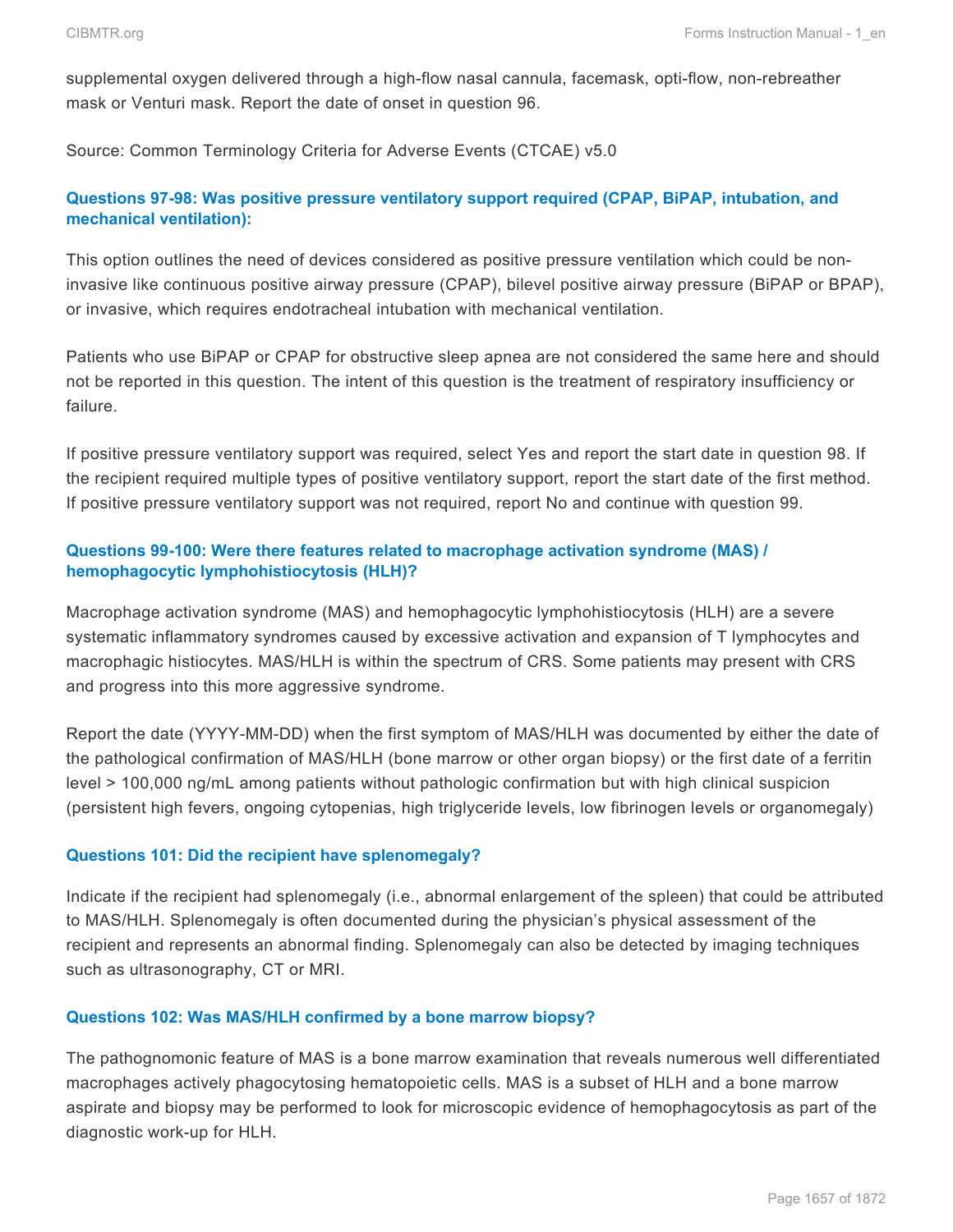Report **Yes** if a bone marrow biopsy was obtained to confirm MAS/HLH. Report "no" if a bone marrow biopsy was not obtained to confirm MAS/HLH.

#### **Questions 103-107: Specify the laboratory values collected (check all that apply)**

Hypofibrinogenemia and hypertriglyceridemia support the diagnosis of HLH. The laboratory values should be at the time of diagnosis of MAS/HLH.

Report the lowest fibrinogen level in question 104 and the date the sample was collected in question 105.

Report the highest triglyceride level in question 106 and the date the sample was collected in question 107.

#### **Questions 108-109: Did cytokine release syndrome resolve?**

If the cytokine release syndrome resolved, select **Yes** and report the resolution date (YYYY-MM-DD).

If the exact date is unknown, please view General Instructions, General Guidelines for Completing Forms for more information on reporting partial and unknown dates.

If the cytokine release syndrome did not resolve, select **No** and continue with question 110.

It is possible a patient could experience CRS like symptoms after the CRS event has previously resolved. In these situations, please report the date of onset, the worst grade of both events, and the resolution of the second event if applicable. Please contact CIBMTR Center Support for a review of these types of scenarios.

#### **Questions 110: Did the recipient experience neurotoxicity (ICANS)?**

ICANS (Immune effector Cell-associated Neurotoxicity Syndrome) is the development of different neurologic signs and symptoms reported after the infusion of genetically modified lymphocytes. This was initially thought to be part of CRS, but it was also observed in the absence of any other signs of CRS. Neurotoxicity also appears to be a spectrum of signs and symptoms that vary from fine tremors and word finding difficulties to seizure and loss of conscience. This section collects different neurologic signs that have been described after cellular therapy infusions.

Indicate **Yes** or **No** if neurotoxicity occurred or persisted in the current reporting period. If neurotoxicity did not occur / persist into the current reporting period or it is not known, select **No** or **Unknown**, respectively then continue with question 129.

#### **Questions 111: Was the date of onset previously reported?**

If the neurotoxicity was diagnosed in a previous reporting period and symptoms continue into this reporting period and the date has already been reported, select **Yes** and continue with question 117. If neurotoxicity (ICANS) was not diagnosed in a prior reporting period, report **No** and enter the date of neurotoxicity (ICANS) diagnosis in question 114.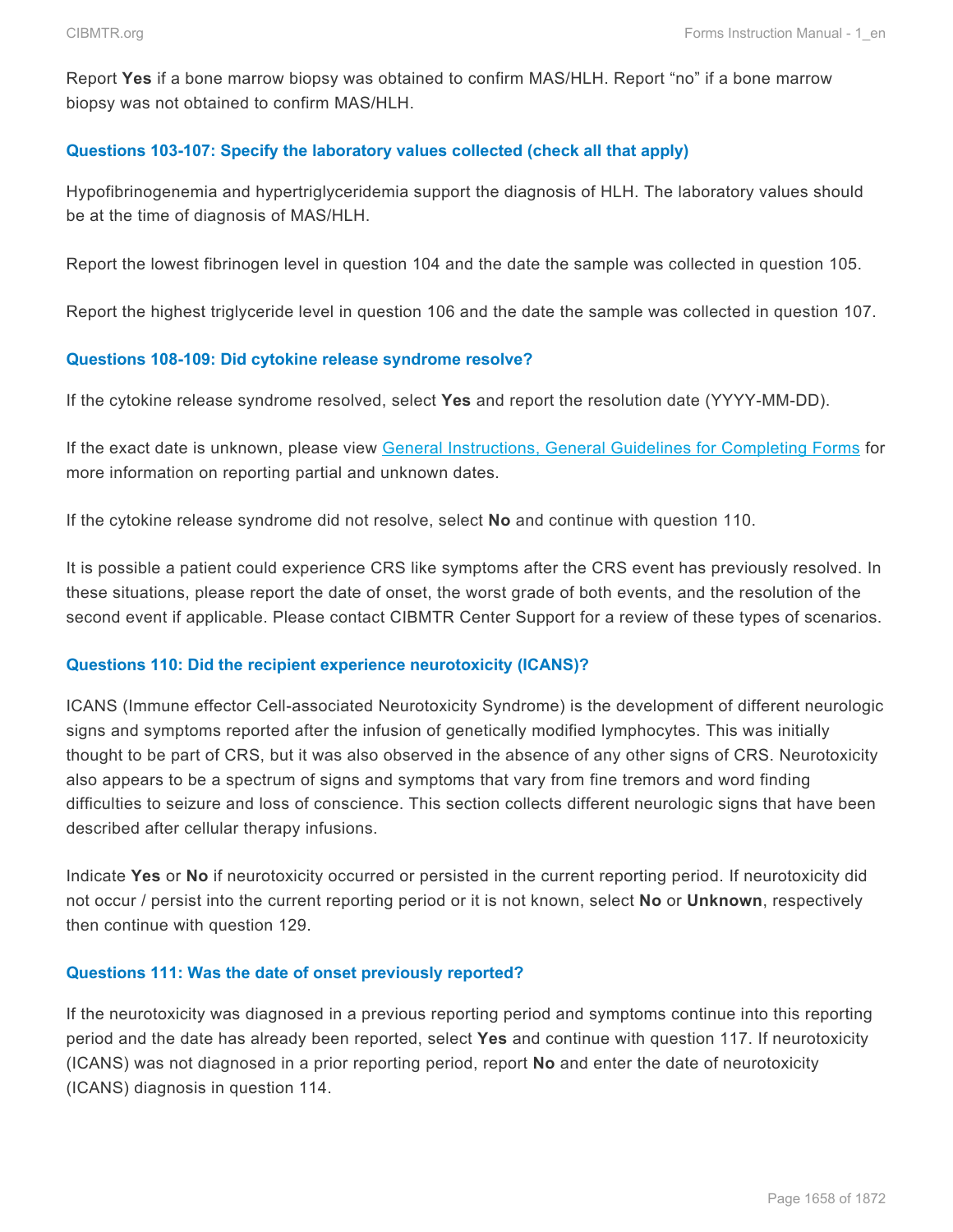### **Question 112: Date of neurotoxicity (ICANS) onset:**

Report the date (YYYY-MM-DD) when the first symptom of neurotoxicity (ICANS) was documented by a physician or other health care provider in the progress note or chart.

If the exact date is unknown, please view General Instructions, General Guidelines for Completing Forms for more information on reporting partial and unknown dates.

### **Questions 113-114: Specify therapy given for neurotoxicity: (check all that apply)**

Check all that apply from the list of drug(s) given to treat neurotoxicity (ICANS) in this reporting period. If **Other therapy** is selected, specify the therapy in question 114.

#### **Question 115: Which cognitive assessment was performed?**

The CAR Toxicity (CARTOX) 10-point neurologic assessment assigns one point for each task performed correctly. A score of 10 is normal. These scales assess cognition and the level of encephalopathy more precisely. They include assessments of orientation, naming, writing, and attention with a score associated with each positive answer. Lower scores are associated with a higher level of encephalopathy.

Unresponsive patients score 0 for all scales. Some centers performed these evaluations multiple times a day. These questions attempt to capture the worst score.

The Immune Effector Cell-Associated Encephalopathy (ICE) assessment is a slightly modified version of the CARTOX-10 assessment. It includes an element for command following.

If another assessment was performed, convert to CARTOX or ICE to report here. See question 120 for a conversion of the Cornell Assessment of Pediatric Delirium (CAPD) to CARTOX or ICE.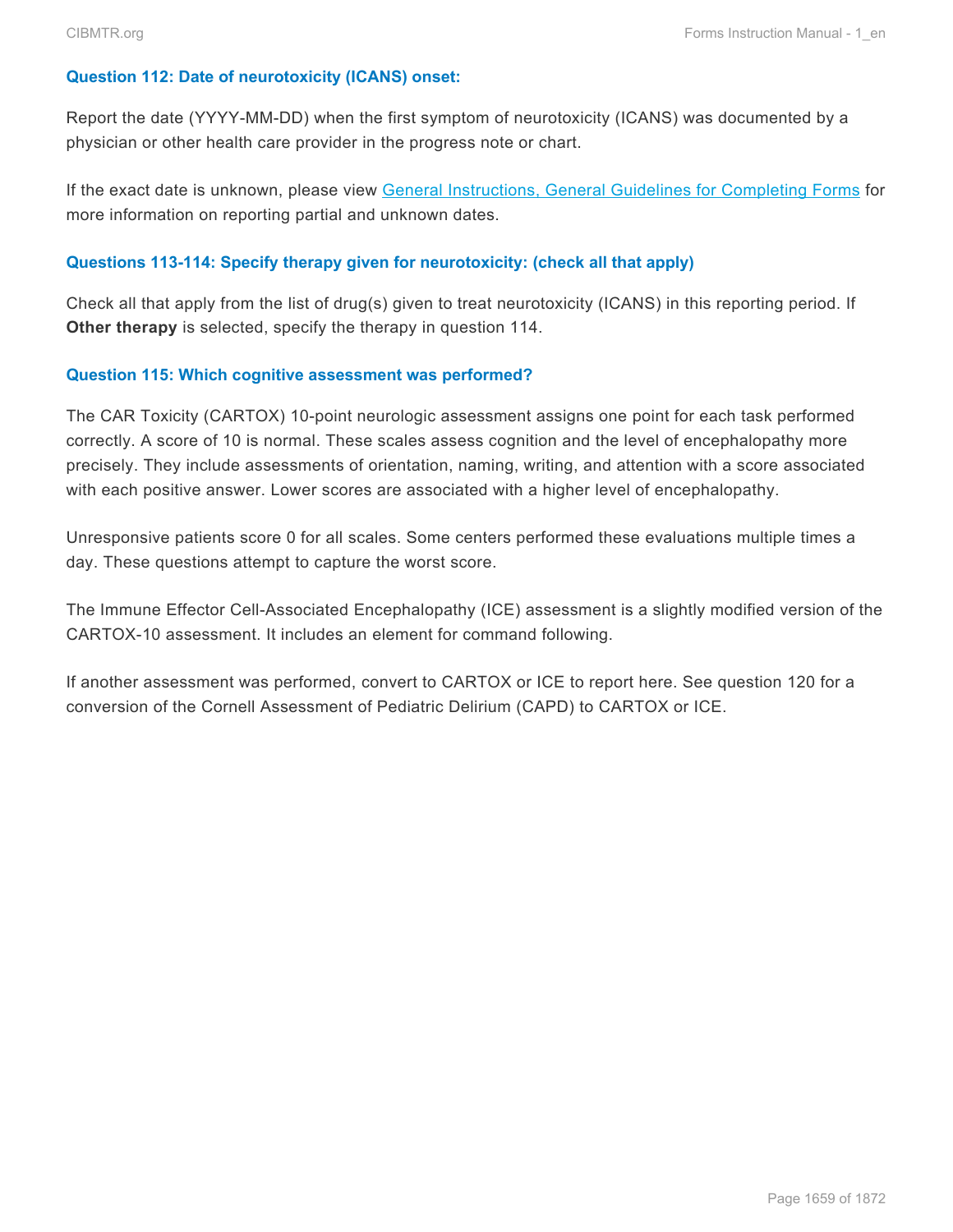### **Question 116: What was the lowest score? (e.g. CARTOX-10, ICE)**

|                       | Assessment CARTOX-10 (12)                                                                                      | <b>ICE SCORE (IMMUNE EFFECTOR</b><br><b>ENCEPHALOPATHY) ASSESSMENT</b>                          |
|-----------------------|----------------------------------------------------------------------------------------------------------------|-------------------------------------------------------------------------------------------------|
| Orientation           | Orientation to year, month city, hospital, or<br>President/Prime Minister of country of residence: 5<br>points | Orientation to year, month, city, or<br>hospital: 4 points                                      |
| Naming                | Name 3 objects (e.g., point to clock, pen, button): 3<br>points                                                | Name 3 objects (e.g., point to clock, pen,<br>button): 3 points                                 |
| Writing               | Ability to write a standard sentence (e.g., Our<br>national bird is the bald eagle): 1 point                   | Ability to write a standard sentence (e.g.,<br>Our national bird is the bald eagle): 1<br>point |
| <b>Attention</b>      | Count backwards from 100 by 10: 1 point                                                                        | Count backwards from 100 by 10: 1<br>point                                                      |
| Following<br>Commands |                                                                                                                | "Show me two fingers," or, "Close your<br>eyes and stick out your tonque.": 1 point             |

Source: ASTCT Consensus Grading for Cytokine Release Syndrome and Neurologic Toxicity Associated with Immune Effector Cells. Biology of Blood and Marrow Transplantation, Volume 25, Issue 4, April 2019, Pages 625-638

Encephalopathy assessment for children age <12 years using the Cornell Assessment of Pediatric Delirium (CAPD)

| A lower CARTOX / ICE score indicates a higher grade of<br>neurotoxicity (symptom/signs) |         | Grade Grade 2 | Grade 3 | Grade 4   |
|-----------------------------------------------------------------------------------------|---------|---------------|---------|-----------|
| Neurological assessment score                                                           | Mild    | Moderate      | Severe  | Critical/ |
|                                                                                         | $(7-9)$ | $(3-6)$       | $(0-2)$ | obtunded  |

When converting CAPD to CARTOX or ICE, report any number in the corresponding range (e.g. CAPD of  $\geq$ 9, report 0, 1, or 2)

| Assessment | <b>CARTOX</b> | ICE     | CAPD    |
|------------|---------------|---------|---------|
| Grade 1    | $7-9$         | $7-9$   | $1 - 8$ |
| Grade 2    | $3-6$         | $3-6$   | $1 - 8$ |
| Grade 3    | $0 - 2$       | $0 - 2$ | ≥9      |

For symptoms of neurotoxicity (ICANS), report the HIGHEST grade observed in this reporting period.

**Questions 117-126: Indicate the symptoms of neurotoxicity (ICANS) (check all that apply)**

**Aphasia (speech impairment):** Note that grade 3 dysphasia is defined as aphasia.

**Cerebral edema:** A swelling in the brain caused by the presence of excessive fluid. Specify the type of cerebral edema in question 119.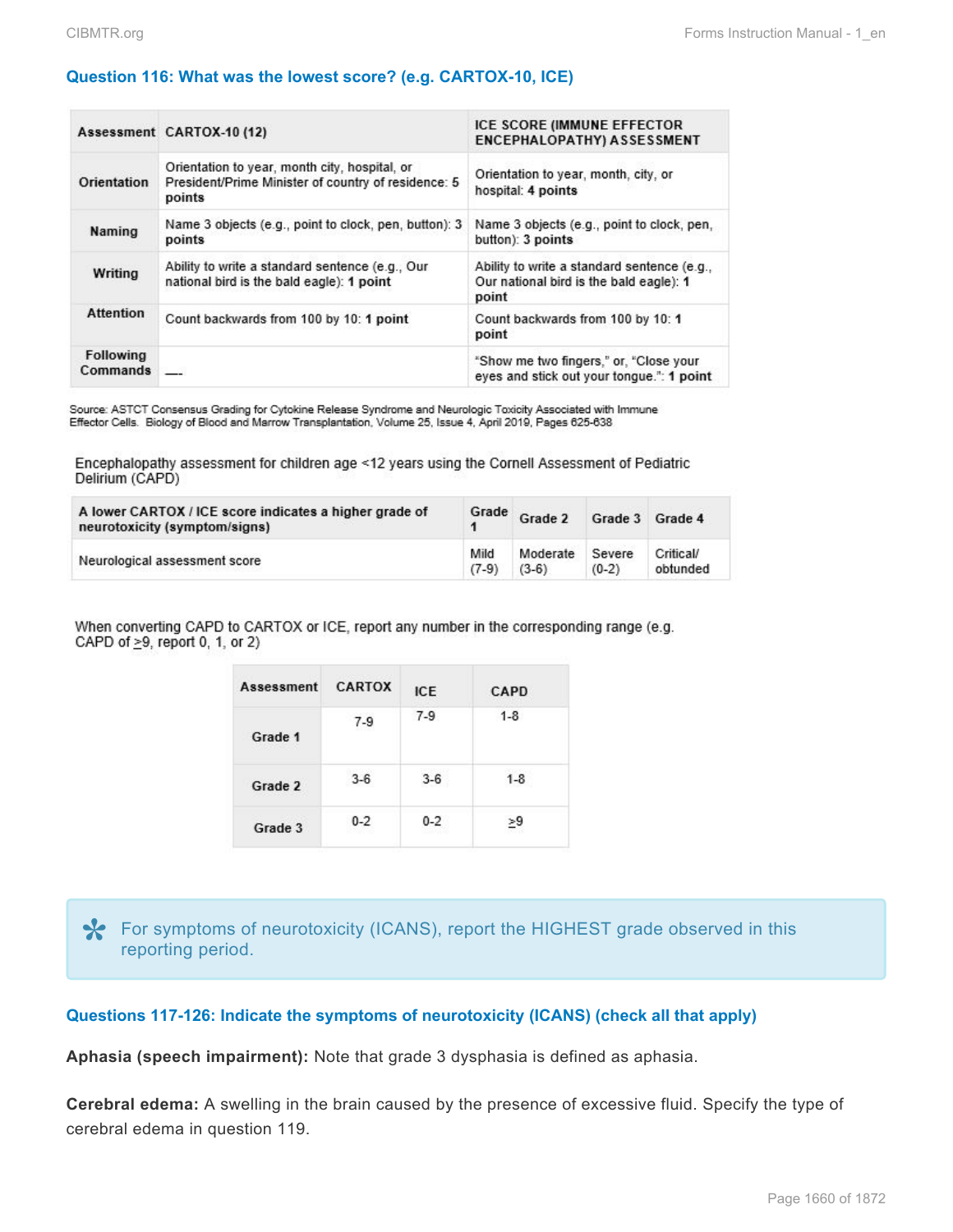**Cerebral vascular accident (stroke):** A disorder characterized by a decrease or absence of blood supply to the brain caused by obstruction (thrombosis or embolism) of an artery resulting in neurological damage. Also report the date of onset and the type of stroke. Hemorrhagic stroke occurs when a weakened blood vessel ruptures. Two types of weakened blood vessels usually cause hemorrhagic stroke: aneurysms and arteriovenous malformations (AVMs). Ischemic strokes occur when the arteries to your brain become narrowed or blocked, causing severely reduced blood flow (ischemia). Report the date of onset and type in questions 120 and 121.

**Depressed level of consciousness:** A disruption in how the brain works that causes a change in behavior. This change can happen suddenly or over days and ranges from increased sleepiness to coma. Specify the most severe level in question 122.

**Dysphasia (speech impairment):** The loss of ability to understand or express speech, caused by brain damage. Report the grade of dysphasia in question 123.

**Hallucinations:** A disorder characterized by a false sensory perception in the absence of an external stimulus (visual or other type).

**Hemiparesis / paraparesis** Weakness on one side of the body (hemiplegic, partial paralysis of the lower limbs (legs), or other sudden loss of connectivity between the CNS and muscles.

**Leukoencephalopathy:** A disorder characterized by diffuse reactive astrocytosis with multiple areas of necrotic foci without inflammation.

**Seizure:** Uncontrolled electrical activity in the brain, which may produce a physical convulsion, minor physical signs, thought disturbances or a combination of symptoms. Specify the type of seizure and severity (grade) in questions 124-126. Report the worst type of seizure if multiple types were experienced in a single reporting period.

**Tremors:** A disorder caused by the rapid alternating contraction and relaxation of muscles (involuntary) and is a common symptom of diseases of the nervous system.

**Other symptom:** If the recipient experienced a symptom of neurotoxicity not listed above, report here and specify the symptom in question 118.

Source: Common Terminology Criteria for Adverse Events (CTCAE) v5.0 and ASTCT Consensus Grading for Cytokine Release Syndrome and Neurologic Toxicity Associated with Immune Effector Cells. Biology of Blood and Marrow Transplantation, Volume 25, Issue 4, April 2019, Pages 625-638

# **Questions 127-128: Did neurotoxicity resolve?**

If the cellular therapy associated neurotoxicity resolved, select **Yes** and report the resolution date (YYYY-MM-DD) in question 127. Resolution means complete normalization of neurologic function. It is possible that patients might remain with residual neurologic dysfunction which would not qualify as complete resolution of this complication.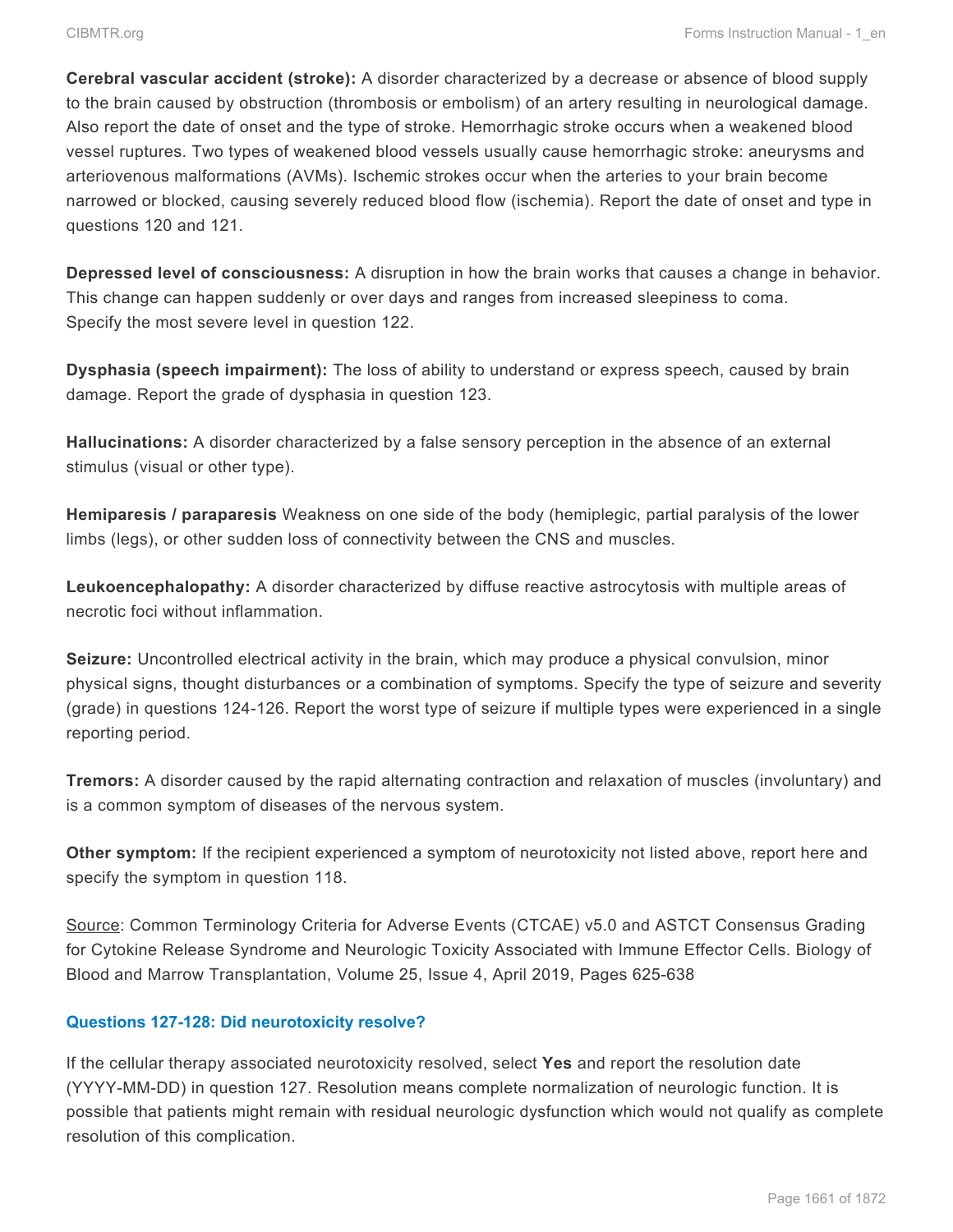If the exact date is unknown, please view General Instructions, General Guidelines for Completing Forms for more information on reporting partial and unknown dates.

# **Other toxicities**

### **Questions 129: Hypogammaglobulinemia**

Hypogammaglobulinemia refers to low levels of circulating gammaglobulins, or immunoglobulins, in the blood and often determined by quantitative levels of immunoglobulins G (IgG), A (IgA) and M (IgM); or most commonly IgG only. Levels lower than 600 mg/dL of circulating IgG are considered to be hypogammaglobulinemia. Normal limits of IgG concentration in the blood vary with age. Children ages 4 to 10, levels lower than 500mg/dL are considered hypogammaglobulinemia. Children younger than four years, as levels of IgG can be much lower and still be within normal ranges for the age, the diagnosis of hypogammaglobulinemia needs to be confirmed with the treating physician.

Hypogammaglobulinemia is common after CAR-T infusions that target CD19+ cells, which produce immunoglobulins. The degree of hypogammaglobulinemia is associated with a higher risk of infection.

**Example 1.** For an adult recipient, IgG levels were below 600 mg/dL pre-cellular therapy infusion and continue to be low post-infusion. This is reported as a toxicity, even though IgG level were below 600 mg/dL pre-infusion.

**Example 2.** For an adult recipient, IgG levels were below 600 mg/dL pre-cellular therapy infusion and continues to be low post-infusion and immunoglobulin replacement therapy (IVIG) was given post-infusion. This is reported as a toxicity, even though IgG level were below 600 mg/dL pre-infusion.

**Example 3.** For an adult recipient, IgG levels were never below 600 mg/dL, but levels were decreasing postinfusion and immunoglobulin replacement therapy (IVIG) was given. This is not reported as a toxicity since the IgG levels were never below 600 mg/dL, even though immunoglobulin replacement therapy was given.

**Example 4.** For an adult recipient, IVIG was administered prophylactically, but IgG levels were never below 600 mg/dL. This is not reported as a toxicity since the IgG levels were never below 600 mg/dL

If IgG dropped below 600 (or 500 for children ages  $4 - 10$ ) in the reporting period, regardless if the IgG was below 600 prior to infusion, or if the IgG was below 600 (or 500 for children ages 4 – 10) and persistent into the current reporting period, report hypogammaglobulinemia developed or persisted in this reporting period, by selecting **Yes**. If hypogammaglobulinemia did not develop in this reporting period, select **No** and continue with question 136.

Report **Unknown** if the IgG levels were not tested in the reporting period.

#### **Questions 130: Was the date of onset previously reported?**

If the hypogammaglobulinemia was diagnosed in a previous reporting period, symptoms continue into this reporting period, and the date has already been reported, select **Yes** and continue with question 136. If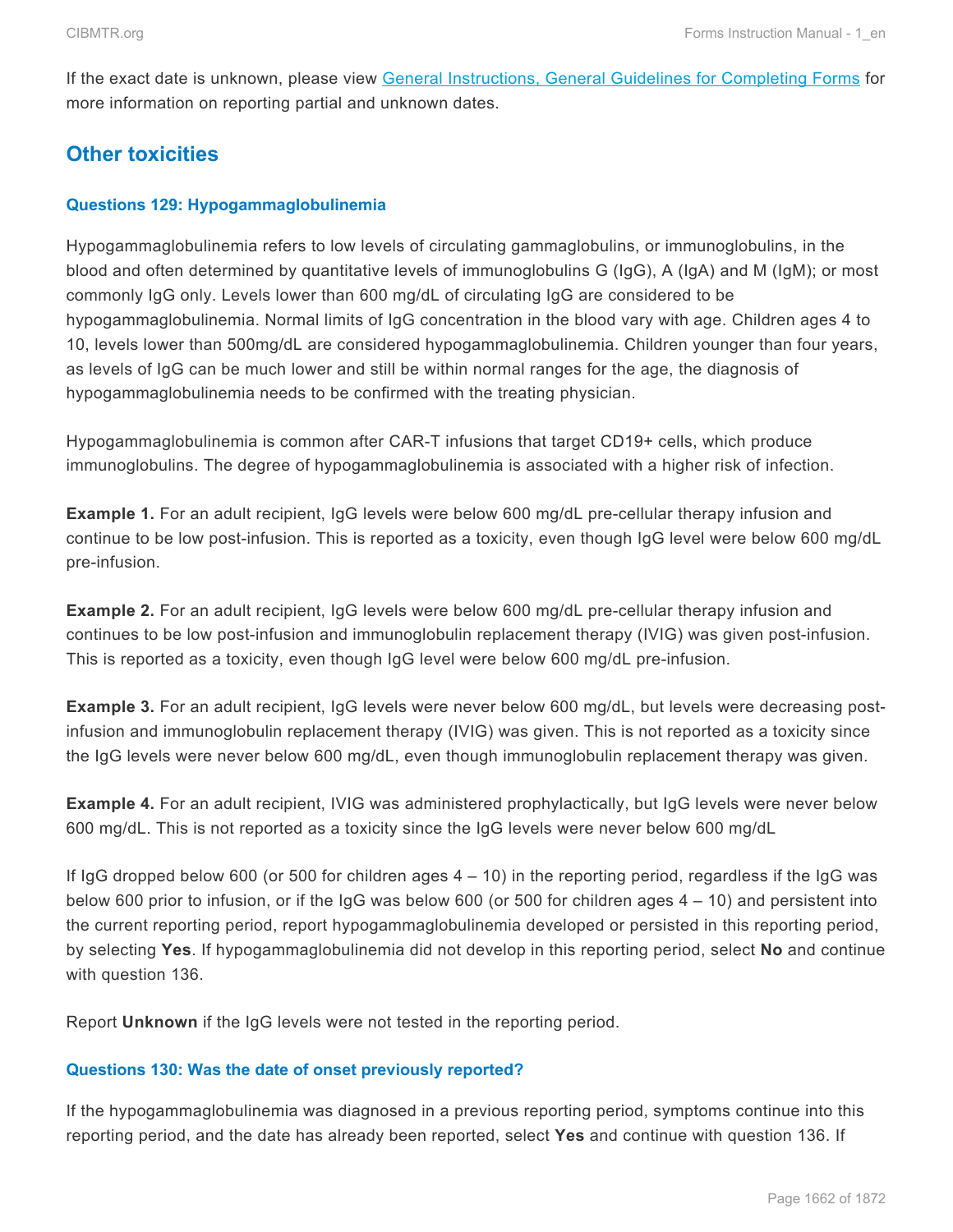hypogammaglobulinemia was not diagnosed in a prior reporting period, report **No** and enter the date of hypogammaglobulinemia diagnosis in question 131.

## **Questions 131: Date of onset:**

Report the date (YYYY-MM-DD) when the hypogammaglobulinemia was documented by either a physician / health care provider or determined by lab results. Immunoglobulin replacement therapy (IVIG) is not required for the diagnosis of hypogammaglobulinemia

**Example 1.** IgG levels were measures at 450 mg/dL on June 1; however, immunoglobulin replacement therapy (IVIG) was not given and on June 15, IgG levels had dropped to 400, immunoglobulin replacement therapy was given as this time. Report the onset date as June 1.

**Example 2.** IgG levels were measures at 450 mg/dL on May 15, no immunoglobulin replacement therapy (IVIG). Report the onset date as May 15.

If the exact date is unknown, please view General Instructions, General Guidelines for Completing Forms for more information on reporting partial and unknown dates.

## **Questions 132-133: Did hypogammaglobulinemia resolve?**

Hypogammaglobulinemia can be reported as resolved if there are sustained normal levels of IgG in the blood without the need for IVIG infusions for 3 consecutive months.

**Example 1.** IgG levels were measures at 450 mg/dL on June 1; immunoglobulin replacement therapy (IVIG) was given on June 15. IgG levels were monitored for the next 4 months and no further immunoglobulin replacement therapy (IVIG) was given. IgG levels went above 600 mg/dL on September 15 and continued to rise. Report the resolution date as the first test result that was greater than 600 mg/dL (September 15).

**Example 2.** IgG levels were measures at 450 mg/dL on May 15, no immunoglobulin replacement therapy (IVIG) is given. IgG levels were monitored and went above 600 mg/dL on June 3 and normal levels were sustained. Report resolution date as the first test result that was greater than 600 mg/dL (June 3).

**Example 3.** IgG levels were measures at 450 mg/dL on June 1; immunoglobulin replacement therapy (IVIG) was given on June 15. IgG levels were not monitored, and the recipient has returned to their primary oncologist. In the absence of any testing, the resolution date can be reported as the date 3 months after the last IVIG infusion.

**Example 4.** For an adult recipient, IgG levels were measured at 450 mg/dL on June 1; immunoglobulin replacement therapy (IVIG) was given on June 15. IgG levels were monitored over the next three and a half months and no further immunoglobulin replacement therapy (IVIG) was given. IgG levels were tested, and measured greater than 600 mg/dL, on August 29 (2.5 months after last IVIG infusion) and September 25 (3.2 months after the last IVIG infusion). The resolution date should be greater than or equal to 3 months after the last IVIG infusion; therefor September 25 should be reported as the resolution date.

If the hypogammaglobulinemia resolved, select **Yes** in question 132 and report the resolution date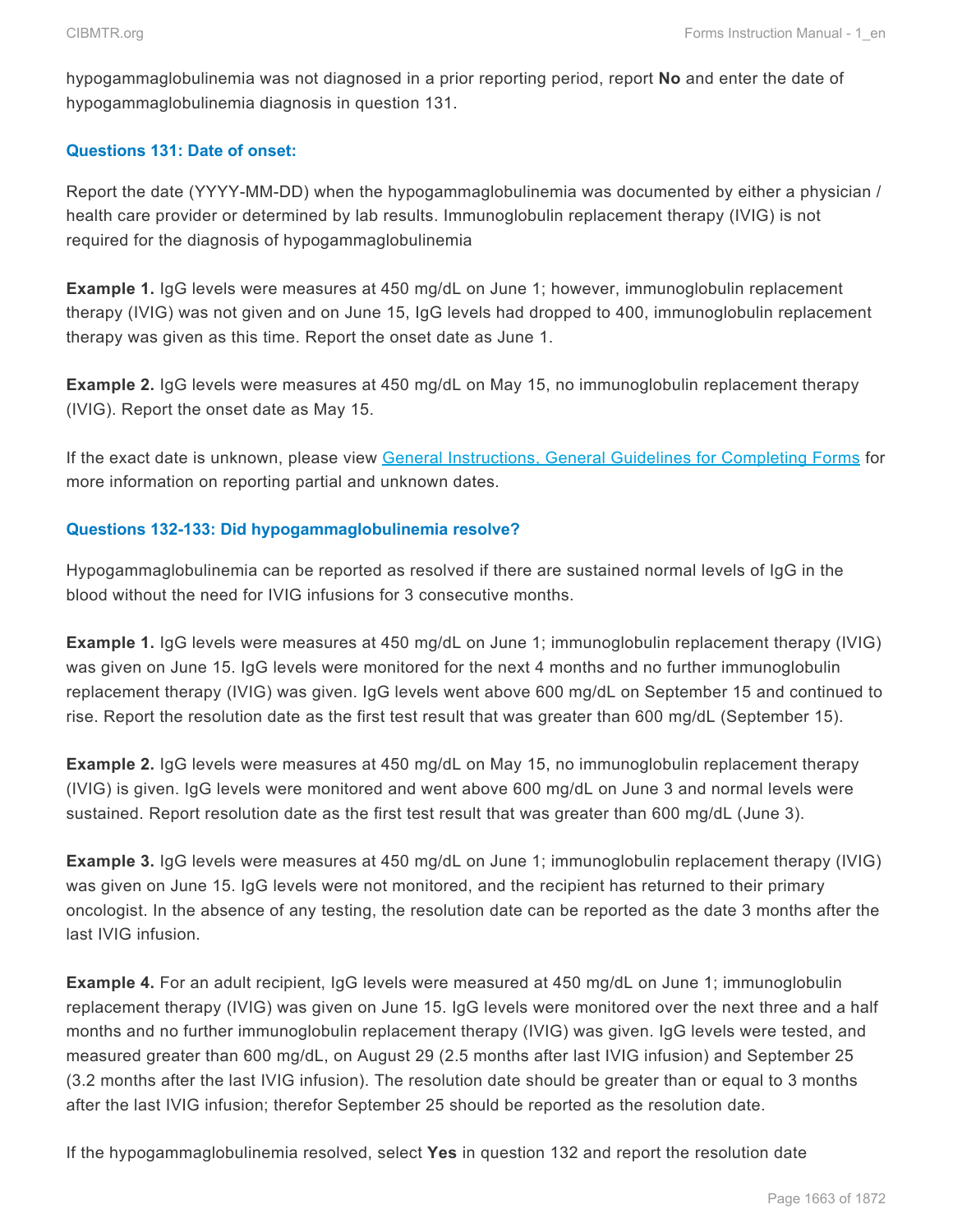(YYYY-MM-DD) in question 133 as documented by a physician or other health care provider in the progress note or chart.

### **Questions 134-135: Did recipient require immunoglobulin replacement therapy?**

Replacement therapy is given to prevent infections. If the recipient required immunoglobulin replacement therapy (IVIG) as a result of hypogammaglobulinemia that developed post-infusion, select Yes and indicate if the recipient is still requiring the therapy on the contact date for this reporting period. If the last immunoglobulin replacement therapy (IVIG) was given less than 3 months from the date of contact, report Yes unless it's clearly stated in the medical record that no more immunoglobulin replacement therapy is required.

### **Questions 136: Tumor lysis syndrome**

Tumor lysis syndrome (TLS) is a disorder characterized by metabolic abnormalities that result from a spontaneous or therapy-related cytolysis of tumor cells.

Indicate **Yes** or **No** if tumor lysis syndrome developed in the current reporting period. If tumor lysis syndrome did not develop in this reporting period or it's unknown if tumor lysis syndrome developed, select No or Unknown respectively and continue with question 142.

### **Questions 137: Was the date of onset previously reported?**

If the tumor lysis syndrome was diagnosed in a previous reporting period, symptoms continue into this reporting period, and the date has already been reported, select **Yes** and continue with question 139. If tumor lysis syndrome was not diagnosed in a prior reporting period, report **No** and enter the date of tumor lysis syndrome diagnosis in question 138.

#### **Questions 138: Date of onset:**

Report the date (YYYY-MM-DD) when the tumor lysis syndrome was documented by a physician or other health care provider in the progress note or chart.

If the exact date is unknown, please view General Instructions, General Guidelines for Completing Forms for more information on reporting partial and unknown dates.

### **Questions 139: Grade:**

Report the most severe grade of the tumor lysis syndrome as documented by a physician or other health care provider in the progress note or chart.

- **Grade 3:** Present
- **Grade 4:** Life-threatening consequences: urgent intervention indicated
- **Grade 5:** Death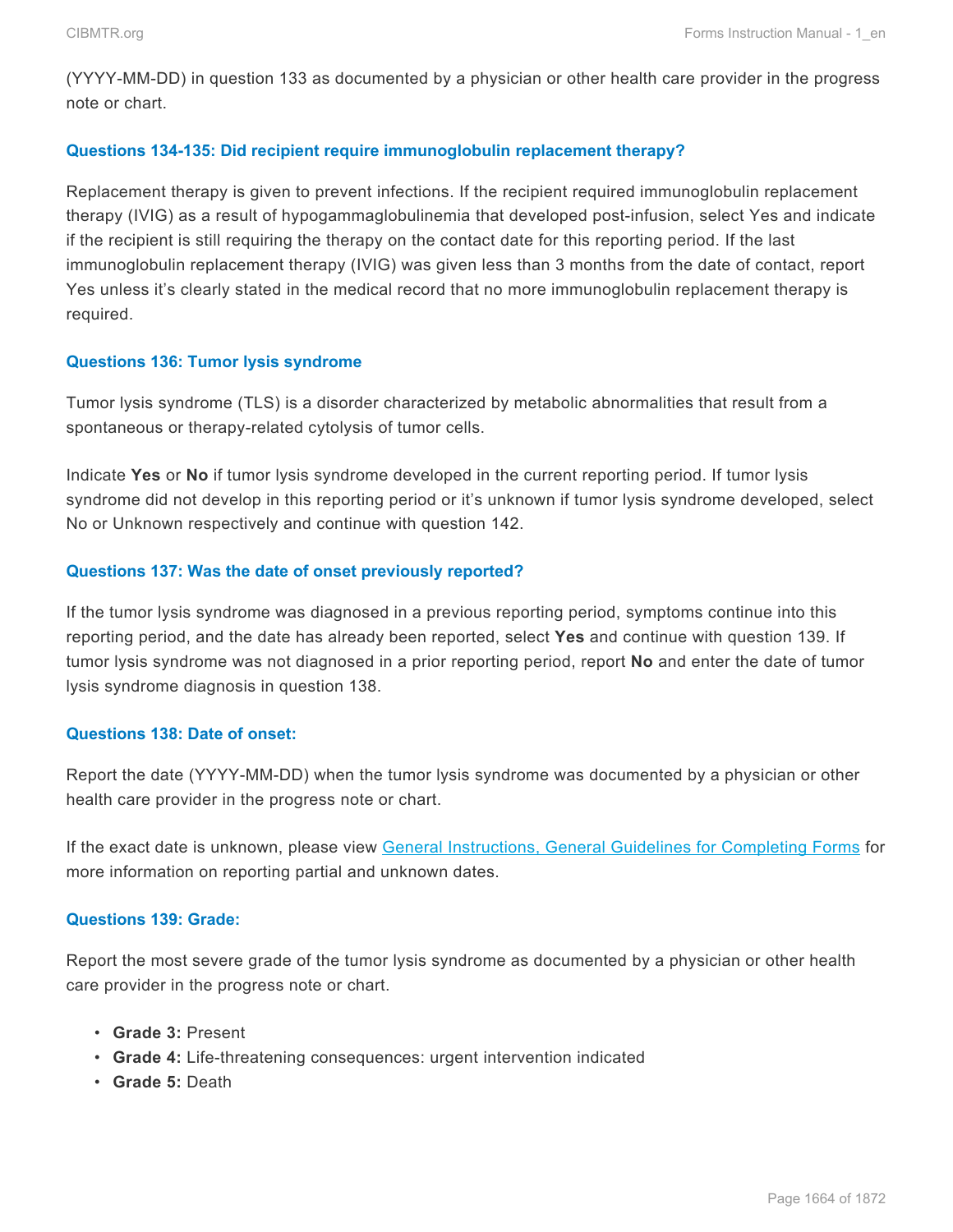#### **Questions 140-141: Did tumor lysis syndrome resolve?**

If the tumor lysis syndrome resolved, select Yes in question 140 and report the resolution date (YYYY-MM-DD) in question 141 as documented by a physician or other health care provider in the progress note or chart.

\* Reporting multiple other toxicities<br>
FormsNet3 application: Complete FormsNet3 application: Complete questions 143-147 for each other toxicity by adding additional instance(s) in the FormsNet3 application. Paper form submission: Copy question 143-147 and complete for each other toxicity being reported.

#### **Questions 142-143: Other toxicity:**

To reduce the reporting burden, other toxicities reported should be related to the cellular therapy infusion that are documented in the medical record as clinically important and relevant and do not fit into another category listed on this form.

If the recipient experienced a toxicity that does not fit in a category above, select Yes and specify the other toxicity in question 143.

#### **Questions 144: Was the date of onset previously reported?**

If the other toxicity was diagnosed in a previous reporting period, symptoms continue into this reporting period, and the date has already been reported, select **Yes** and continue with question 146. If the other toxicity being reported was not diagnosed in a prior reporting period, report **No** and enter the date of the other toxicity diagnosis in question 145.

#### **Questions 145: Date of onset:**

Report the date (YYYY-MM-DD) when the other toxicity was documented by either a physician / health care provider or determined by lab results.

If the exact date is unknown, please view General Instructions, General Guidelines for Completing Forms for more information on reporting partial and unknown dates.

#### **Questions 146-147: Did other toxicity resolve?**

Indicate **Yes** or **No** if the other toxicity resolved. If **Yes**, report the resolution date (YYYY-MM-DD) question 147 as documented by a physician or other health care provider in the progress note or chart.

#### **Questions 148-150: Has the recipient experienced a grade 3 organ toxicity?**

This question will enable only if the commercially available product 'Kymriah', 'Breyanzi', or **!**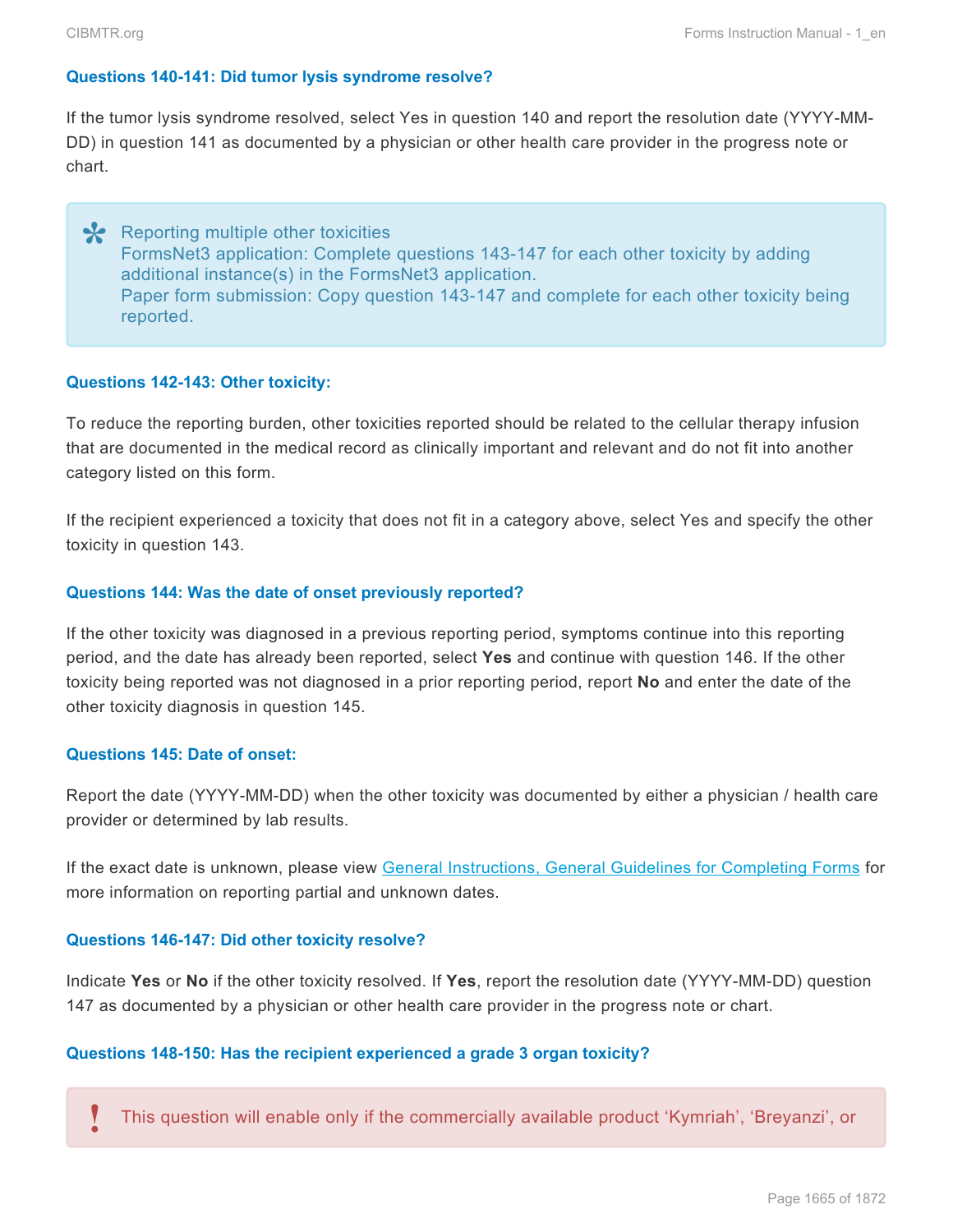## 'Abecma' is selected in question 1 and can only be completed on the 100 day and 6 month follow-up forms.

As defined by the CTCAE criteria, grade 3 toxicity represents severe or medically significant but not immediately life-threatening; hospitalization or prolongation of hospitalization indicated; disabling; limiting self-care Activities of Daily Living (ADL), which refer to bathing, dressing and undressing, feeding self, using the toilet, taking medications, and not bedridden. Other grade 3 toxicities / symptoms that are reported should be related to the cellular therapy infusion that are documented in the medical record as clinically important and relevant and do not fit into another category listed on this form.

Copy and complete questions 149-154 to report more than one grade 3 organ toxicity during **\*** this reporting period.

Specify the organ affected in question 149.

Specify the toxicity of that organ in question 150. The list of symptoms will dynamically filter based on the organ selected in question 149.

| Organ /<br><b>System</b> | <b>Symptom or Event</b>                                                                                                                                                                                                                                          |
|--------------------------|------------------------------------------------------------------------------------------------------------------------------------------------------------------------------------------------------------------------------------------------------------------|
| Cardiovascular           | Capillary leak syndrome, cardiac arrhythmia, hypertension, hypotension, left ventricular<br>systolic dysfunction, myocardial infarction, new or worsening heart failure, pericardial<br>effusion, pericarditis, restrictive cardiomyopathy, thromboembolic event |
| Gastrointestinal         | Abdominal pain, constipation, diarrhea, dyspepsia (heartburn), gastroenteritis, intestinal<br>obstruction (includes small intestine and colonic), mucositis oral, nausea, vomiting                                                                               |
| Kidneys                  | Acute kidney injury, chronic kidney disease, cystitis noninfective                                                                                                                                                                                               |
| Liver                    | Alanine aminotransferase increased (ALT), alkaline phosphatase increased, aspartate<br>aminotransferase increased (AST), blood bilirubin increased, hepatic failure, hepatitis                                                                                   |
| Lungs                    | Acute respiratory distress syndrome, dyspnea, productive cough, pulmonary edema,<br>respiratory edema, respiratory failure                                                                                                                                       |
| Musculoskeletal          | Arthralgia (joint pain), muscle weakness, generalized or specific area (not due to neuropathy),<br>myalgia (muscle pain)                                                                                                                                         |
| <b>Nervous</b><br>system | Dizziness, encephalopathy, headache, tremor                                                                                                                                                                                                                      |
| Other                    | Anorexia, chills, dysgeusia (taste alternation), edema limbs, fatigue                                                                                                                                                                                            |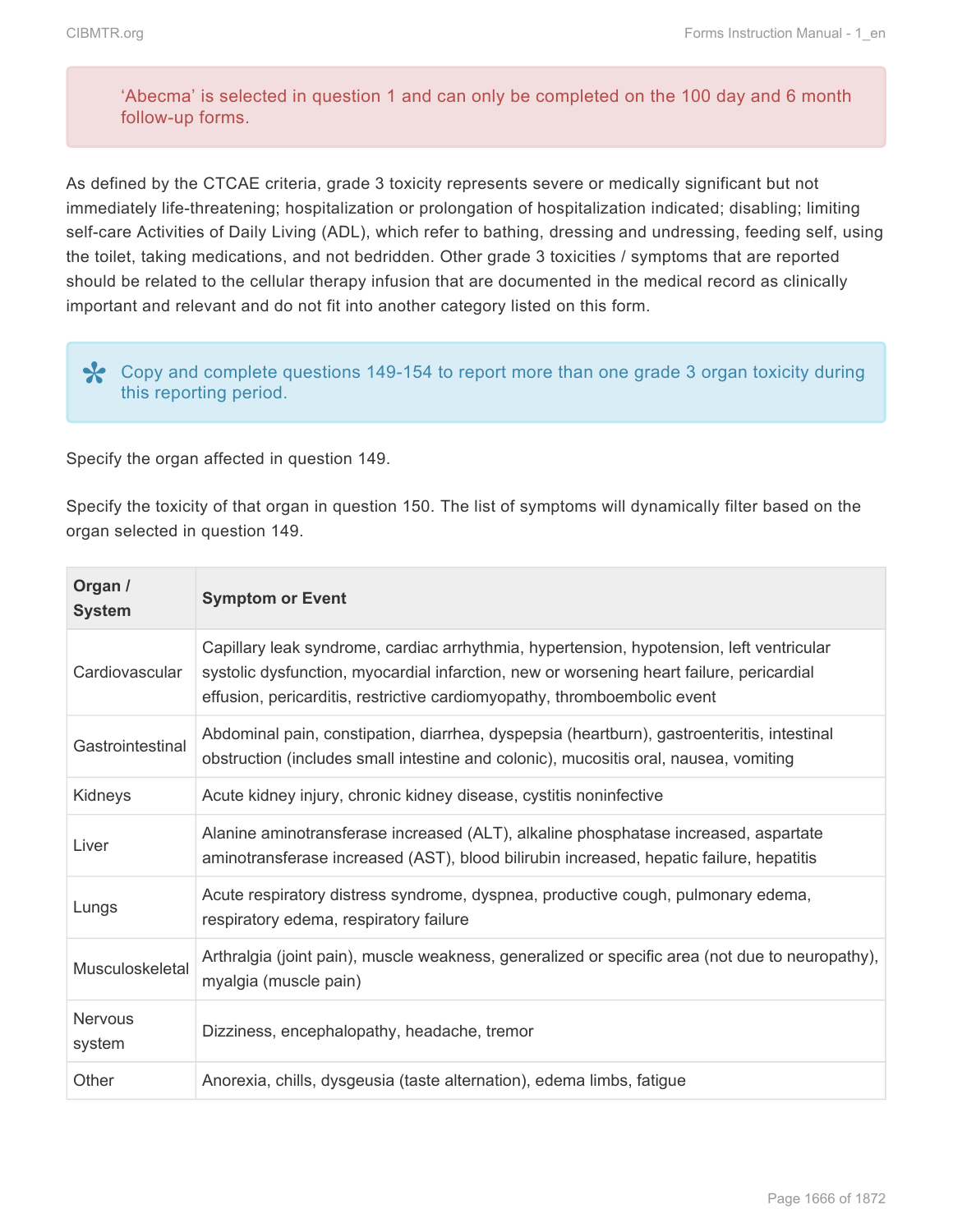#### **Questions 151: Was the date of onset previously reported?**

If the grade 3 organ toxicity was diagnosed in a previous reporting period, symptoms continue into this reporting period, and the date has already been reported, select **Yes** and continue with question 153. Else select **No** and report the date of grade 3 organ toxicity diagnosis in question 152.

#### **Questions 152: Date of onset:**

Report the date (YYYY-MM-DD) when the grade 3 organ toxicity was documented by either a physician/ health care provider or determined by lab results.

If the exact date is unknown, please view General Instructions, General Guidelines for Completing Forms for more information on reporting partial and unknown dates.

#### **Questions 153-154: Did the grade 3 organ toxicity resolve?**

If the grade 3 organ toxicity resolved, select "yes" in question 153 and report the date (YYYY-MM-DD) in question 154 as documented by a physician or other health care provider in the progress note or chart.

#### **Questions 155-161: Has the recipient experienced a grade 4 organ toxicity?**

This question can only be completed on the 100 day and 6 month follow-up forms. **!**

As defined by the CTCAE criteria, grade 4 toxicity represents life-threatening consequences and urgent intervention is indicated. Other grade 4 toxicities / symptoms that are reported should be related to the cellular therapy infusion that are documented in the medical record as clinically important and relevant and do not fit into another category listed on this form.

Copy and complete questions 156-161 to report more than one grade 4 organ toxicity during **\*** this reporting period.

Specify the organ affected in question 156.

Specify the toxicity of that organ in question 157. The list of symptoms will dynamically filter based on the organ selected in question 156.

| Organ /<br><b>System</b> | <b>Symptom or Event</b>                                                                                                                                                                                                                                          |
|--------------------------|------------------------------------------------------------------------------------------------------------------------------------------------------------------------------------------------------------------------------------------------------------------|
| Cardiovascular           | Capillary leak syndrome, cardiac arrhythmia, hypertension, hypotension, left ventricular<br>systolic dysfunction, myocardial infarction, new or worsening heart failure, pericardial<br>effusion, pericarditis, restrictive cardiomyopathy, thromboembolic event |
| Gastrointestinal         | Abdominal pain, constipation, diarrhea, dyspepsia (heartburn), gastroenteritis, intestinal                                                                                                                                                                       |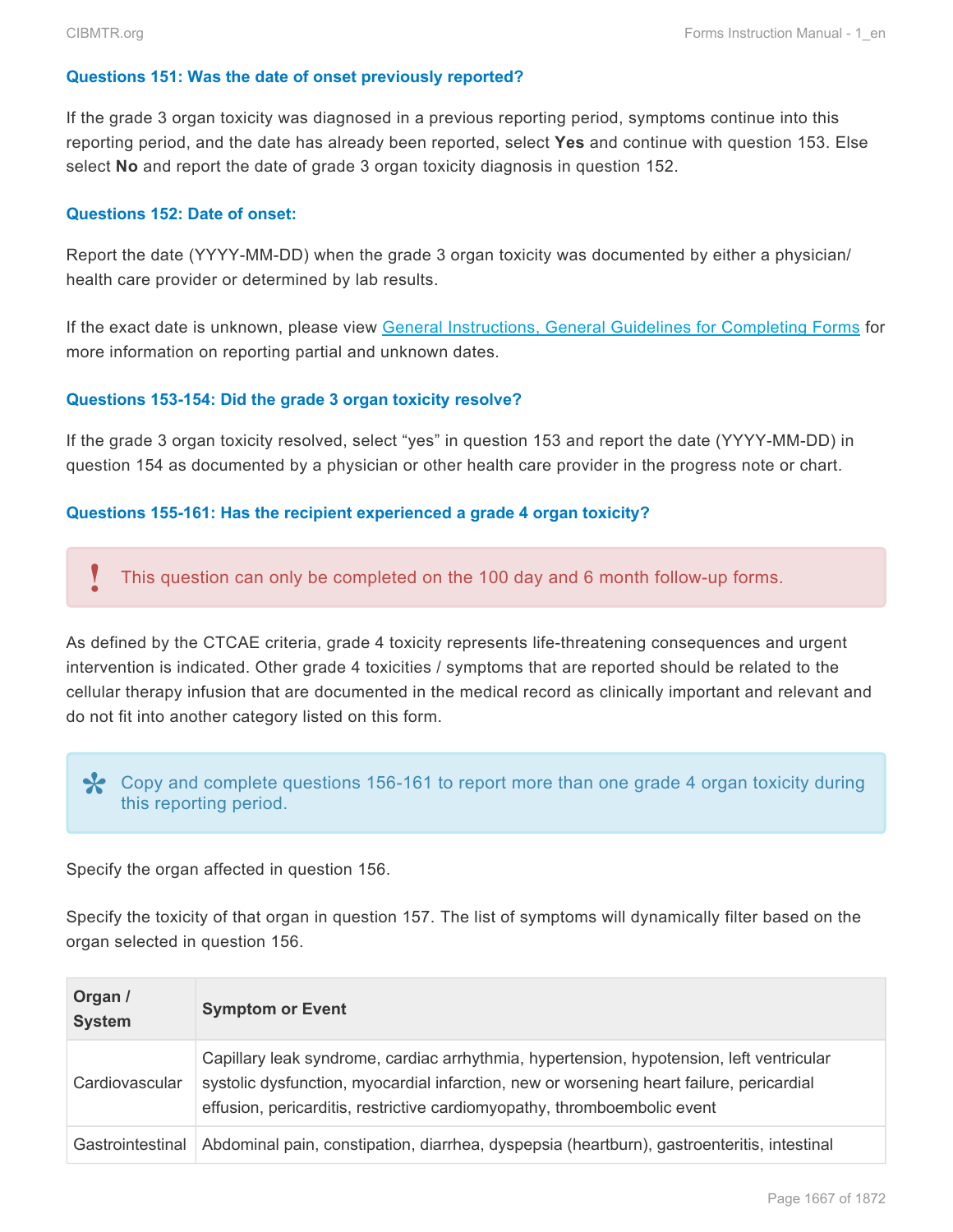|                          | obstruction (includes small intestine and colonic), mucositis oral, nausea, vomiting                                                                                           |
|--------------------------|--------------------------------------------------------------------------------------------------------------------------------------------------------------------------------|
| Kidneys                  | Acute kidney injury, chronic kidney disease, cystitis noninfective                                                                                                             |
| Liver                    | Alanine aminotransferase increased (ALT), alkaline phosphatase increased, aspartate<br>aminotransferase increased (AST), blood bilirubin increased, hepatic failure, hepatitis |
| Lungs                    | Acute respiratory distress syndrome, dyspnea, productive cough, pulmonary edema,<br>respiratory edema, respiratory failure                                                     |
| Musculoskeletal          | Arthralgia (joint pain), muscle weakness, generalized or specific area (not due to neuropathy),<br>myalgia (muscle pain)                                                       |
| <b>Nervous</b><br>system | Dizziness, encephalopathy, headache, tremor                                                                                                                                    |
| Other                    | Anorexia, chills, dysgeusia (taste alternation), edema limbs, fatigue                                                                                                          |

#### **Questions 158: Was the date of onset previously reported?**

If the grade 4 organ toxicity was diagnosed in a previous reporting period and symptoms continue into this reporting period and the date has already been reported, select **Yes** and continue with question 160. Else select **No** and report the date of grade 4 organ toxicity diagnosis in question 159.

#### **Questions 159: Date of onset:**

Report the date (YYYY-MM-DD) when the grade 4 organ toxicity was documented by either a physician / health care provider or determined by lab results.

If the exact date is unknown, please view General Instructions, General Guidelines for Completing Forms for more information on reporting partial and unknown dates.

#### **Questions 160-161: Did the grade 4 organ toxicity resolve?**

If the grade 4 organ toxicity resolved, select **Yes** in question 160 and report the date (YYYY-MM-DD) in question 161 as documented by a physician or other health care provider in the progress note or chart.

### **Questions 162-170: Specify the laboratory values collected (check all that apply)**

Specify the maximum lab results since the date of last report. If there are multiple results<br>available for the same test, only report the maximum in the reporting period.

**Collection Dates \*** If the same maximum value occurs multiple times during the reporting period, report the first date post-infusion when the maximum value occurs.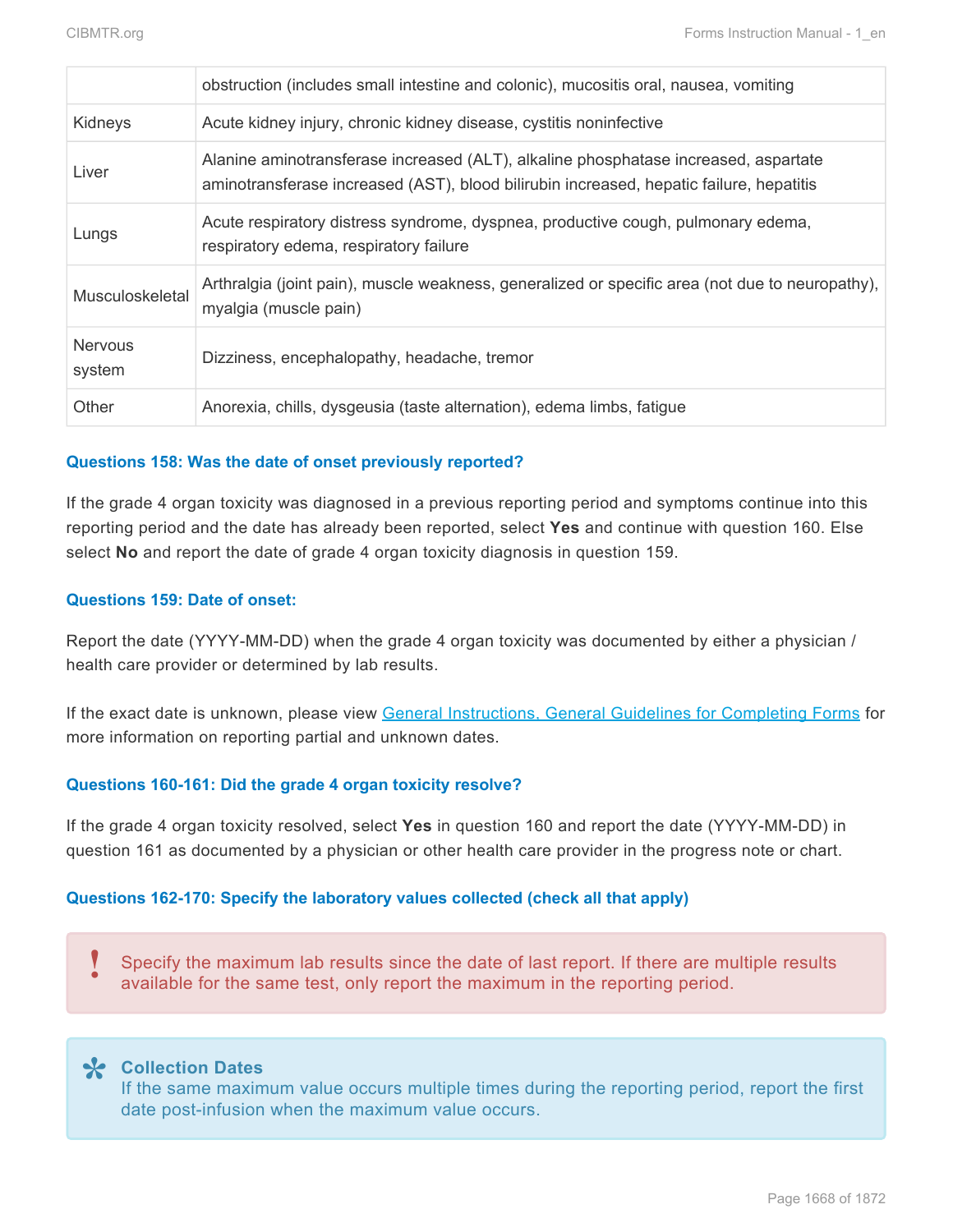**C-reactive protein:** C-reactive protein (CRP) is a protein produced by the liver and found in the blood. CRP levels increase with tissue injury or trauma, infection or inflammation. CRP is also highly associated with IL-6 levels. Specify the maximum value since the date of the last report in question 163 and the date the sample was collected in question 164.

**Interleukin-6:** Interleukin-6 is a pro-inflammatory cytokine derived from macrophages and endothelial cells that increases synthesis and secretion of immunoglobulins by B lymphocytes. Specify the maximum value since the date of the last report in question 165 and the date the sample was collected in question 166.

**Soluble interleukin-2 receptor α (sIL2RA or soluble CD25):** Interleukin-2 receptor alpha or CD25 can shed from the surface of cells during inflammatory conditions. This test detects soluble or circulating sIL2RA. Report the maximum value since the date of the last report in question 167 and the date the sample was collected in question 168.

**Total serum ferritin:** Ferritin is an acute phase reactant and is often found in high concentration in highly inflammatory conditions. Report the maximum value since the date of the last report in question 169 and the date the sample was collected in question 170.

**None:** None of the specified laboratory tests above were performed

### **Section Updates:**

| <b>Question</b><br><b>Number</b> | Date of<br>Change | Add/<br>Remove/<br><b>Modify</b> | <b>Description</b>                                                                                                                                                                                                                                                                                                                       | <b>Reasoning</b><br>(<br>applicable)                          |
|----------------------------------|-------------------|----------------------------------|------------------------------------------------------------------------------------------------------------------------------------------------------------------------------------------------------------------------------------------------------------------------------------------------------------------------------------------|---------------------------------------------------------------|
| 148                              | 10/27/<br>2021    | Modify                           | Added the commercially available product names 'Breyanzi' and<br>'Abecma' to the red warning box below question 148: This<br>question will enable only if the commercially available product<br>'Kymriah', 'Breyanzi', or 'Abecma' is selected in question 1 and<br>can only be completed on the 100 day and 6 month follow-up<br>forms. | This aligns<br>the manual<br>with the<br>form<br>validations. |

*Last modified: Oct 27, 2021*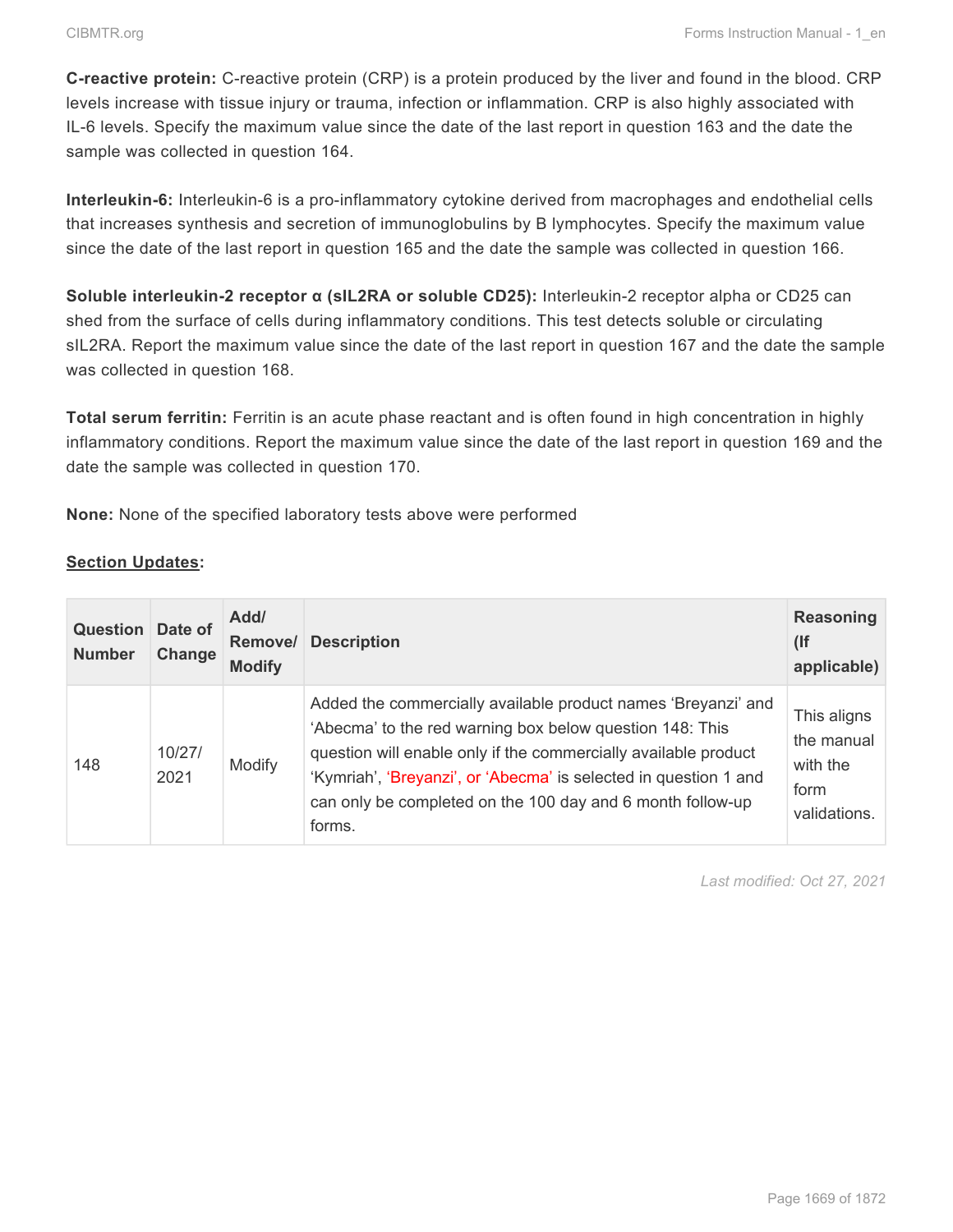# <span id="page-58-0"></span>**Q171-182: Infection**

Infections occur frequently in recipients of cellular therapy or transplant. Questions 171-175 are intended to capture detailed information on clinically significant infections diagnosed during the reporting period. A single infection may be found on multiple cultures or at multiple sites. Infections may recur following resolution of symptoms and negative testing. Use the instructions provided in this section to determine when an infection should be considered clinically significant, and therefore reported, as well as when to report new and / or recurrent infections.

**Policy COVID-19 after the start of the lymphodepleting therapy:** Any COVID-19<br>
infections diagnosed after the start of the lymphodepleting therapy should be reported in infections diagnosed after the start of the lymphodepleting therapy should be reported in questions 171 – 175 on the Cellular Therapy Essential Data Follow-Up (4100) form. An associated Respiratory Virus Post-Infusion Data (2149) form will be generated.

## **Question 171-175: Did the recipient develop a clinically significant infection since the date of the last report?**

Indicate whether the recipient developed a clinically significant bacterial, viral, or fungal infection during the reporting period. For the purpose of this manual, the term "clinically significant" refers to any infection requiring treatment. Surveillance cultures in which normal flora is present and the recipient is asymptomatic do not need to be reported. If no clinically significant infections occurred during the reporting period, report "no" for question 171 and skip to question 176.

Do **not** report the following scenarios:

- Culture-negative neutropenic fever without clear source;
- Upper respiratory infections which are presumed viral, but no virus has been identified;
- Candida detected in oral or stool samples (includes oral thrush);
- Toenail fungus;
- Yeast infection in the groin, vagina, or under the breasts;
- Surveillance cultures in which normal flora is present and the recipient is asymptomatic;
- Infections persisting from a prior reporting period (including infections which have progressed to new sites since the last report); or
- Infections recurring within the time frames specified in the Definitions for Same Infection table below.

If an organism is identified by molecular report, laboratory report, or other physician documentation, the infection should be reported in questions 172-175. If no organism is identified, the center should use the following guidelines to determine whether to report an infection:

- If a fungal infection is suspected (per radiology assessments), but no organism is isolated during the reporting period, report the suspected infection in question 172 – 175.
- If no particular organism group is identified or suspected, do not report an infection in question 172 175.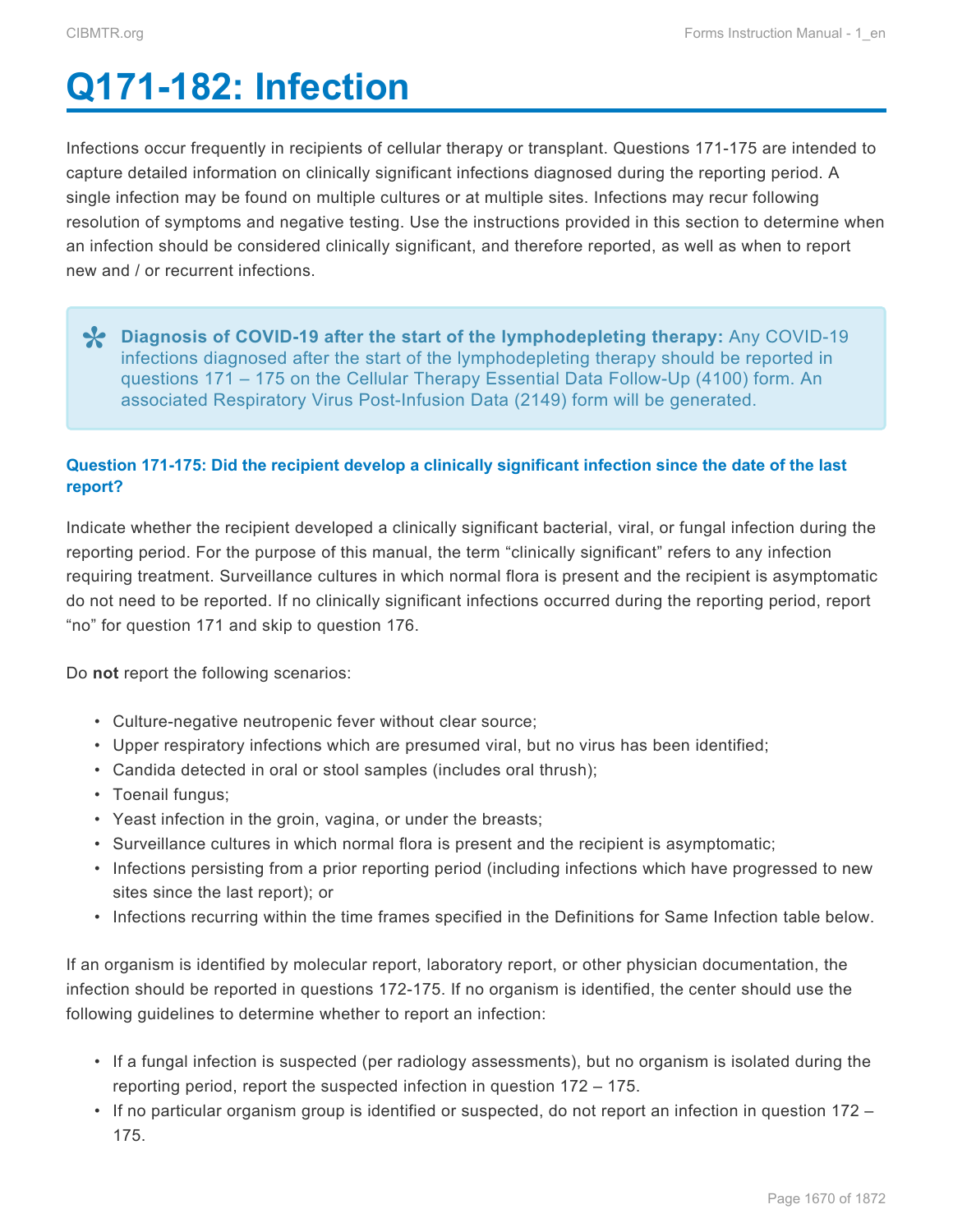For each infection, report the organism, site, and date of diagnosis.

# Definitions for Same Infection

| <b>Bacteria</b>                                                     | <b>Virus</b>                                                                          | <b>Fungal</b> |
|---------------------------------------------------------------------|---------------------------------------------------------------------------------------|---------------|
| $≤ 7$ Days                                                          | $≤ 14$ Days                                                                           | $≤ 14$ Days   |
| • Any bacteria                                                      | • Adenovirus<br>Enterovirus<br>٠                                                      | • Any yeasts  |
| $≤ 30$ Days                                                         | Herpes zoster<br>٠                                                                    | $≤$ 90 Days   |
| · Clostridium difficile<br>$\leq$ 365 Days<br>· Helicobacter pylori | Influenza<br>٠<br>Parainfluenza<br>٠<br>Rhinovirus<br>٠<br>Respiratory syncytial<br>٠ | • Any molds   |
|                                                                     | Varicella zoster<br>٠<br>$\leq 30$ Days                                               |               |
|                                                                     | • Human Herpes Virus - 6                                                              |               |
|                                                                     | $\leq 60$ Days                                                                        |               |
|                                                                     | • Cytomegalovirus                                                                     |               |
|                                                                     | Epstein-Barr virus<br>٠                                                               |               |
|                                                                     | Herpes simplex<br>٠                                                                   |               |
|                                                                     | Polyomavirus<br>٠                                                                     |               |

### **Organism:**

Select the identified or suspected organism as reported on the microbiology report, laboratory report, or other physician documentation.

If the specific organism is not listed, use the code **777 – Other organism** and report the name of the organism in the space provided.

In some cases, an infection may be suspected but significant enough to be treated. If a fungal, bacterial, or viral infection is suspected, but not identified, report using code **502 – Suspected bacterial infection**, **503 – Suspected fungal infection** or **504 – Suspected viral infection**. As noted above, only report infections which are clinically significant.

### **Site:**

Infections can occur virtually anywhere. In order to capture sufficient detail without excess burden, there is a list for the potential sites. An infection may occur in more than one site at the same time or at different times.

- If the infection is identified at multiple sites with the same organism and within the recurrence interval to be considered the same infection (Definitions for Same Infection table), please report all sites the organism was identified.
- If the infection is identified at multiple sites with an organism already reported but is outside of the recurrence interval to be considered the same infection, please report as a new infection.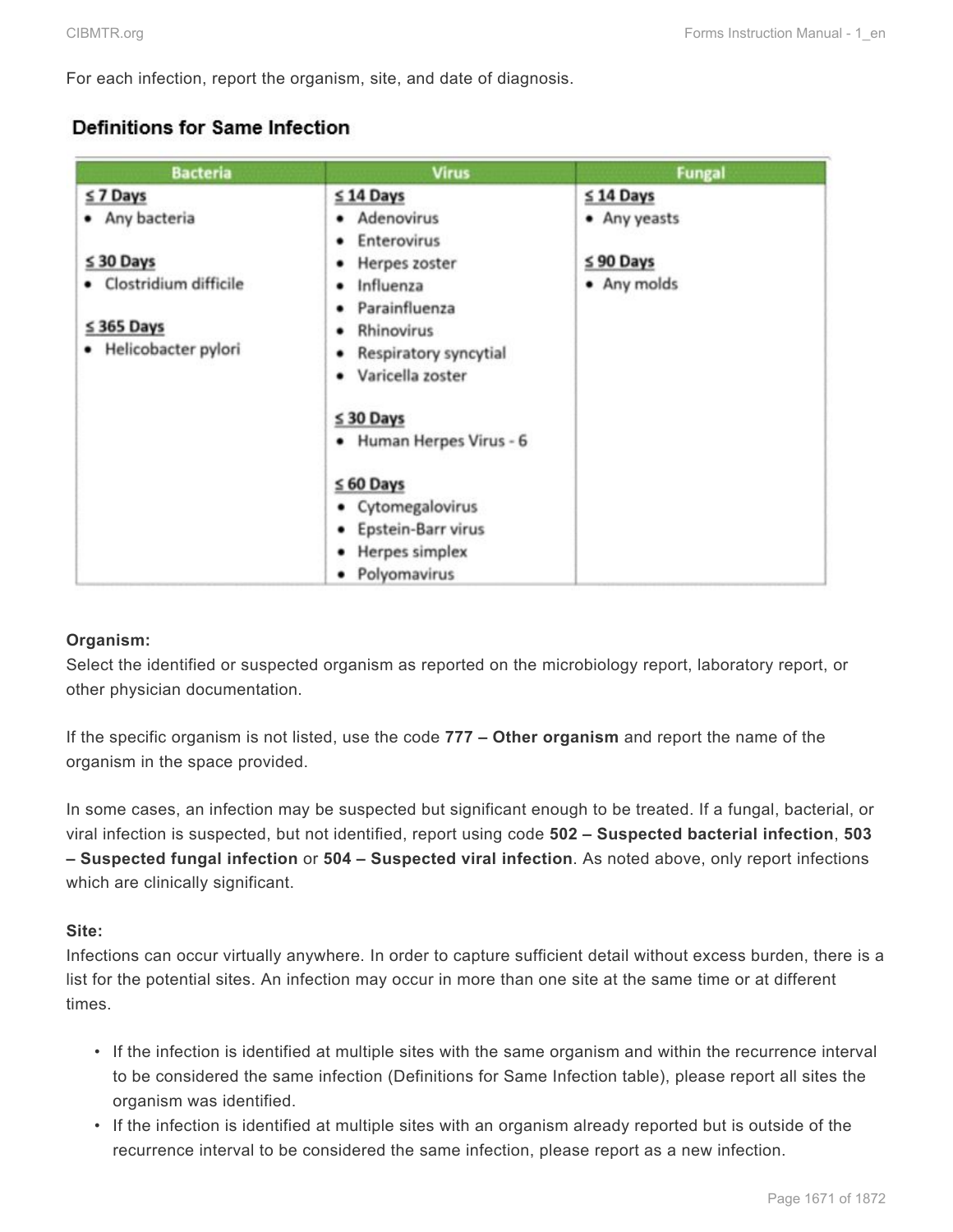Select the site(s) of the infection from the options provided on the form. Report all sites of infection which were confirmed by microbiology, laboratory report, or other physician documentation during the reporting period. This includes any new sites identified after the date of diagnosis as well as after treatment has been initiated.

For clarification, the following site definitions are provided:

**Blood:** includes blood obtained from a central IV line, catheter tip, or from a direct needle stick (Peripheral draw). Blood should be the reported site for infections identified in the bone marrow.

**Bone:** an infection in the bone itself (Osteomyelitis)

**CNS:** includes CSF (cerebrospinal fluid) specimens as well as abscesses and/or inflammation noted on brain imaging (encephalitis, meningitis)

**Eyes:** includes infection in any part of the eye (i.e. retinitis)

**Genital:** includes vagina, penis, perineum, ovaries, scrotum, testes, uterus

**GI tract, lower:** includes jejunum, ileum, colon, rectum, and stool

**GI tract, upper:** includes mouth, dentition, esophagus, stomach, and duodenum

**Joints:** includes fibrous connective tissue and cartilage at any site of bone articulation, typically isolated to a single area (i.e., not a diffuse infection) such as the knee, elbow, or shoulder

**Liver/Spleen:** includes the gallbladder and biliary tract

**Lung:** also known as the lower respiratory tract

**Skin, cellulitis:** a spreading bacterial or viral infection of the skin and tissues beneath the skin

**Skin, necrotizing fasciitis:** a severe bacterial infection of the fascia, the tissues that line and separate muscles, that causes extensive tissue death including damage to skin and overlying tissues Sinus and/or upper respiratory tract: all areas from the nose to the throat and sinuses, does not include lungs (report as "Lung"), mouth, or dental infections (report mouth and dental as "GI tract, upper").

**Urinary tract, lower:** includes urinary tract infections and cystitis (bladder inflammation)

**Urinary tract, upper:** includes the kidneys and ureters

#### **Date of Diagnosis:**

Report the date of diagnosis of the infection as the collection date for the positive microbiology culture or laboratory report. For suspected fungal infections, enter the date of a radiological test or the date treatment was started as the date of diagnosis. If multiple sites of infection are identified during the reporting period,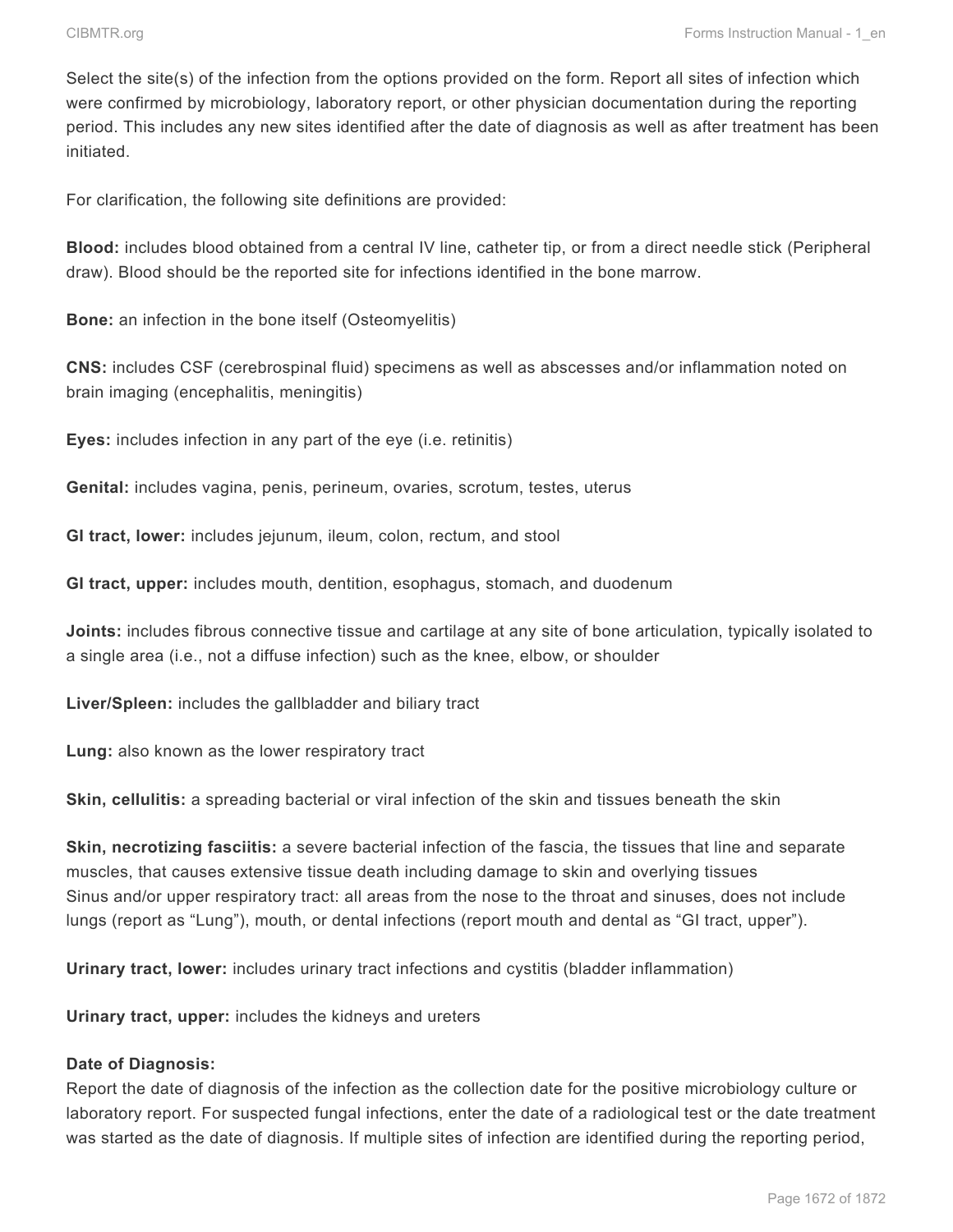report the collection date of the first positive microbiology culture or laboratory report.

Copy and complete questions 172-175 to report more than one infection during this reporting period.

For more information regarding reporting partial or unknown dates, see General Instructions, General Guidelines for Completing Forms.

**COVID-19 Vaccine \*** If the recipient received a COVID-19 vaccine at anytime (including pre- or post-infusion) prior to July 2021 (before the COVID-19 vaccine questions were available on the Post-CTED Follow-Up (4100) form), select **Yes** for question 176 at the first opportunity this form becomes available. When reporting the vaccine data, report the actual date the recipient received the vaccine, even if the date is outside of the reporting window or prior to infusion, override the error as **Verified Correct** and specify in the comments "Per CIBMTR instructions, report actual vaccine date and verify data field as correct."

#### **Question 176: Was a vaccine for COVID-19 (SARS-CoV-2) received since the date of last report?**

Indicate if the recipient received a vaccine for COVID-19 (one dose without a planned second dose, first dose with planned second dose, and/or second dose) since the date of last report.

If the recipient did not receive a vaccine for COVID-19 or it is not known if the recipient received a vaccine, select **No** or **Unknown**, respectively, and continue with question 183.

#### **Questions 177-180: Select dose(s) received (check all that apply)**

Select the vaccine dose(s) the recipient received during the current reporting period (check all that apply) and report the date when the vaccine was received. If the exact date is not known, use the process described in the General Instructions, General Guidelines for Completing Forms and select **Date Estimated**.

#### **Questions 181-182: Specify vaccine type**

Specify the type of vaccine the recipient received. If the vaccine type is not listed, select **Other type** and specify in question 182.

#### **Section Updates:**

|  |  | Question Number Date of Change Add/Remove/Modify Description Reasoning (If applicable) |
|--|--|----------------------------------------------------------------------------------------|
|  |  |                                                                                        |

*Last modified: Jul 23, 2021*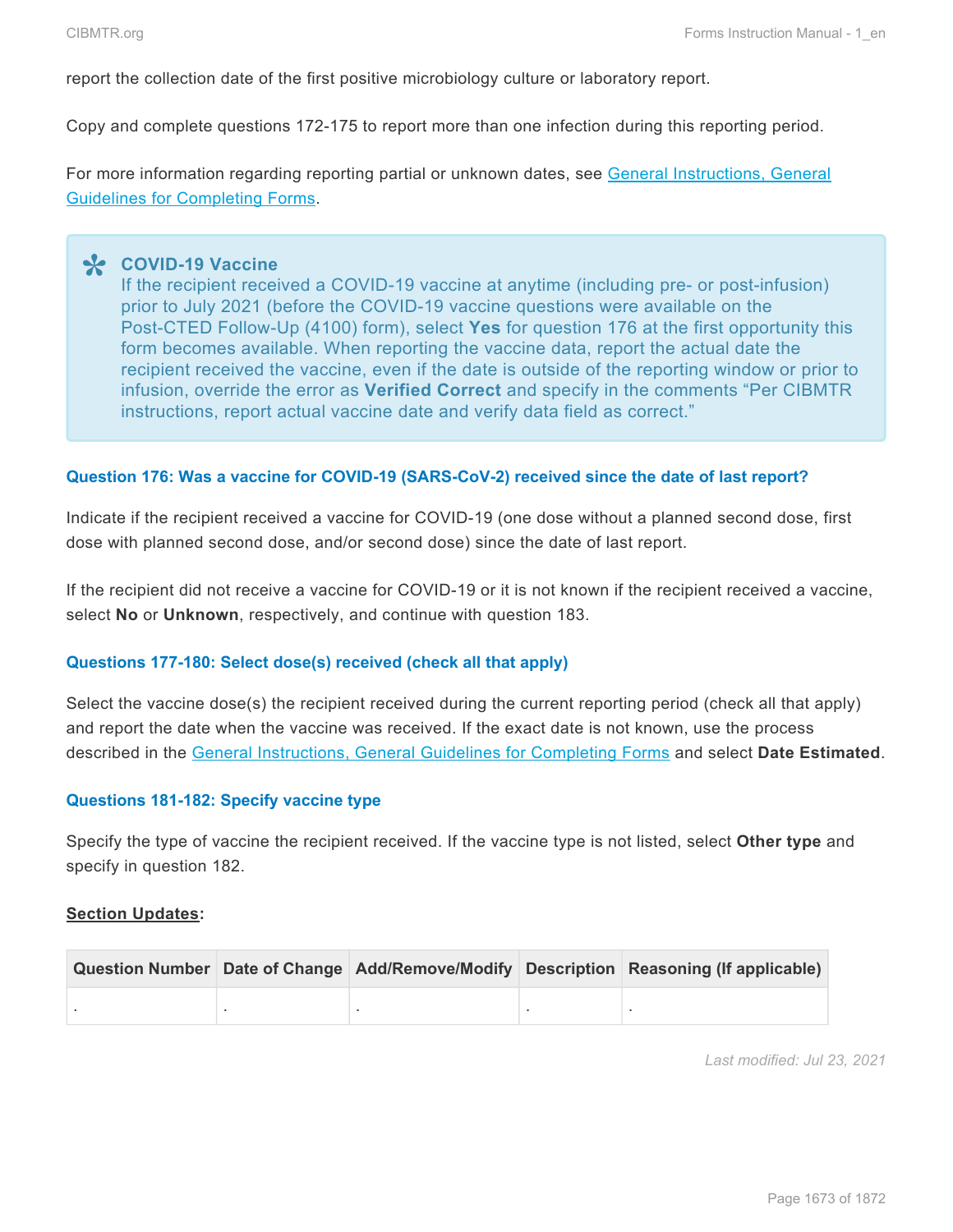# <span id="page-62-0"></span>**Q183-184: Pregnancy Status**

**Questions 183-184 \*** This section focuses on fertility. This is an important section due to the possibility of some genetically modified cells persisting and possible transmission to the fetus.

If a pregnancy is reported, complete the Pregnancy (3501) Form to answer questions specific to the pregnancy. The option of **Previously reported** should only be used if the same pregnancy instance has already been reported on a Pregnancy (3501) Form that was created as an unscheduled form ("on demand"). If there is a question regarding use of this option, contact CIBMTR Center Support if there are questions.

**Example 1.** Recipient or recipient's female partner becomes pregnant at day +68. It is reported at the time the 100-day Form Cellular Therapy Essential Data Follow-Up (4100) form is completed. Question 180 or 181 should be answered as **Yes**, and the Form 3501 should be completed to report all pregnancy information.

**Example 2.** Recipient or recipient's female partner becomes pregnant at day +68 and had received a commercially available CAR-T product (e.g. Yescarta®). Per protocol, the pregnancy should be reported at the time of knowledge of the pregnancy. The Form 3501 should be created as an unscheduled form in FormsNet3 and completed in a timely manner. When the 100-day Cellular Therapy Essential Data Follow-Up (4100) form is completed, question 183 or 184 should be answered as **Previously reported**.

**Example 3**. Recipient or recipient's female partner becomes pregnant at 1 year and 1 month and had received a commercially available CAR-T product (e.g. Yescarta®). Per protocol, the pregnancy should be reported at the time of knowledge of the pregnancy. The Form 3501 should be created as an unscheduled form in FormsNet3 and completed in a timely manner. The outcome of the first pregnancy does not go to term or does not result in a live birth and another pregnancy event occurs at 1 year and 11 months. It is decided to report the 2nd pregnancy event on the 2 year Cellular Therapy Essential Data Follow-Up (4100) form since it is due. Question 183 or 184 should be answered as \*Yes \*to create another Form 3501.

### **Question 183: Was the recipient pregnant at any time in this reporting period? (Female Only)**

Indicate **Yes** or \*No \*if the female recipient was pregnant at any time during the reporting period. If Yes, complete a Pregnancy (3501) form. See examples below.

## **Question 184: Was the recipient's female partner pregnant at any time in this reporting period? (Male only)**

Indicate **Yes** or **No** if the male recipient's female partner was pregnant at any time during the reporting period. If \*Ye\*s, complete a Pregnancy (3501) form. See examples below.

### **Section Updates:**